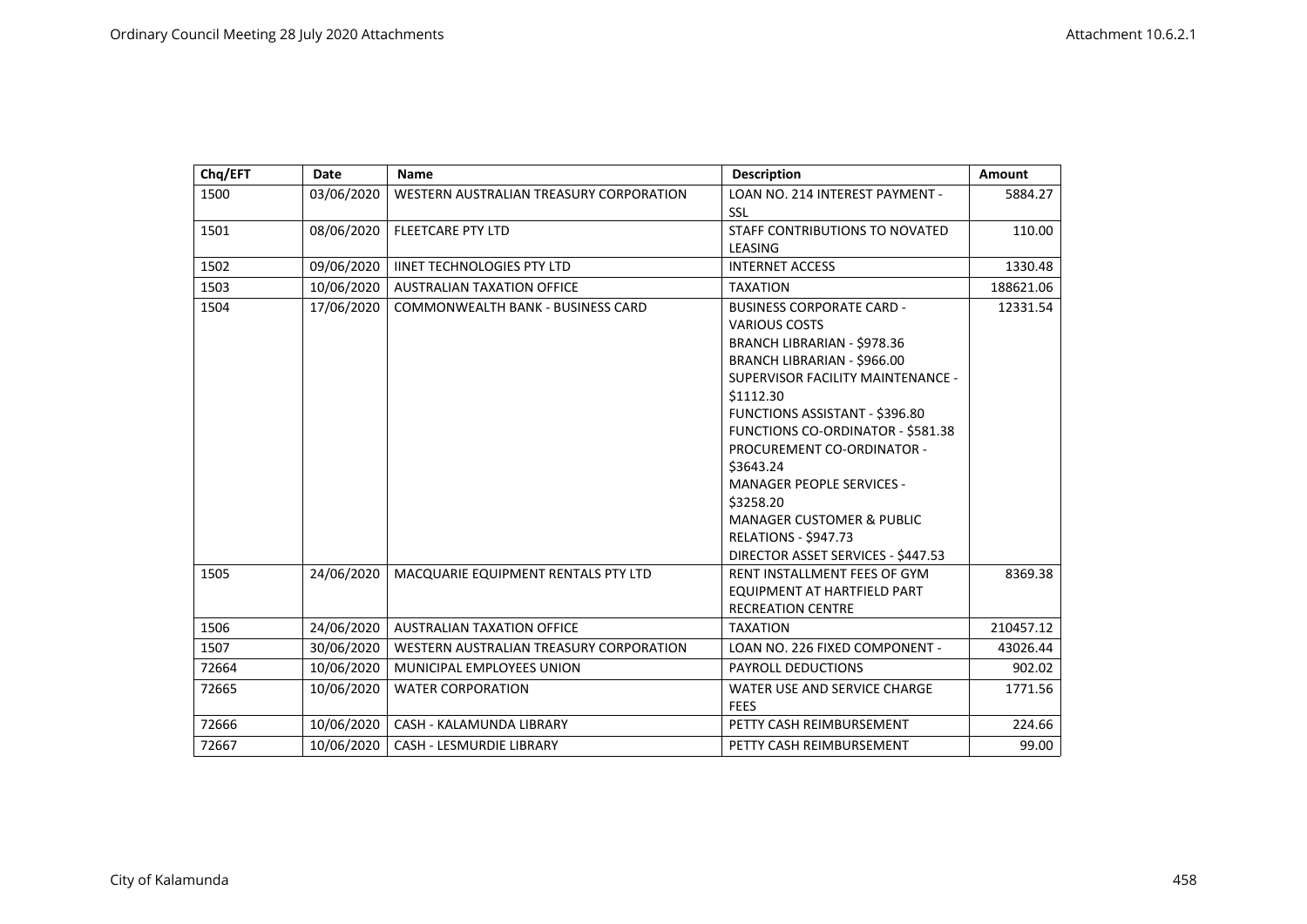| Chq/EFT  | Date       | <b>Name</b>                                                           | <b>Description</b>                                                                                                                                      | Amount   |
|----------|------------|-----------------------------------------------------------------------|---------------------------------------------------------------------------------------------------------------------------------------------------------|----------|
| 72668    | 10/06/2020 | CASH - ZIG ZAG CULTURAL CENTRE                                        | PETTY CASH REIMBURSEMENT                                                                                                                                | 101.94   |
| 72669    | 10/06/2020 | CASH - KPAC                                                           | PETTY CASH REIMBURSEMENT                                                                                                                                | 163.96   |
| 72670    | 24/06/2020 | MUNICIPAL EMPLOYEES UNION                                             | <b>PAYROLL DEDUCTIONS</b>                                                                                                                               | 902.02   |
| 72671    | 24/06/2020 | <b>WATER CORPORATION</b>                                              | WATER USE AND SERVICE CHARGE<br><b>FEES</b>                                                                                                             | 342.45   |
| 72672    | 24/06/2020 | CASH - ADMIN                                                          | PETTY CASH REIMBURSEMENT                                                                                                                                | 751.52   |
| 72673    | 24/06/2020 | <b>CASH - FORRESTFIELD LIBRARY</b>                                    | PETTY CASH REIMBURSEMENT                                                                                                                                | 137.64   |
| 72674    | 24/06/2020 | <b>CASH - LESMURDIE LIBRARY</b>                                       | PETTY CASH REIMBURSEMENT                                                                                                                                | 91.89    |
| 72675    | 24/06/2020 | DEPARTMENT OF TRANSPORT                                               | <b>FLEET VEHICLE REGISTRATIONS</b><br>2020/2021                                                                                                         | 36872.75 |
| EFT76158 | 11/06/2020 | THE WORKWEAR GROUP PTY LTD                                            | SUPPLY OF UNIFORM FOR VARIOUS<br><b>STAFF MEMBERS</b>                                                                                                   | 1078.97  |
| EFT76159 | 11/06/2020 | <b>HL GEOSPATIAL</b>                                                  | SUPPLY OF SURVEY EQUIPMENT FOR<br><b>OPERATIONS CENTRE</b>                                                                                              | 1393.70  |
| EFT76160 | 11/06/2020 | RICOH AUSTRALIA PTY LTD                                               | PHOTOCOPYING CHARGES FOR<br><b>VARIOUS LOCATIONS</b>                                                                                                    | 3625.60  |
| EFT76161 | 11/06/2020 | KALAMUNDA GLASS & WINDSCREENS ON WHEELS                               | <b>GLASS REPAIRS / MAINTENANCE FOR</b><br><b>VARIOUS LOCATIONS</b>                                                                                      | 919.00   |
| EFT76162 | 11/06/2020 | PLANT FORCE INVESTMENTS PTY LTD T/AS PLANTRITE                        | SUPPLY OF NATIVE TUBE STOCK FOR<br>THE PLANTS FOR RESIDENTS<br>PROGRAMS 2020 & ENVIRONMENTAL<br><b>WORKS AT WOODLUPINE BROOK</b><br><b>FORRESTFIELD</b> | 20756.72 |
| EFT76163 | 11/06/2020 | PERTH REGION TOURISM ORGANISATION INC T/A<br><b>DESTINATION PERTH</b> | PERTH HILLS KALAMUNDA<br><b>CONTRIBUTION TO RELIVE CAMPAIGN</b>                                                                                         | 5500.00  |
| EFT76164 | 11/06/2020 | AFGRI EQUIPMENT AUSTRALIA PTY LTD                                     | PLANT / VEHICLE PARTS                                                                                                                                   | 344.92   |
| EFT76165 | 11/06/2020 | ELEMENT ADVISORY PTY LTD                                              | 1. VARIATION 6 - DRAINAGE<br><b>MODELLING - LOCAL WATER</b><br><b>MANAGEMENT STRATEGY</b><br>2. VARIATION 8 - ACTIVITY CENTRE                           | 11294.25 |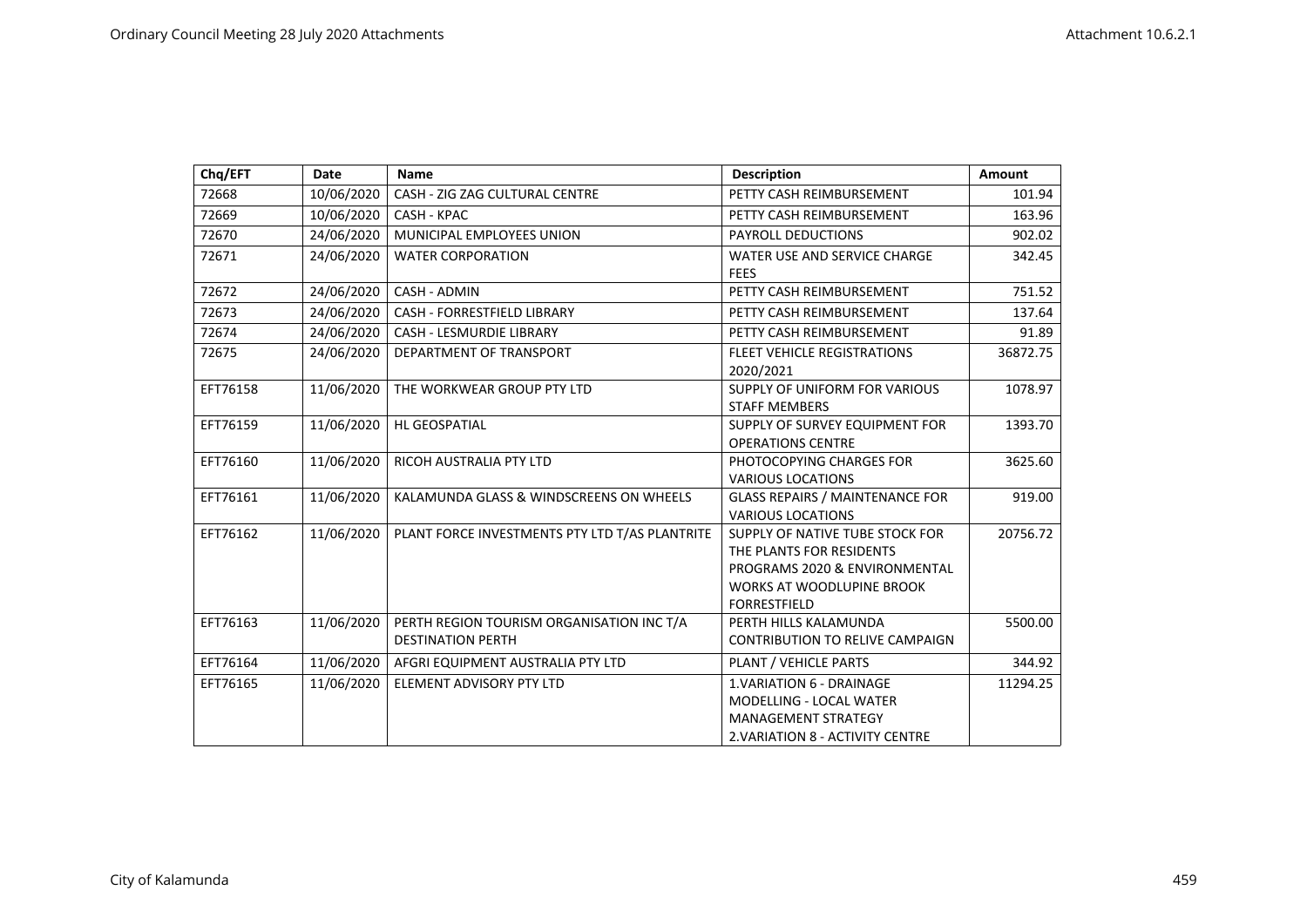| Chq/EFT  | Date       | <b>Name</b>                                   | <b>Description</b>                    | Amount  |
|----------|------------|-----------------------------------------------|---------------------------------------|---------|
|          |            |                                               | PLAN PREPARATION AT FORRESTFIELD      |         |
|          |            |                                               | NORTH STRUCTURE PLAN                  |         |
| EFT76166 | 11/06/2020 | ID CONSULTING PTY LTD (INFORMED DECISIONS)    | SHORT PAID INVOICE # 00013250 BY      | 0.50    |
|          |            |                                               | 0.50c                                 |         |
| EFT76167 | 11/06/2020 | <b>CLEVERPATCH PTY LTD</b>                    | ARTS AND CRAFTS SUPPLIES FOR          | 746.39  |
|          |            |                                               | FORRESTFIELD LIBRARY                  |         |
| EFT76168 | 11/06/2020 | <b>TOTALLY WORKWEAR</b>                       | SUPPLY OF PROTECTIVE CLOTHING FOR     | 993.01  |
|          |            |                                               | <b>OPERATIONS CENTRE</b>              |         |
| EFT76169 | 11/06/2020 | FOCUS CONSULTING WA PTY LTD                   | ELECTRICAL ENGINEERING                | 2640.00 |
|          |            |                                               | <b>CONSULTANCY SERVICES AT SCOTT</b>  |         |
|          |            |                                               | RESERVE OVAL LIGHTING UPGRADE         |         |
| EFT76170 | 11/06/2020 | <b>JACQUELINE BAXTER COCKS</b>                | <b>CONSIGNMENT SUPPLIER - ZIG ZAG</b> | 5.00    |
|          |            |                                               | CULTURAL CENTRE - 01/05/20 -          |         |
|          |            |                                               | 31/05/20                              |         |
| EFT76171 | 11/06/2020 | <b>VICKI LEE BECKETT</b>                      | <b>RATES REFUND</b>                   | 1150.00 |
| EFT76172 | 11/06/2020 | <b>ZANTHORREA NURSERY</b>                     | SUPPLY OF GIFT VOUCHERS FOR           | 200.00  |
|          |            |                                               | YOUTH SERVICES PROGRAMMING            |         |
| EFT76173 | 11/06/2020 | <b>GILL BAXTER</b>                            | CONSIGNMENT SUPPLIER - ZIG ZAG        | 10.50   |
|          |            |                                               | CULTURAL CENTRE - 01/05/20 -          |         |
|          |            |                                               | 31/05/20                              |         |
| EFT76174 | 11/06/2020 | <b>AUSTRALIAN SERVICES UNION</b>              | PAYROLL DEDUCTIONS                    | 71.70   |
| EFT76175 | 11/06/2020 | CITY OF KALAMUNDA STAFF SOCIAL CLUB           | PAYROLL DEDUCTIONS                    | 118.00  |
| EFT76176 | 11/06/2020 | <b>CHILD SUPPORT AGENCY</b>                   | <b>PAYROLL DEDUCTIONS</b>             | 755.72  |
| EFT76177 | 11/06/2020 | <b>AUSTRALIA POST</b>                         | POSTAL EXPENSES / COUNTER BILLPAY     | 3014.64 |
|          |            |                                               | <b>TRANSACTION FEES</b>               |         |
| EFT76178 | 11/06/2020 | <b>BUNNINGS BUILDING SUPPLIES</b>             | <b>HARDWARE SUPPLIES FOR VARIOUS</b>  | 761.73  |
|          |            |                                               | <b>LOCATIONS</b>                      |         |
| EFT76179 | 11/06/2020 | <b>COATES HIRE OPERATIONS PTY LTD</b>         | PLANT / EQUIPMENT HIRE                | 575.45  |
| EFT76180 | 11/06/2020 | NAPA - A DIVISION OF GPC ASIA PACIFIC PTY LTD | PLANT / VEHICLE PARTS                 | 1930.03 |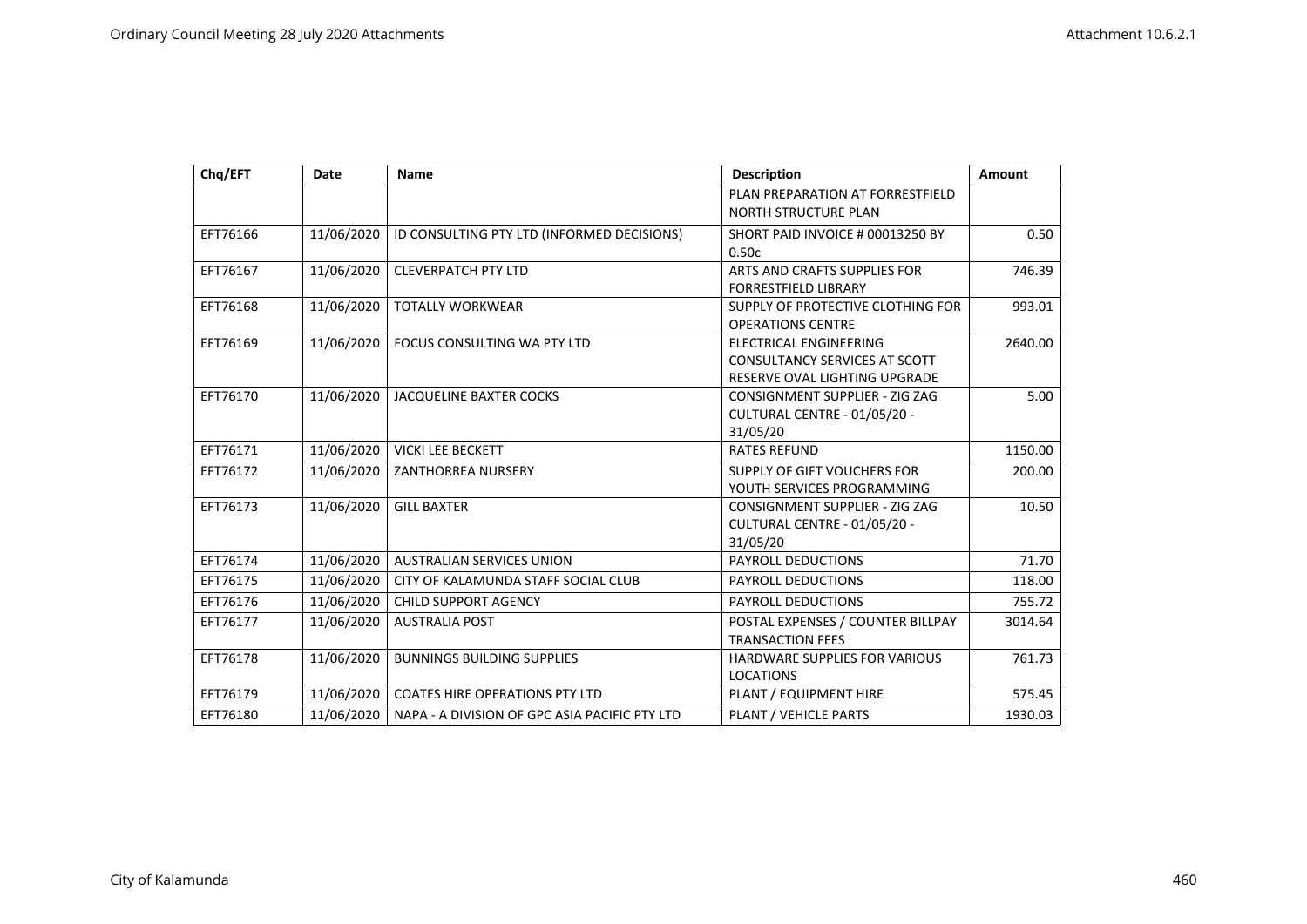| Chq/EFT  | Date       | <b>Name</b>                                 | <b>Description</b>                                                       | Amount    |
|----------|------------|---------------------------------------------|--------------------------------------------------------------------------|-----------|
| EFT76181 | 11/06/2020 | LANDGATE                                    | LAND ENQUIRIES FOR VARIOUS                                               | 78.60     |
|          |            |                                             | <b>LOCATIONS</b>                                                         |           |
| EFT76182 | 11/06/2020 | KALAMUNDA AUTO ELECTRICS                    | PLANT / VEHICLE PARTS                                                    | 2619.10   |
| EFT76183 | 11/06/2020 | <b>MCLEODS BARRISTERS &amp; SOLICITORS</b>  | <b>LEGAL EXPENSES</b>                                                    | 1401.44   |
| EFT76184 | 11/06/2020 | <b>TELSTRA CORPORATION</b>                  | <b>TELEPHONE EXPENSES</b>                                                | 27119.18  |
| EFT76185 | 11/06/2020 | LANDGATE - VALUATIONS                       | <b>GROSS RENTAL VALUATION FEES FOR</b><br><b>VARIOUS LOCATIONS</b>       | 730.99    |
| EFT76186 | 11/06/2020 | <b>WALKERS HARDWARE (MITRE 10)</b>          | <b>HARDWARE SUPPLIES</b>                                                 | 475.58    |
| EFT76187 | 11/06/2020 | <b>ECHO NEWSPAPER</b>                       | ADVERTISING FOR VARIOUS JOBS /<br><b>EVENTS</b>                          | 2090.00   |
| EFT76188 | 11/06/2020 | MCKAY EARTHMOVING PTY LTD                   | PLANT EQUIPMENT AND OPERATOR<br>HIRE FOR VARIOUS LOCATIONS               | 7744.61   |
| EFT76189 | 11/06/2020 | EASTERN METROPOLITAN REGIONAL COUNCIL       | DOMESTIC / WASTE CHARGES - RED                                           | 305019.39 |
|          |            | (EMRC)                                      | HILL TIP, MATTRESS & TIMBER                                              |           |
|          |            |                                             | <b>DISPOSAL FEES</b>                                                     |           |
| EFT76190 | 11/06/2020 | <b>BORAL CONSTRUCTION MATERIALS GROUP</b>   | <b>ROAD MATERIALS FOR VARIOUS</b>                                        | 1012.99   |
|          |            |                                             | <b>LOCATIONS</b>                                                         |           |
| EFT76191 | 11/06/2020 | OFFICE LINE GROUP PTY LTD                   | <b>OFFICE FURNITURE SUPPLIES</b>                                         | 1320.00   |
| EFT76192 | 11/06/2020 | <b>VODAFONE HUTCHISON AUSTRALIA PTY LTD</b> | <b>COMMUNICATION EXPENSES FOR FIRE</b><br>PREVENTION SERVICES - MAY 2020 | 144.69    |
| EFT76193 | 11/06/2020 | <b>FASTA COURIERS</b>                       | <b>COURIER FEES</b>                                                      | 316.97    |
| EFT76194 | 11/06/2020 | <b>FORRESTFIELD MOWER CENTRE</b>            | SUPPLY OF HARDWARE / PLANT PARTS                                         | 536.00    |
| EFT76195 | 11/06/2020 | <b>MCINTOSH &amp; SON</b>                   | PLANT / VEHICLE PARTS                                                    | 840.49    |
| EFT76196 | 11/06/2020 | <b>MAJOR MOTORS PTY LTD</b>                 | PLANT / VEHICLE PARTS                                                    | 23.74     |
| EFT76197 | 11/06/2020 | <b>ALSCO LINEN SERVICE</b>                  | LINEN HIRE / LAUNDRY SERVICES /                                          | 570.42    |
|          |            |                                             | <b>CLEANING SUPPLIES</b>                                                 |           |
| EFT76198 | 11/06/2020 | <b>BRADOCK PODIATRY SERVICES PTY LTD</b>    | PODIATRY SERVICES AT JACK HEALEY                                         | 1096.40   |
|          |            |                                             | <b>CENTRE</b>                                                            |           |
| EFT76199 | 11/06/2020 | LINDLEY CONTRACTING                         | PLUMBING REPAIRS / MAINTENANCE                                           | 1083.50   |
|          |            |                                             | FOR VARIOUS LOCATIONS                                                    |           |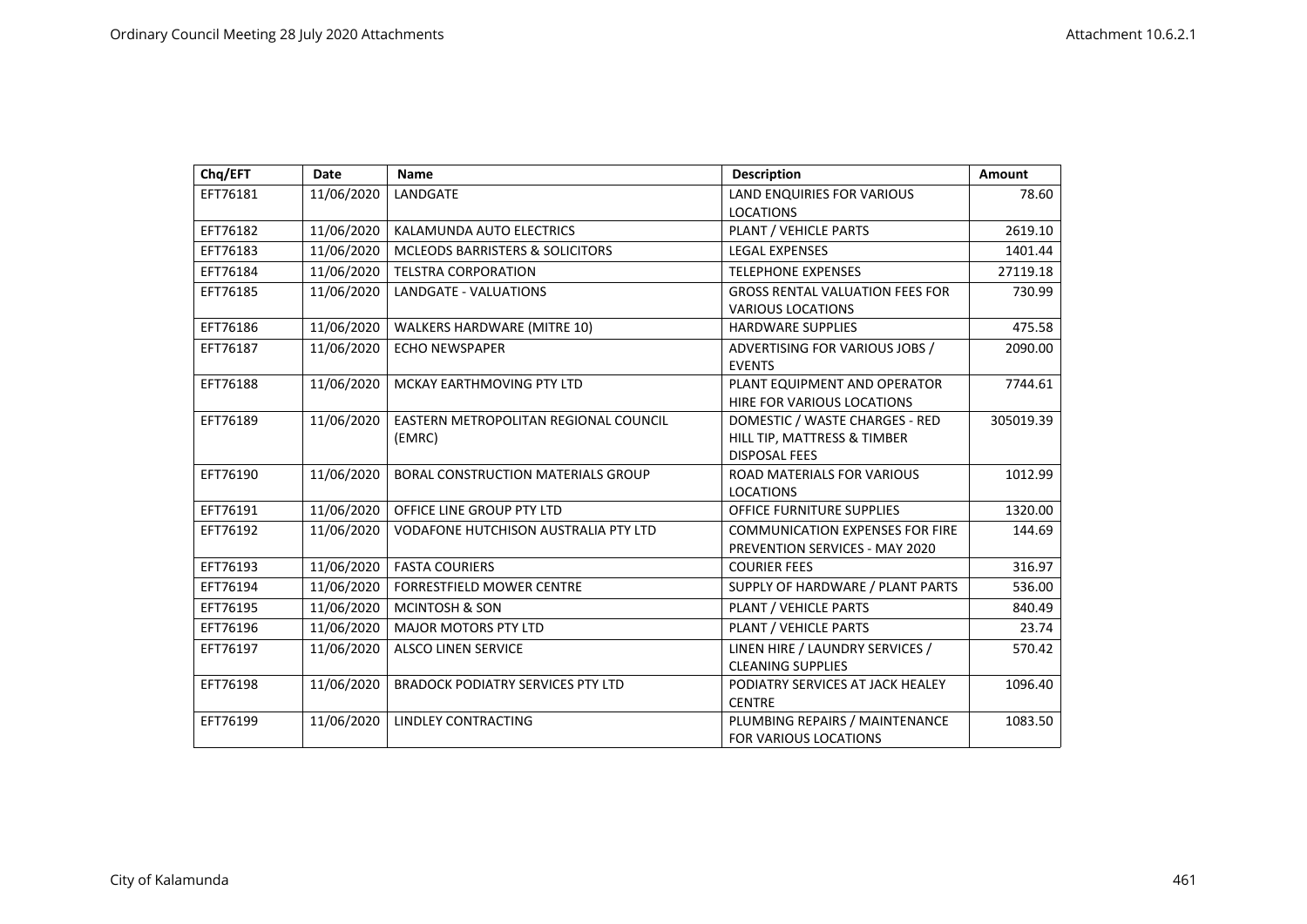| Chq/EFT  | Date       | <b>Name</b>                                                     | <b>Description</b>                                                                      | Amount   |
|----------|------------|-----------------------------------------------------------------|-----------------------------------------------------------------------------------------|----------|
| EFT76200 | 11/06/2020 | <b>CLEAN CLOTH COTTON TRADERS</b>                               | PROTECTIVE SUPPLIES                                                                     | 105.00   |
| EFT76201 | 11/06/2020 | <b>KALA BOB KATS PTY LTD</b>                                    | PLANT EQUIPMENT AND OPERATOR<br>HIRE FOR VARIOUS LOCATIONS<br><b>INCLUDING TIP FEES</b> | 11541.75 |
| EFT76202 | 11/06/2020 | SYNERGY                                                         | <b>POWER CHARGES</b>                                                                    | 7571.93  |
| EFT76203 | 11/06/2020 | DEPARTMENT OF PREMIER & CABINET - STATE LAW<br><b>PUBLISHER</b> | <b>GOVERNMENT GAZETTE ADVERTISING</b>                                                   | 211.40   |
| EFT76204 | 11/06/2020 | <b>GRONBEK SECURITY</b>                                         | SECURITY KEY SERVICES TO VARIOUS<br><b>LOCATIONS</b>                                    | 2013.01  |
| EFT76205 | 11/06/2020 | <b>BGC ASPHALT</b>                                              | <b>ROAD MATERIALS FOR VARIOUS</b><br><b>LOCATIONS</b>                                   | 966.59   |
| EFT76206 | 11/06/2020 | WA LIMESTONE COMPANY                                            | <b>ROAD MATERIALS FOR VARIOUS</b><br><b>LOCATIONS</b>                                   | 609.38   |
| EFT76207 | 11/06/2020 | WESTSIDE FIRE SERVICES                                          | <b>TESTING AND INSPECTION OF FIRE</b><br><b>EQUIPMENT / SUPPLIES</b>                    | 442.01   |
| EFT76208 | 11/06/2020 | <b>WINC AUSTRALIA PTY LTD</b>                                   | STATIONERY / OFFICE SUPPLIES                                                            | 64.99    |
| EFT76209 | 11/06/2020 | <b>BLADON WA PTY LTD</b>                                        | <b>MEMORABILIA SUPPLIES</b>                                                             | 5128.75  |
| EFT76210 | 11/06/2020 | <b>MARKETFORCE PTY LTD</b>                                      | ADVERTISING FOR VARIOUS JOBS /<br><b>EVENTS</b>                                         | 1762.10  |
| EFT76211 | 11/06/2020 | IT VISION AUSTRALIA PTY LTD                                     | <b>CONFLUENCE USER LICENCES FOR MAY</b><br>2020                                         | 38.50    |
| EFT76212 | 11/06/2020 | <b>BRIDGESTONE AUSTRALIA LTD</b>                                | PLANT / VEHICLE PARTS                                                                   | 1198.56  |
| EFT76213 | 11/06/2020 | <b>HOSEMASTERS</b>                                              | PLANT / VEHICLE PARTS                                                                   | 213.66   |
| EFT76214 | 11/06/2020 | <b>ZIG ZAG GRAPHICS</b>                                         | AMENDMENTS & SUPPLY OF PDF FILE<br>FOR PERTH HILLS TEAR OFF MAP<br><b>ARTWORK</b>       | 440.00   |
| EFT76215 | 11/06/2020 | <b>BENARA NURSERIES</b>                                         | <b>GARDEN / VERGE SUPPLIES</b>                                                          | 1299.28  |
| EFT76216 | 11/06/2020 | J BLACKWOOD & SON LIMITED                                       | PROTECTIVE WEAR / SUPPLIES                                                              | 2214.30  |
| EFT76217 | 11/06/2020 | <b>EASTERN HILLS SAWS AND MOWERS</b>                            | PLANT / VEHICLE PARTS                                                                   | 324.00   |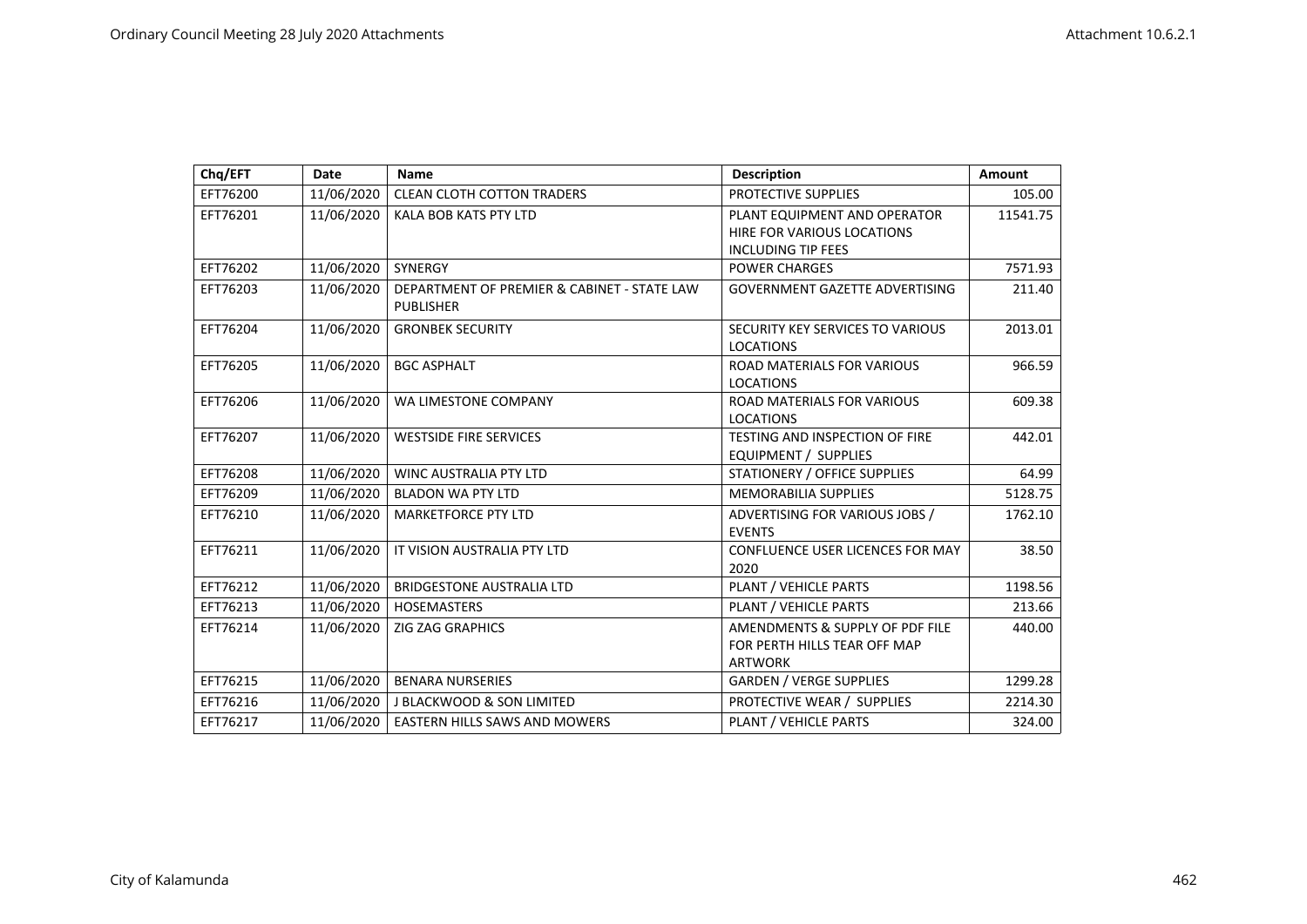| Chq/EFT  | Date       | <b>Name</b>                               | <b>Description</b>                    | <b>Amount</b> |
|----------|------------|-------------------------------------------|---------------------------------------|---------------|
| EFT76218 | 11/06/2020 | AIR LIQUIDE WA PTY LTD                    | SUPPLY OF GAS CYLINDER REFILLS AND    | 178.12        |
|          |            |                                           | <b>RENTAL FEES</b>                    |               |
| EFT76219 | 11/06/2020 | LOVEGROVE TURF SERVICES                   | TURF MAINTENANCE / SERVICES AT        | 25.00         |
|          |            |                                           | <b>VARIOUS LOCATIONS</b>              |               |
| EFT76220 | 11/06/2020 | KALAMUNDA & DISTRICTS HISTORICAL SOCIETY  | CONSIGNMENT SUPPLIER - ZIG ZAG        | 29.40         |
|          |            |                                           | CULTURAL CENTRE - 01/05/20 -          |               |
|          |            |                                           | 31/05/20                              |               |
| EFT76221 | 11/06/2020 | KALAMUNDA COMMUNITY LEARNING CENTRE       | REFUND PAYMENT OF INVOICE 29773 -     | 1650.75       |
|          |            |                                           | HIRE OF ZIG ZAG - 1ST TERM 2020 - FEE |               |
|          |            |                                           | WAIVER IN PLACE - CEO APPROVAL        |               |
|          |            |                                           | 25/05/20 & REFUND FOR HALL HIRE       |               |
|          |            |                                           | PAYMENT MADE TO KALAMUNDA             |               |
|          |            |                                           | <b>TENNIS CLUB</b>                    |               |
| EFT76222 | 11/06/2020 | OCE CORPORATE PTY LTD - OFFICE CLEANING   | CLEANING SERVICES AT ZIG ZAG          | 442.20        |
|          |            | <b>EXPERTS</b>                            | <b>SEMINAR ROOM</b>                   |               |
| EFT76223 | 11/06/2020 | MCMULLEN NOLAN GROUP PTY LTD              | MILNER ROAD HP GAS SURVEY &           | 7425.00       |
|          |            |                                           | <b>LOCATE WESTERN POWER ON MILNER</b> |               |
|          |            |                                           | ROAD & PIT (COMMUNICATIONS            |               |
|          |            |                                           | INVESTIGATION)                        |               |
| EFT76224 | 11/06/2020 | <b>WACKER NEUSON AUSTRALIA PTY LTD</b>    | PLANT / VEHICLE PARTS                 | 131.10        |
| EFT76225 | 11/06/2020 | <b>WATTLEUP TRACTORS</b>                  | PLANT / VEHICLE PARTS                 | 195.45        |
| EFT76226 | 11/06/2020 | <b>MARK &amp; SHIREEN PIVAC</b>           | <b>FOOTPATH DEPOSIT REFUND</b>        | 700.00        |
| EFT76227 | 11/06/2020 | HELEN ARMSTRONG & ASSOCIATES (T/AS WAXING | <b>CONSIGNMENT SUPPLIER - ZIG ZAG</b> | 91.00         |
|          |            | LYRICAL CANDLES)                          | CULTURAL CENTRE - 01/05/20 -          |               |
|          |            |                                           | 31/05/20                              |               |
| EFT76228 | 11/06/2020 | D & E PARKER T/A LAWN DOCTOR              | SUPPLY & INSTALL TURF AT RAY OWEN     | 4840.00       |
|          |            |                                           | & MAIDA VALE RESERVES                 |               |
| EFT76229 | 11/06/2020 | <b>HAWLEY'S BOBCAT SERVICE</b>            | PLANT EQUIPMENT AND OPERATOR          | 5450.31       |
|          |            |                                           | HIRE FOR VARIOUS LOCATIONS            |               |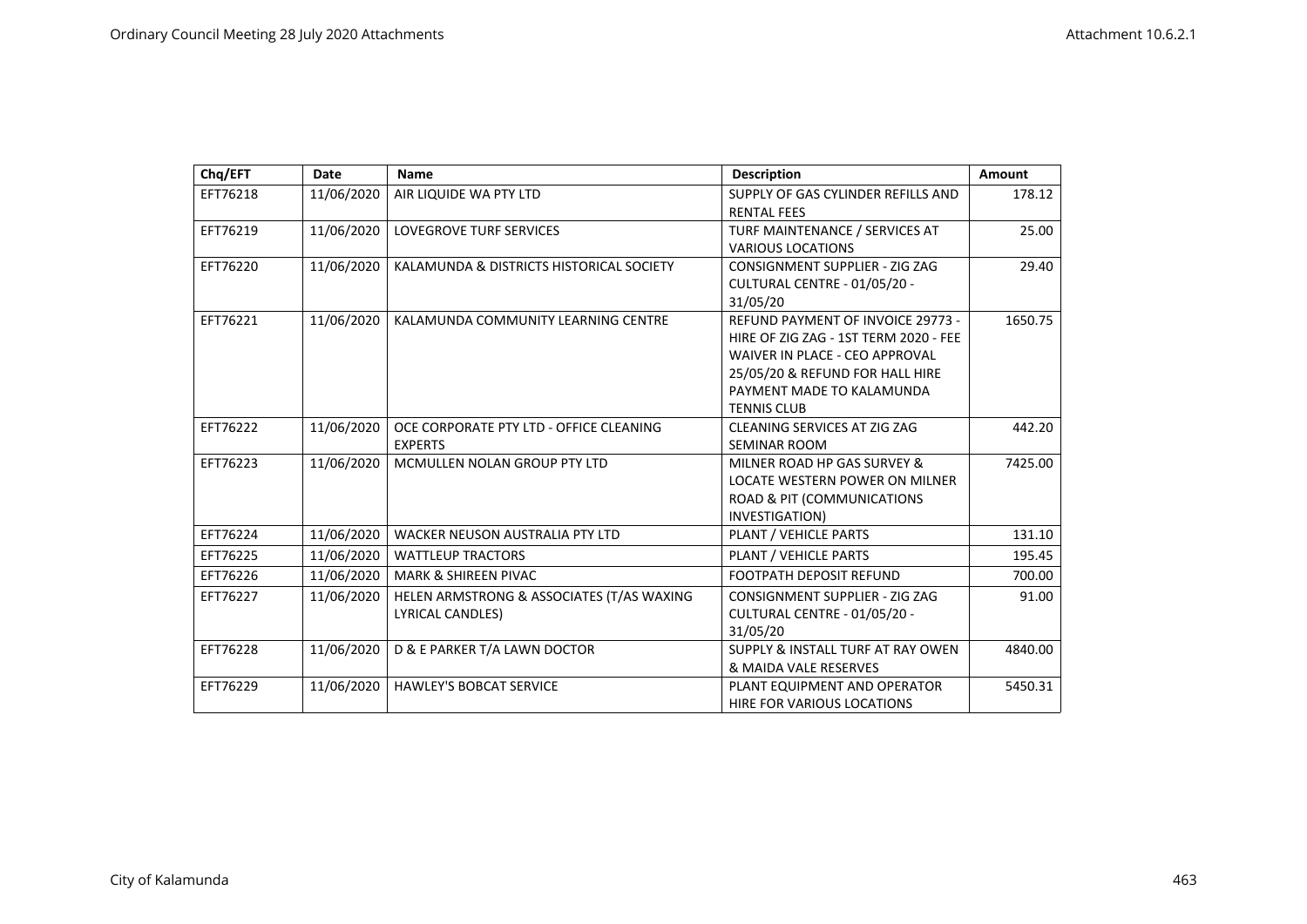| Chq/EFT  | Date       | <b>Name</b>                                     | <b>Description</b>                      | Amount    |
|----------|------------|-------------------------------------------------|-----------------------------------------|-----------|
| EFT76230 | 11/06/2020 | DEPARTMENT OF LOCAL GOVERNMENT, SPORTS &        | CSRFF FEB 2018 SMALL GRANT              | 616.00    |
|          |            | <b>CULTURAL INDUSTRIES</b>                      | SR/2018/153 CITY OF KALAMUNDA -         |           |
|          |            |                                                 | SCOTT RESERVE MASTER PLAN               |           |
| EFT76231 | 11/06/2020 | <b>GRASSTREES AUSTRALIA</b>                     | <b>GARDEN AND VERGE SUPPLIES</b>        | 520.00    |
| EFT76232 | 11/06/2020 | DEPARTMENT OF FIRE AND EMERGENCY SERVICES       | 2019/20 - EMERGENCY SERVICES LEVY       | 717924.10 |
|          |            | (DFES)                                          | - QUARTER 4                             |           |
| EFT76233 | 11/06/2020 | <b>GHD PTY LTD</b>                              | <b>ENGINEERING, ARCHITECTURE &amp;</b>  | 15065.60  |
|          |            |                                                 | <b>ENVIRONMENTAL CONSULTING</b>         |           |
|          |            |                                                 | SERVICES AT 20 RIDGEHILL ROAD           |           |
|          |            |                                                 | <b>MAIDA VALE</b>                       |           |
| EFT76234 | 11/06/2020 | ACCESS ICON PTY LTD T/A CASCADA                 | <b>DRAINAGE SUPPLIES FOR VARIOUS</b>    | 2775.78   |
|          |            |                                                 | <b>LOCATIONS</b>                        |           |
| EFT76235 | 11/06/2020 | AMEREX FIRE (WA) (E FIRE AND SAFETY)            | FIRE EQUIPMENT MAINTENANCE FOR          | 1150.60   |
|          |            |                                                 | <b>VARIOUS LOCATIONS</b>                |           |
| EFT76236 | 11/06/2020 | <b>HILL TOP GROUP PTY</b>                       | <b>CONTRACTOR BUILDING</b>              | 43867.89  |
|          |            |                                                 | <b>MAINTENANCE FOR VARIOUS</b>          |           |
|          |            |                                                 | <b>BUILDINGS</b>                        |           |
| EFT76237 | 11/06/2020 | BUILDING COMMISSION - DEPARTMENT OF MINES,      | <b>BUILDING LEVY - MAY 2020</b>         | 7000.64   |
|          |            | <b>INDUSTRY REGULATION &amp; SAFETY</b>         |                                         |           |
| EFT76238 | 11/06/2020 | INSTITUTE OF PUBLIC WORKS ENGINEERING           | <b>REGISTRATION FOR A STAFF MEMBER</b>  | 2140.00   |
|          |            | <b>AUSTRALIA WA</b>                             | TO ATTEND FULL CONFERENCE 2020          |           |
| EFT76239 | 11/06/2020 | KEVREK (AUSTRALIA) PTY LTD                      | PLANT / VEHICLE PARTS                   | 1141.25   |
| EFT76240 | 11/06/2020 | HAYS SPECIALIST RECRUITMENT (AUSTRALIA) PTY LTD | HIRE OF TEMPORARY STAFF FOR             | 4391.68   |
|          |            |                                                 | ADMIN / DEPOT                           |           |
| EFT76241 | 11/06/2020 | ENGIE MECHANICAL SERVICES AUSTRALIA PTY LTD     | AIRCONDITIONING MAINTENANCE /           | 526.11    |
|          |            |                                                 | <b>REPAIRS AT ADMINISTRATION CENTRE</b> |           |
|          |            |                                                 | & RAY OWEN STADIUM                      |           |
| EFT76242 | 11/06/2020 | <b>QUICK CORPORATE AUST PTY LTD</b>             | STATIONERY & OFFICE SUPPLIES            | 675.73    |
| EFT76243 | 11/06/2020 | <b>RANGE FORD</b>                               | PLANT / VEHICLE PARTS                   | 254.00    |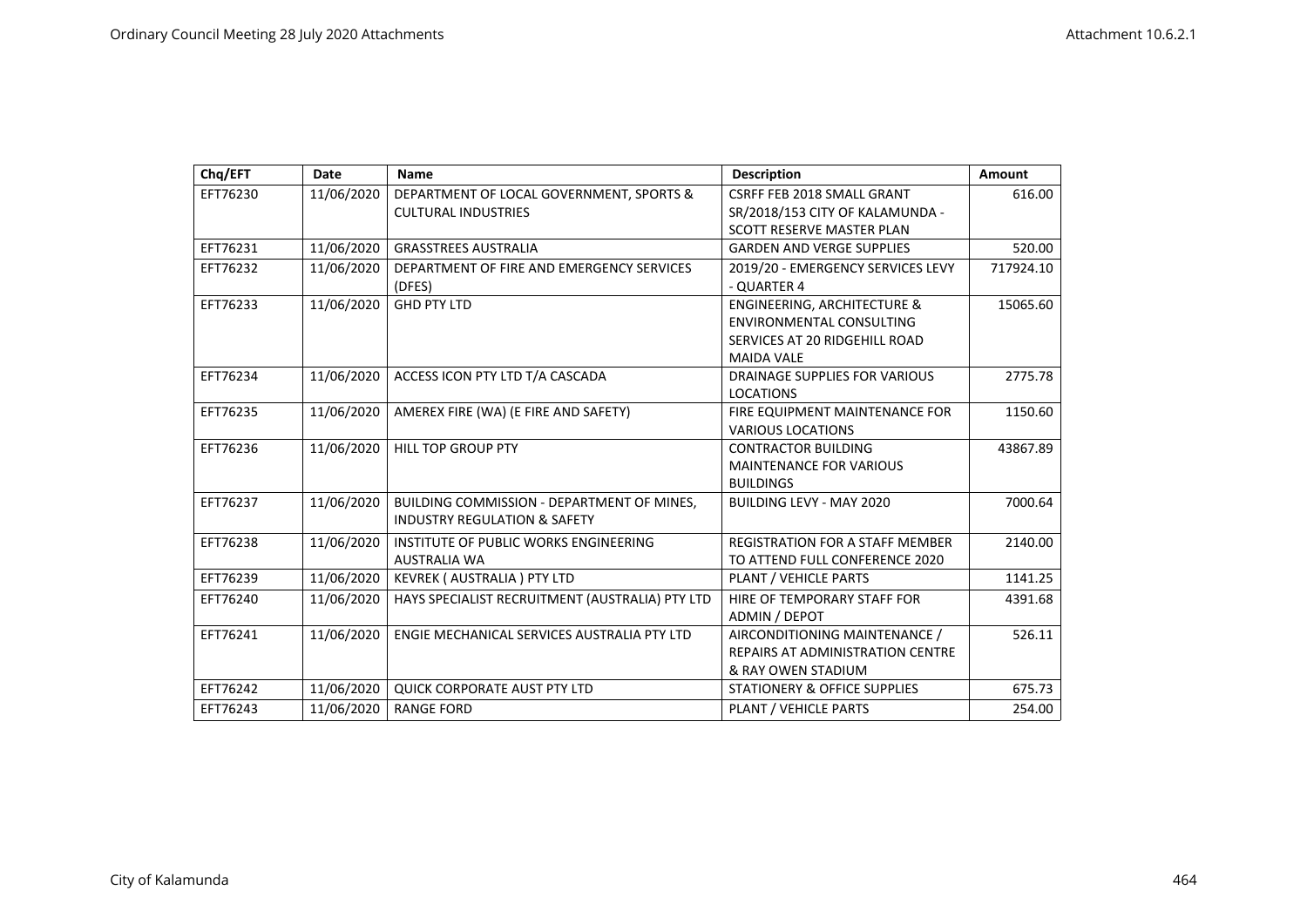| Chq/EFT  | <b>Date</b> | <b>Name</b>                                 | <b>Description</b>                          | <b>Amount</b> |
|----------|-------------|---------------------------------------------|---------------------------------------------|---------------|
| EFT76244 | 11/06/2020  | <b>GLENVIEW MACHINE KERBING</b>             | SUPPLY AND LAY EXTRUDED                     | 4896.32       |
|          |             |                                             | <b>CONCRETE KERB AT VARIOUS</b>             |               |
|          |             |                                             | <b>LOCATIONS</b>                            |               |
| EFT76245 | 11/06/2020  | <b>WREN OIL</b>                             | WASTE OIL RECYCLING - DISPOSAL              | 786.50        |
|          |             |                                             | <b>FEES</b>                                 |               |
| EFT76246 | 11/06/2020  | HILTI (AUST.) PTY LTD                       | PLANT / VEHICLE PARTS                       | 309.85        |
| EFT76247 | 11/06/2020  | BT EQUIPMENT P/L T/A TUTT BRYANT EQUIPMENT  | PLANT / VEHICLE PARTS                       | 183.30        |
| EFT76248 | 11/06/2020  | LOCK, STOCK & FARRELL LOCKSMITH PTY LTD     | PADLOCKS / KEYS SUPPLIES                    | 1782.74       |
| EFT76249 | 11/06/2020  | <b>G FORCE PRINTING</b>                     | <b>SUPPLY OF PRINTED STATIONERY</b>         | 462.55        |
|          |             |                                             | <b>STOCK</b>                                |               |
| EFT76250 | 11/06/2020  | MIRACLE RECREATION EQUIPMENT                | <b>REPAIR &amp; INSTALL INFANT SWING AT</b> | 231.00        |
|          |             |                                             | <b>MAIDA VALE RESERVE</b>                   |               |
| EFT76251 | 11/06/2020  | OSCAR & WENDY HEATHER PHYLLIS AAMODT        | <b>FOOTPATH DEPOSIT REFUND</b>              | 500.00        |
| EFT76252 | 11/06/2020  | DIRECT TRADES SUPPLY PTY LTD                | <b>HARDWARE SUPPLIES</b>                    | 303.60        |
| EFT76253 | 11/06/2020  | <b>STRATAGREEN</b>                          | <b>GARDEN / RESERVE SUPPLIES</b>            | 1824.90       |
| EFT76254 | 11/06/2020  | OFFICEWORKS SUPERSTORES PTY LTD             | <b>OFFICE SUPPLIES / STATIONERY</b>         | 1742.64       |
| EFT76255 | 11/06/2020  | <b>LUKE GOBBY</b>                           | PART DOG REGISTRATION FEE REFUND            | 50.00         |
| EFT76256 | 11/06/2020  | VERMEER (WA & NT)                           | PLANT / VEHICLE PARTS                       | 422.68        |
| EFT76257 | 11/06/2020  | PORTER CONSULTING ENGINEERS                 | CIVIL DESIGN SERVICES OF MILNER,            | 22165.00      |
|          |             |                                             | <b>SULTANA &amp; BERKSHIRE ROADS</b>        |               |
| EFT76258 | 11/06/2020  | ELECTRICITY NETWORKS CORP T/A WESTERN POWER | <b>ENQUIRY FEE - FORRESTFIELD SOLAR</b>     | 7150.00       |
|          |             |                                             | FARM (SF204566) FOR CITY OF                 |               |
|          |             |                                             | KALAMUNDA & FEASIBILITY STUDY AT            |               |
|          |             |                                             | MILNER ROAD FORRESTFIELD                    |               |
| EFT76259 | 11/06/2020  | <b>WOOLWORTHS GROUP LIMITED</b>             | <b>GROCERY SUPPLIES</b>                     | 1070.85       |
| EFT76260 | 11/06/2020  | <b>EASTERN REGION SECURITY</b>              | SECURITY SERVICES TO VARIOUS                | 4971.25       |
|          |             |                                             | <b>LOCATIONS</b>                            |               |
| EFT76261 | 11/06/2020  | <b>GLENDA DAWN CHARLTON (PODIATRY)</b>      | PODIATRY SERVICES AT JACK HEALEY            | 656.37        |
|          |             |                                             | <b>CENTRE</b>                               |               |
| EFT76262 | 11/06/2020  | JACKSON MCDONALD LAWYERS                    | <b>LEGAL EXPENSES</b>                       | 1482.80       |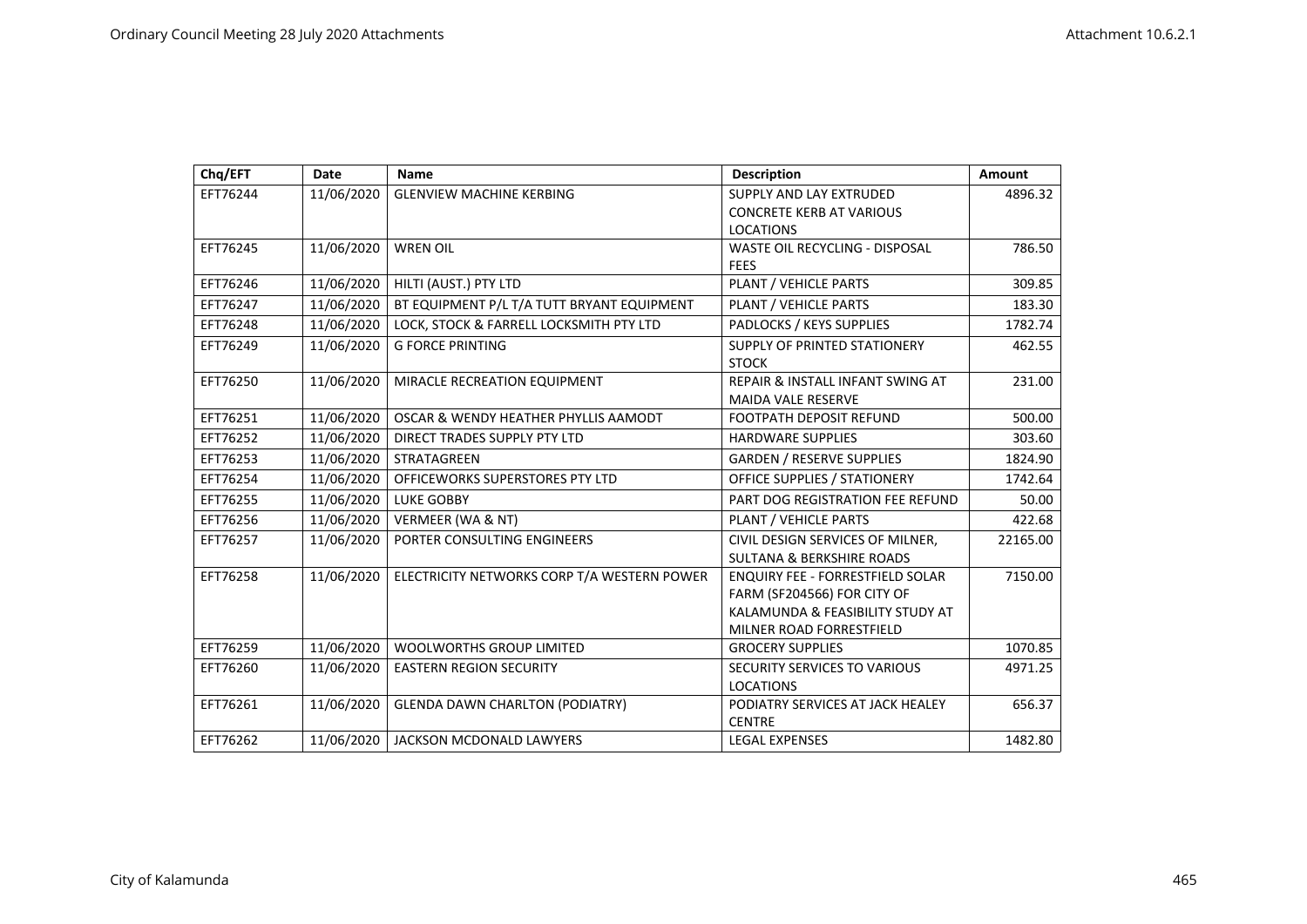| Chq/EFT  | <b>Date</b> | <b>Name</b>                                 | <b>Description</b>                         | <b>Amount</b> |
|----------|-------------|---------------------------------------------|--------------------------------------------|---------------|
| EFT76263 | 11/06/2020  | <b>EASIFLEET MANAGEMENT</b>                 | STAFF CONTRIBUTIONS TO NOVATED             | 4800.39       |
| EFT76264 | 11/06/2020  | <b>BOYA EQUIPMENT PTY LTD</b>               | PLANT / VEHICLE PARTS                      | 419.13        |
| EFT76265 | 11/06/2020  | <b>HW &amp; ASSOCIATES</b>                  | <b>COST MANAGEMENT SERVICES FOR</b>        | 7480.00       |
|          |             |                                             | THE DESIGN. DOCUMENTATION AND              |               |
|          |             |                                             | <b>CONTRACT ADMINISTRATION FOR THE</b>     |               |
|          |             |                                             | KALAMUNDA COMMUNITY CENTRE                 |               |
| EFT76266 | 11/06/2020  | <b>360 ENVIRONMENTAL PTY LTD</b>            | PREPARATION OF DSI PART 2 FOR              | 4779.50       |
|          |             |                                             | BRAND RD AND WATER MONITORING              |               |
|          |             |                                             | AT LEDGER RD AND DAWSON RD                 |               |
|          |             |                                             | <b>CONTAMINATED SITES &amp; ADDITIONAL</b> |               |
|          |             |                                             | PROJECT MANAGEMENT WASTE                   |               |
|          |             |                                             | <b>REMOVAL &amp; INSTALLATION OF 2</b>     |               |
|          |             |                                             | <b>ADDITIONAL BORES</b>                    |               |
| EFT76267 | 11/06/2020  | <b>HELEN KENNEDY</b>                        | <b>RATES REFUND</b>                        | 2023.68       |
| EFT76268 | 11/06/2020  | HINCO INSTRUMENTS P/L                       | <b>ROAD CONSTRUCTION SUPPLIES</b>          | 1177.00       |
| EFT76269 | 11/06/2020  | <b>GARY &amp; HEIDI STRICKLAND</b>          | <b>FOOTPATH DEPOSIT REFUND</b>             | 2500.00       |
| EFT76270 | 11/06/2020  | SUPERSEALING PTY LTD                        | CARRY OUT CRACK SEALING WORKS AT           | 4015.00       |
|          |             |                                             | <b>HOLMES ROAD MAIDA VALE</b>              |               |
| EFT76271 | 11/06/2020  | <b>DRAINFLOW SERVICES PTY LTD</b>           | <b>CLEANING / MAINTAINING STORM</b>        | 3620.65       |
|          |             |                                             | <b>WATER DRAINS</b>                        |               |
| EFT76272 | 11/06/2020  | LOCHNESS LANDSCAPE SERVICES                 | <b>MOWING SERVICES AT VARIOUS</b>          | 220.00        |
|          |             |                                             | <b>RESERVES</b>                            |               |
| EFT76273 | 11/06/2020  | WEST COAST SHADE PTY LTD ATF THE WEST COAST | ATTEND SITE AND DISMANTLE                  | 4510.00       |
|          |             | <b>SHADE TRUST</b>                          | DAMAGED SHADE SAILS TRIP &                 |               |
|          |             |                                             | SUPPLY, FABRICATE AND INSTALL 2X           |               |
|          |             |                                             | REPLACEMENT SHADE SAILS AS PER             |               |
|          |             |                                             | EXISTING AT OLLIE WORRELL RESERVE          |               |
| EFT76274 | 11/06/2020  | <b>JOHANNA LARKIN ART</b>                   | CONSIGNMENT SUPPLIER - ZIG ZAG             | 12.60         |
|          |             |                                             | CULTURAL CENTRE - 01/05/20 -               |               |
|          |             |                                             | 31/05/20                                   |               |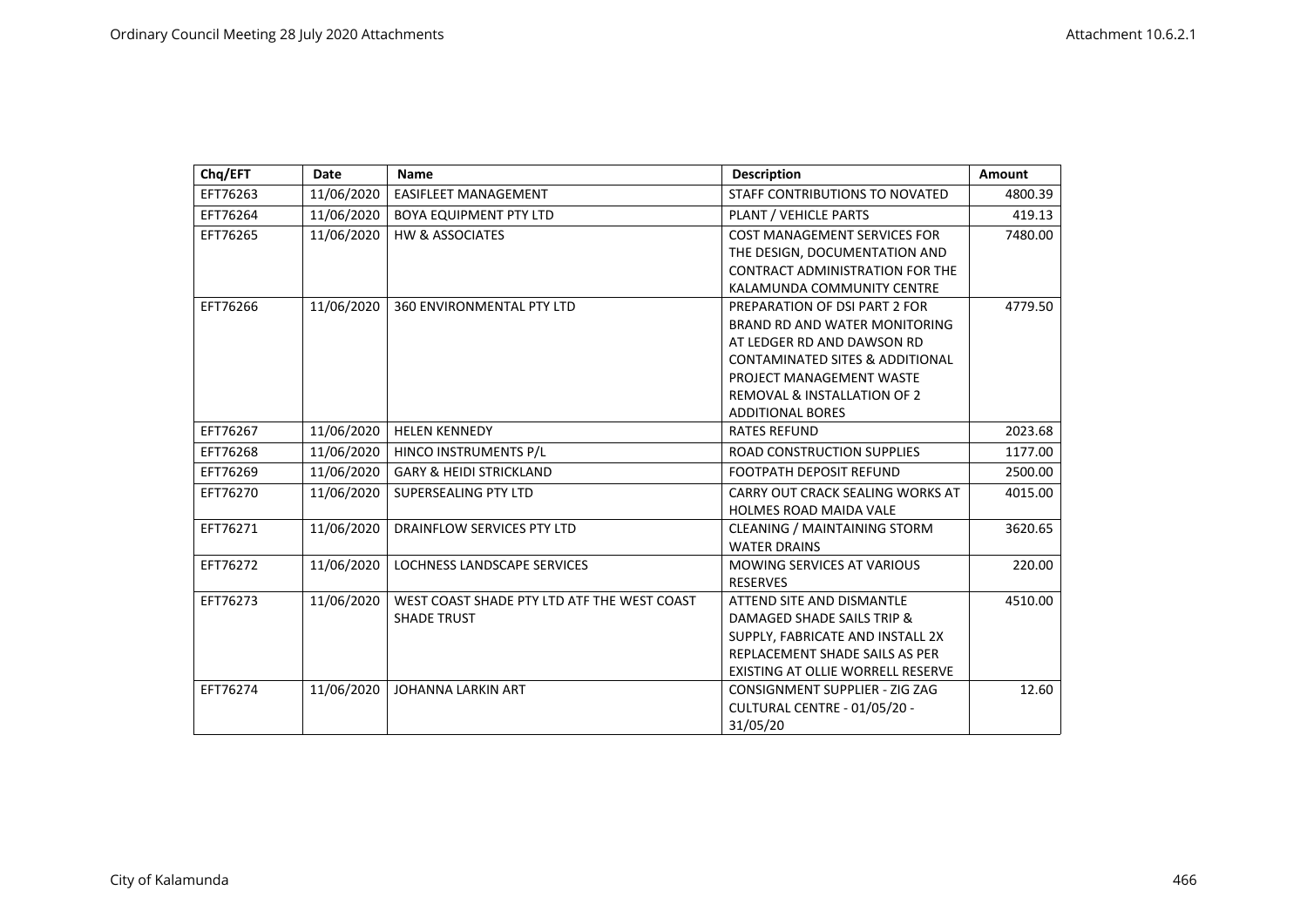| Chq/EFT  | Date       | <b>Name</b>                          | <b>Description</b>                                                                         | Amount    |
|----------|------------|--------------------------------------|--------------------------------------------------------------------------------------------|-----------|
| EFT76275 | 11/06/2020 | LIBERTY OIL AUSTRALIA PTY LTD        | SUPPLY OF FUEL FOR OPERATIONS<br><b>CENTRE</b>                                             | 14591.73  |
| EFT76276 | 11/06/2020 | CONTRAFLOW                           | <b>TRAFFIC MANAGEMENT FOR VARIOUS</b><br><b>LOCATIONS</b>                                  | 34977.00  |
| EFT76277 | 11/06/2020 | <b>KOTT GUNNING LAWYERS</b>          | <b>LEGAL EXPENSES</b>                                                                      | 3677.74   |
| EFT76278 | 11/06/2020 | <b>NANCY GILLESPIE</b>               | CONSIGNMENT SUPPLIER - ZIG ZAG<br>CULTURAL CENTRE - 01/05/20 -<br>31/05/20                 | 7.00      |
| EFT76279 | 11/06/2020 | <b>BEAVER TREE SERVICES</b>          | <b>GENERAL TREE SERVICES / UNDER</b><br>POWERLINES PRUNING FOR VARIOUS<br><b>LOCATIONS</b> | 166944.53 |
| EFT76280 | 11/06/2020 | <b>DELL AUSTRALIA</b>                | COMPUTER PARTS / ACCESSORY<br><b>SUPPLIES</b>                                              | 16434.00  |
| EFT76281 | 11/06/2020 | <b>WEST-SURE GROUP PTY LTD</b>       | CASH IN TRANSIT - MAY 2020                                                                 | 365.20    |
| EFT76282 | 11/06/2020 | <b>KARIN HOTCHKIN</b>                | <b>CONSIGNMENT SUPPLIER - ZIG ZAG</b><br>CULTURAL CENTRE - 01/05/20 -<br>31/05/20          | 4.55      |
| EFT76283 | 11/06/2020 | <b>ALISON MULCAHY</b>                | CONSIGNMENT SUPPLIER - ZIG ZAG<br>CULTURAL CENTRE - 01/05/20 -<br>31/05/20                 | 16.10     |
| EFT76284 | 11/06/2020 | DAVID J CLAY                         | <b>RATES REFUND</b>                                                                        | 952.78    |
| EFT76285 | 11/06/2020 | THE GOOD GUYS                        | <b>ELECTRICAL SUPPLIES</b>                                                                 | 548.80    |
| EFT76286 | 11/06/2020 | FUJI XEROX AUSTRALIA PTY LTD         | PHOTOCOPYING CHARGES                                                                       | 242.50    |
| EFT76287 | 11/06/2020 | <b>ROBERT G WILLIS</b>               | <b>ENGAGEMENT OF ACTING MANAGER</b><br>ASSET DELIVERY - 03/04/20 - 29/05/20                | 514.25    |
| EFT76288 | 11/06/2020 | THE PETAL PRESS                      | CONSIGNMENT SUPPLIER - ZIG ZAG<br>CULTURAL CENTRE - 01/05/20 -<br>31/05/20                 | 2.94      |
| EFT76289 | 11/06/2020 | CLAIRE O'NEILL - CLAIRE'S EMBROIDERY | CONSIGNMENT SUPPLIER - ZIG ZAG<br>CULTURAL CENTRE - 01/05/20 -<br>31/05/20                 | 14.00     |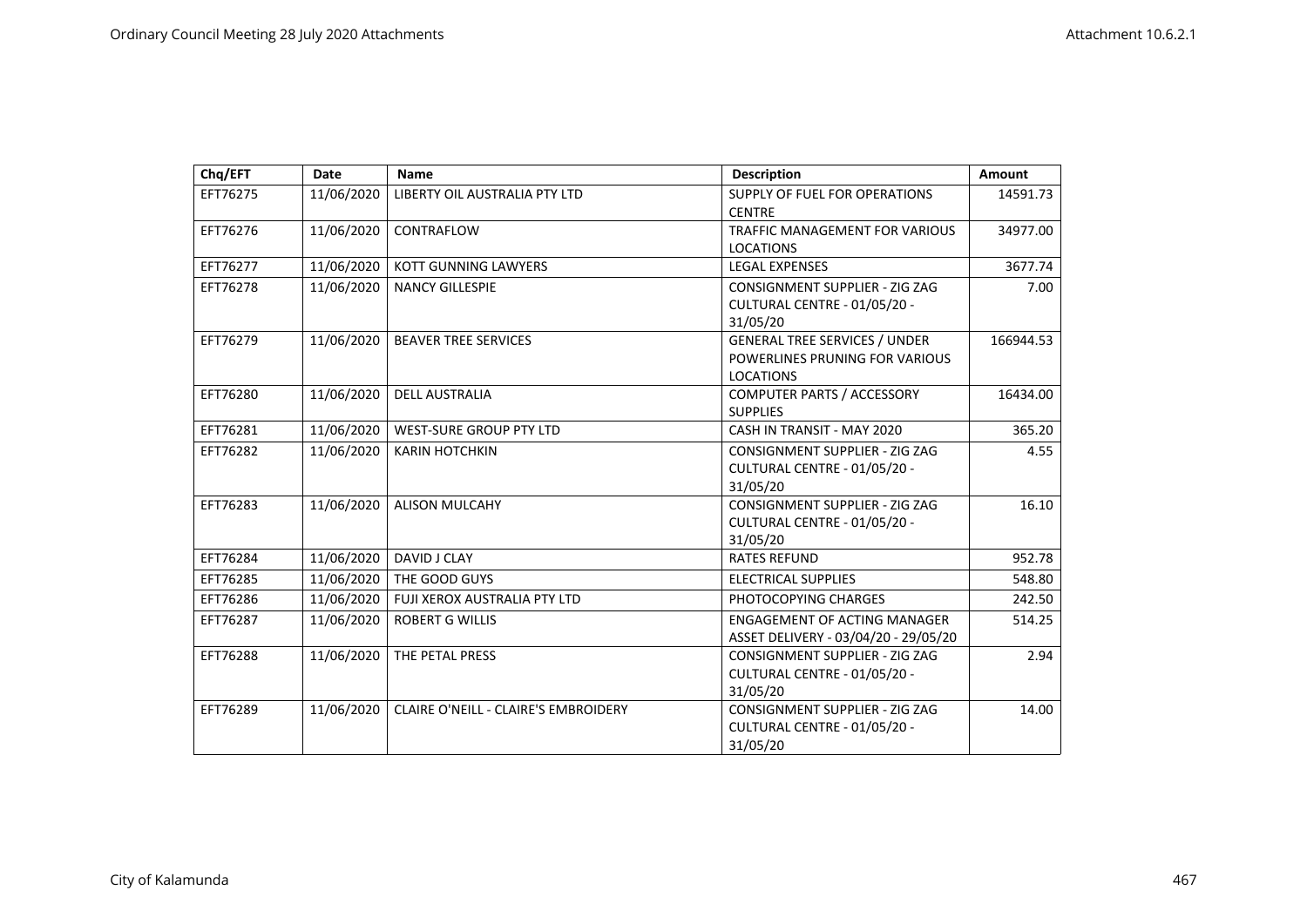| Chq/EFT  | <b>Date</b> | <b>Name</b>                              | <b>Description</b>                     | <b>Amount</b> |
|----------|-------------|------------------------------------------|----------------------------------------|---------------|
| EFT76290 | 11/06/2020  | <b>LINDA STONES</b>                      | CONSIGNMENT SUPPLIER - ZIG ZAG         | 9.80          |
|          |             |                                          | CULTURAL CENTRE - 01/05/20 -           |               |
|          |             |                                          | 31/05/20                               |               |
| EFT76291 | 11/06/2020  | <b>MARY FORWARD</b>                      | CONSIGNMENT SUPPLIER - ZIG ZAG         | 11.20         |
|          |             |                                          | CULTURAL CENTRE - 01/05/20 -           |               |
|          |             |                                          | 31/05/20                               |               |
| EFT76292 | 11/06/2020  | <b>KALAMUNDA ELECTRICS</b>               | 1.ELECTRICAL REPAIRS /                 | 340655.82     |
|          |             |                                          | <b>MAINTENANCE FOR VARIOUS</b>         |               |
|          |             |                                          | <b>LOCATIONS</b>                       |               |
|          |             |                                          | 2. INSTALLATION OF NEW SPORTS          |               |
|          |             |                                          | LIGHTING AT MORRISON OVAL              |               |
|          |             |                                          | 3. UPGRADE OF SPORTS LIGHTING AT       |               |
|          |             |                                          | <b>SCOTT RESERVE</b>                   |               |
| EFT76293 | 11/06/2020  | AAAC TOWING PTY LTD                      | <b>TOWING SERVICES FEES</b>            | 165.00        |
| EFT76294 | 11/06/2020  | <b>DAVID GREEN</b>                       | <b>CONSIGNMENT SUPPLIER - ZIG ZAG</b>  | 31.43         |
|          |             |                                          | CULTURAL CENTRE - 01/05/20 -           |               |
|          |             |                                          | 31/05/20                               |               |
| EFT76295 | 11/06/2020  | <b>JB HI-FI COMMERCIAL</b>               | VARIOUS ELECTRICAL / COMPUTER /        | 829.00        |
|          |             |                                          | <b>ACCESSORY SUPPLIES</b>              |               |
| EFT76296 | 11/06/2020  | <b>JDSI CONSULTING ENGINEERS PTY LTD</b> | <b>CONSULTANCY SERVICE FOR SUPPLY</b>  | 610.50        |
|          |             |                                          | AND INSTALLATION OF NEW WATER          |               |
|          |             |                                          | MAIN PALM TERRACE FORRESTFIELD         |               |
| EFT76297 | 11/06/2020  | <b>DMC CLEANING</b>                      | <b>CLEANING SERVICES / CONSUMABLES</b> | 290.40        |
|          |             |                                          | AT OPERATIONS CENTRE                   |               |
| EFT76298 | 11/06/2020  | ASHJAD PTY LTD T/A CUROST MILK SUPPLY    | MILK SUPPLY FOR OPERATIONS             | 179.84        |
|          |             |                                          | <b>CENTRE</b>                          |               |
| EFT76299 | 11/06/2020  | <b>HAS EARTHMOVING</b>                   | REMEDIAL WORKS AS A VARIATION 08,      | 31069.50      |
|          |             |                                          | FOR STAGE 2 PATTERSON ROAD,            |               |
|          |             |                                          | PICKERING BROOK                        |               |
| EFT76300 | 11/06/2020  | <b>FOOTHILLS MENS SHED INC</b>           | <b>CONTRIBUTION FOR MICROBAT</b>       | 2000.00       |
|          |             |                                          | <b>PROJECT FUNDING</b>                 |               |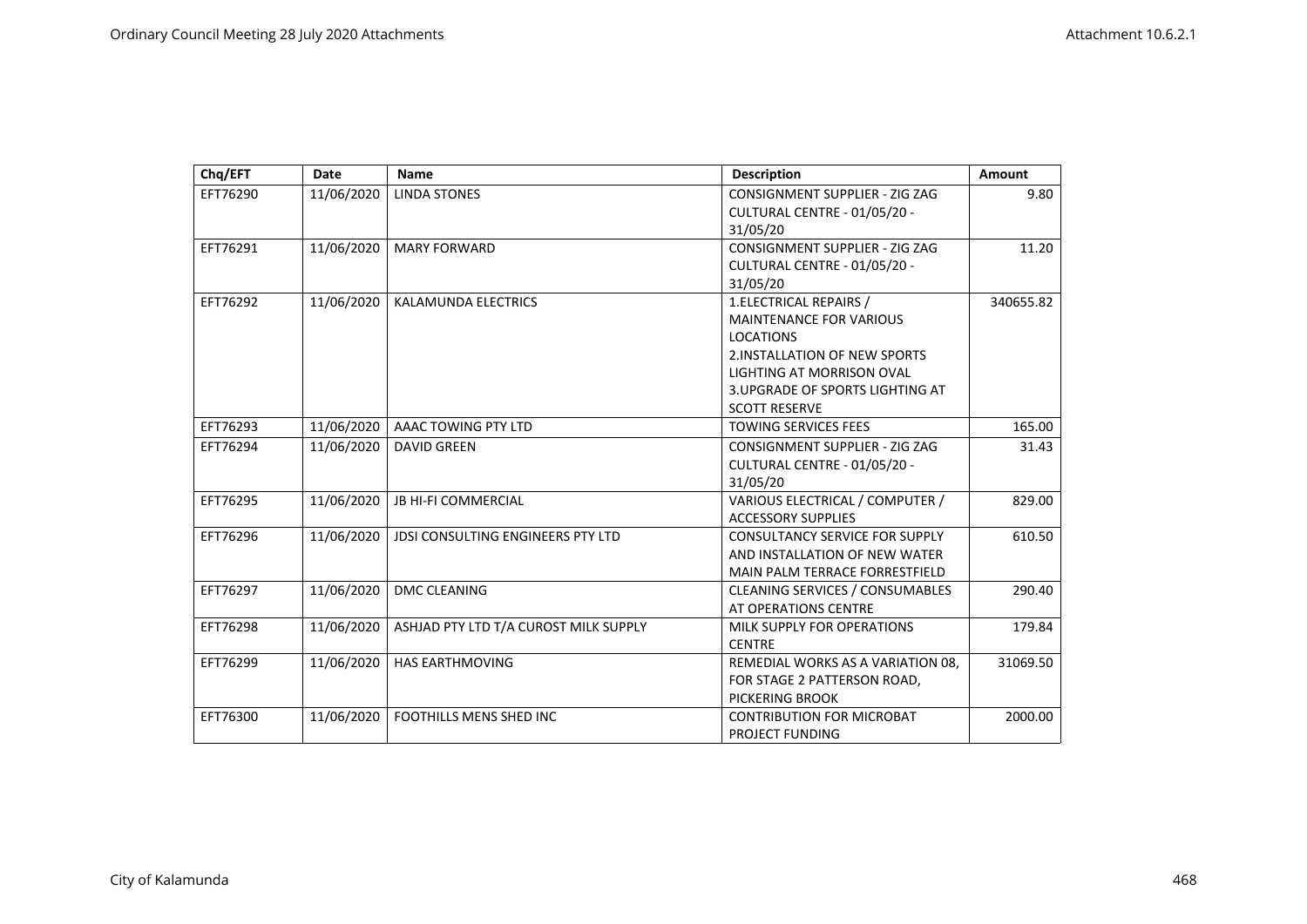| Chq/EFT  | <b>Date</b> | <b>Name</b>                                    | <b>Description</b>                     | <b>Amount</b> |
|----------|-------------|------------------------------------------------|----------------------------------------|---------------|
| EFT76301 | 11/06/2020  | NATURAL AREA MANAGEMENT & SERVICES             | NATIVE SEEDLINGS FOR THE               | 7698.30       |
|          |             |                                                | <b>COMMUNITY GROUP REVEGETATION</b>    |               |
|          |             |                                                | PROGRAM                                |               |
| EFT76302 | 11/06/2020  | TALIS CONSULTANTS PTY LTD ATF TALIS UNIT TRUST | FEE FOR ENGINEERING DESIGN             | 10869.96      |
|          |             |                                                | <b>CONSULTANCY SERVICES AT</b>         |               |
|          |             |                                                | <b>WALLISTON TRANSFER STATION PART</b> |               |
|          |             |                                                | OF ONGOING CONSULTANCY SERVICES        |               |
|          |             |                                                | FOR DWER LICENCE - PROJECT #           |               |
|          |             |                                                | TE20040 & PREPARATION OF SCOPE OF      |               |
|          |             |                                                | WORKS FOR SAOP & DSI AT DAWSON         |               |
|          |             |                                                | <b>AVENUE &amp; PIONEER PARK</b>       |               |
| EFT76303 | 11/06/2020  | STAN THE TYRE MAN ( STAN'S TYRE SERVICE WA )   | PLANT / VEHICLE PARTS                  | 1248.50       |
| EFT76304 | 11/06/2020  | MAIA FINANCIAL PTY LIMITED                     | DFES POD LEASE FOR DESM CONTRACT       | 977.79        |
|          |             |                                                | E6N0158582 - PERIOD 01/07/20 -         |               |
|          |             |                                                | 30/09/20                               |               |
| EFT76305 | 11/06/2020  | <b>FLEETCARE PTY LTD</b>                       | STAFF CONTRIBUTIONS TO NOVATED         | 4215.19       |
|          |             |                                                | LEASING                                |               |
| EFT76306 | 11/06/2020  | ZIRCODATA PTY LTD                              | <b>MONTHLY OFFSITE STORAGE FEES -</b>  | 864.88        |
|          |             |                                                | PERIOD 26/04/20 - 25/05/20             |               |
| EFT76307 | 11/06/2020  | SPRAYLINE SPRAYING EQUIPMENT                   | SUPPLY & DELIVERY OF SPRAYING          | 194.17        |
|          |             |                                                | <b>EQUIPMENT</b>                       |               |
| EFT76308 | 11/06/2020  | SOUNDTOWN                                      | SUPPLY OF YAMAHA DBR12 12" ACTIVE      | 2676.00       |
|          |             |                                                | <b>SPEAKER FOR KPAC</b>                |               |
| EFT76309 | 11/06/2020  | WEST TIP WASTE CONTROL PTY LTD                 | TIP FEES - REMOVAL & PROCESSING OF     | 77360.11      |
|          |             |                                                | GULLY EDUCTING WASTE, MIXED HARD       |               |
|          |             |                                                | RESIDENTIAL (RECYCLED) HARD            |               |
|          |             |                                                | <b>CONSTRUCTION - CONCRETE</b>         |               |
|          |             |                                                | <b>SWEEPING FROM WALLISTON</b>         |               |
|          |             |                                                | <b>TRANSFER STATION</b>                |               |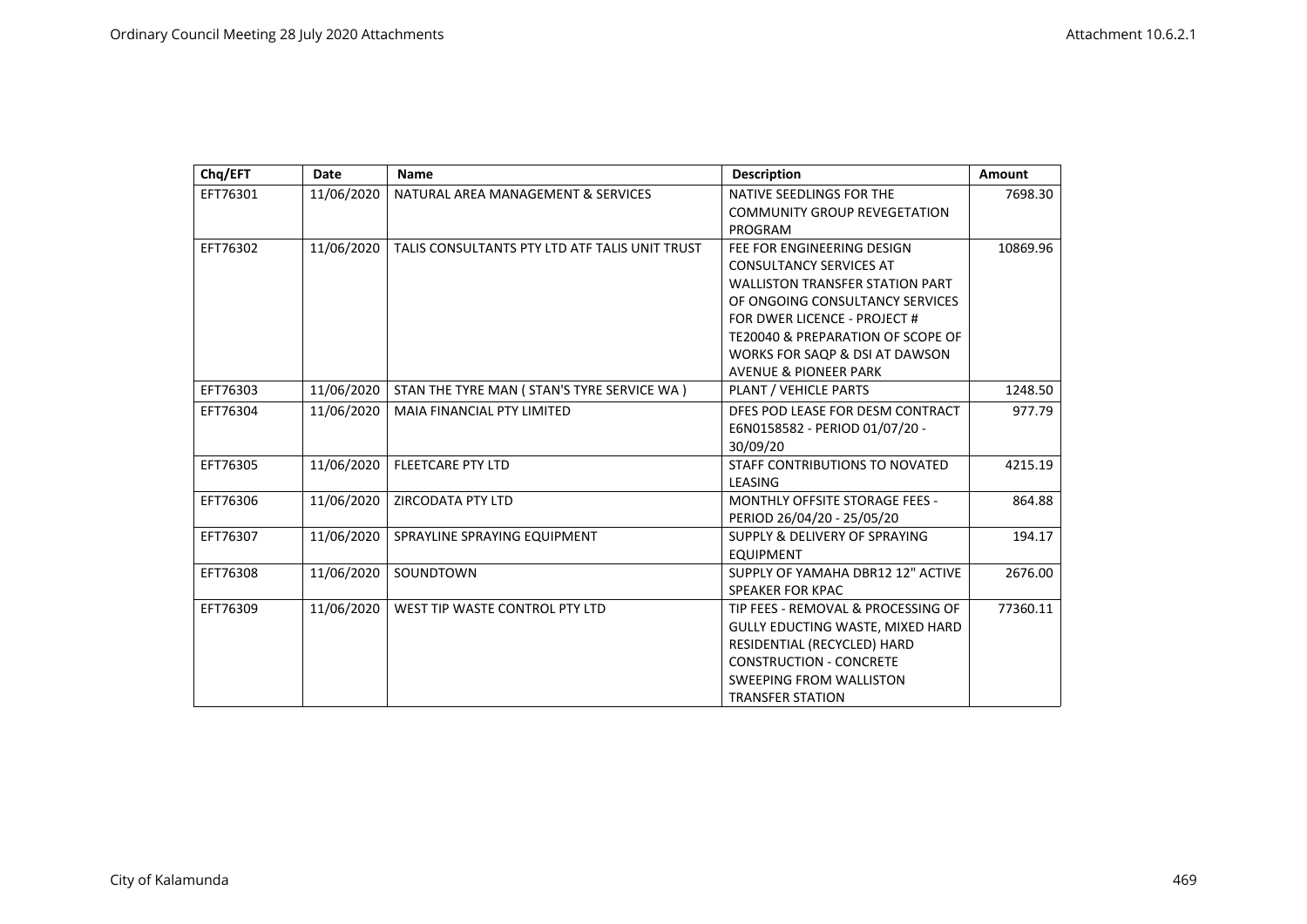| Chq/EFT  | Date       | <b>Name</b>                                    | <b>Description</b>                         | Amount   |
|----------|------------|------------------------------------------------|--------------------------------------------|----------|
| EFT76310 | 11/06/2020 | <b>GLENTHORNE TRAILERS</b>                     | SUPPLY AND DELIVER FLATHEAD                | 9000.00  |
|          |            |                                                | <b>TRAILER TO INCLUDE REMOVABLE</b>        |          |
|          |            |                                                | HEADBOARD, DROP SIDES AND                  |          |
|          |            |                                                | TAILBOARD, RECESSED LASHING RING,          |          |
|          |            |                                                | MESH SIDE EXTENSIONS, 1.8M STEEL           |          |
|          |            |                                                | LOADING RAMPS, FOR OPERATION               |          |
|          |            |                                                | <b>CENTRE</b>                              |          |
| EFT76311 | 11/06/2020 | <b>MARKET CREATIONS</b>                        | MARKETING & TECHNOLOGY SERVICE             | 29125.16 |
|          |            |                                                | FEES & MONTHLY CLOUD HOSTING               |          |
|          |            |                                                | <b>SERVICES</b>                            |          |
| EFT76312 | 11/06/2020 | <b>TREASURES OF AUSTRALIA</b>                  | CONSIGNMENT SUPPLIER - ZIG ZAG             | 34.23    |
|          |            |                                                | CULTURAL CENTRE - 01/05/20 -               |          |
|          |            |                                                | 31/05/20                                   |          |
| EFT76313 | 11/06/2020 | <b>ALLCREDIT PTY LTD</b>                       | STAFF CONTRIBUTIONS TO NOVATED             | 490.00   |
|          |            |                                                | <b>LEASES</b>                              |          |
| EFT76314 | 11/06/2020 | SAMSON HOMES PTY LTD                           | <b>FOOTPATH DEPOSIT REFUND</b>             | 500.00   |
| EFT76315 | 11/06/2020 | BRETT DAVID INVESTMENTS PTY LTD T/A SUCCESSFUL | PROJECT MANAGEMENT SERVICES FOR            | 5950.28  |
|          |            | <b>PROJECTS</b>                                | KALAMUNDA COMMUNITY CENTRE -               |          |
|          |            |                                                | <b>MAY 2020</b>                            |          |
| EFT76316 | 11/06/2020 | SPICK AND SPAN COMMERCIAL PROPERTY             | <b>CLEANING SERVICES &amp; CONSUMABLES</b> | 6957.66  |
|          |            | <b>MAINTENANCE PTY LTD</b>                     | <b>FOR VARIOUS LOCATIONS</b>               |          |
| EFT76317 | 11/06/2020 | <b>SALLY EDMONDS ART</b>                       | CONSIGNMENT SUPPLIER - ZIG ZAG             | 11.20    |
|          |            |                                                | CULTURAL CENTRE - 01/05/20 -               |          |
|          |            |                                                | 31/05/20                                   |          |
| EFT76318 | 11/06/2020 | <b>DOWSING GROUP PTY LTD</b>                   | SUPPLY AND LAY CONCRETE                    | 3256.44  |
|          |            |                                                | PATHWAYS, MAINTENANCE AND MISC.            |          |
|          |            |                                                | <b>WORKS AT HAWKEVALLEY CRESCENT</b>       |          |
|          |            |                                                | <b>ACCESS WAY MAIDA VALE</b>               |          |
| EFT76319 | 11/06/2020 | ASTERISK INFORMATION SECURITY PTY LTD          | TENABLE.SC CONTINUOUS VIEW                 | 27172.15 |
|          |            |                                                | <b>SUBSCRIPTION FEES</b>                   |          |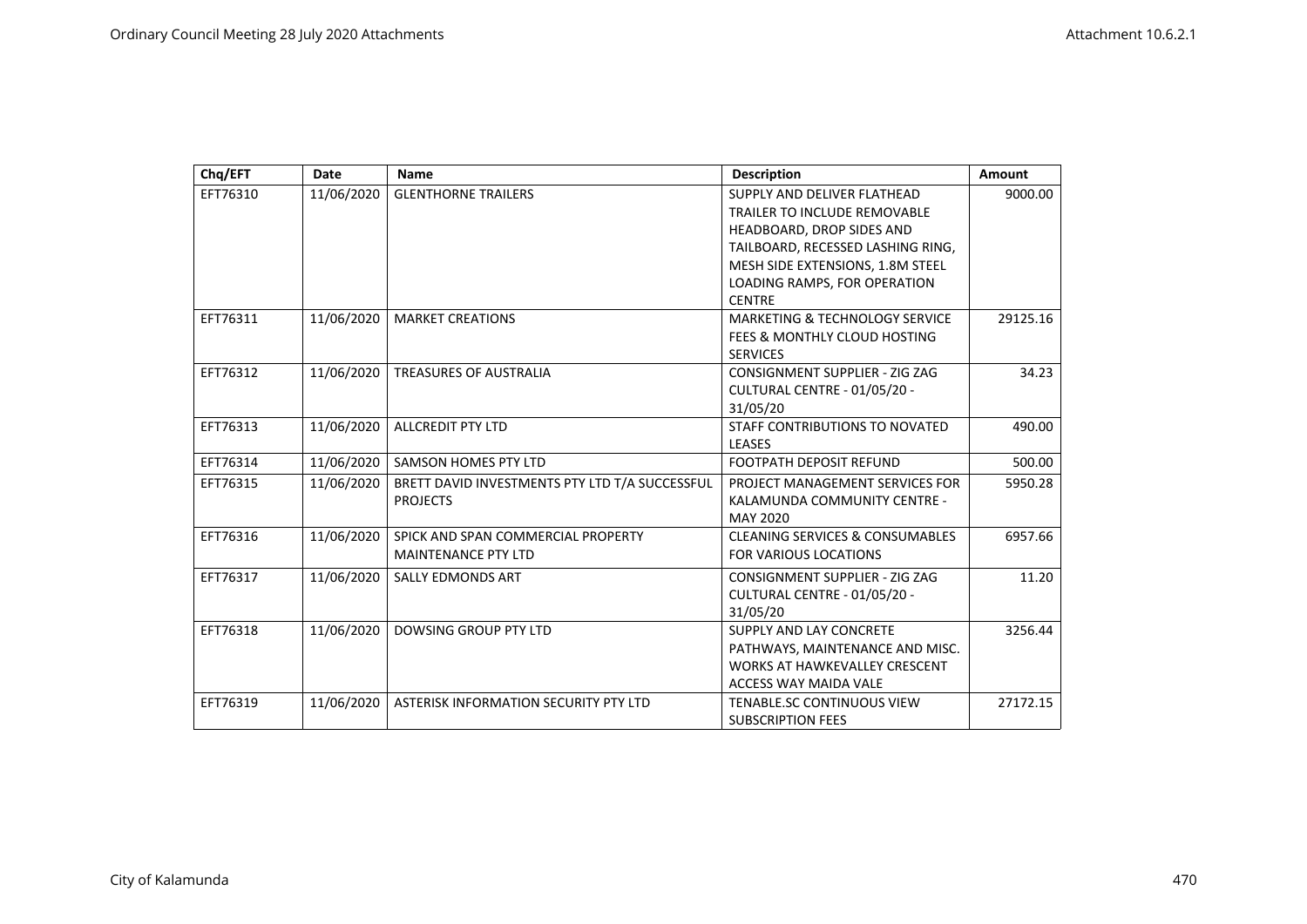| Chq/EFT  | Date       | Name                                           | <b>Description</b>                      | <b>Amount</b> |
|----------|------------|------------------------------------------------|-----------------------------------------|---------------|
| EFT76320 | 11/06/2020 | <b>BROOK &amp; MARSH PTY LTD</b>               | SURVEY WORKS - MERRIVALE ROAD           | 4059.00       |
|          |            |                                                | REALIGNMENT                             |               |
| EFT76321 | 11/06/2020 | CAPITAL FINANCE AUSTRALIA LTD                  | EXTENSION OF PHOTOCOPIER LEASE          | 9022.55       |
|          |            |                                                | TO END OF MAY 2020                      |               |
| EFT76322 | 11/06/2020 | <b>CORSIGN WA PTY LTD</b>                      | SUPPLIES OF SIGNAGE AND RELATED         | 4666.20       |
|          |            |                                                | <b>EQUIPMENT</b>                        |               |
| EFT76323 | 11/06/2020 | URBAQUA LTD                                    | PROGRESS PAYMENT - CAMBRIDGE            | 3102.00       |
|          |            |                                                | RESERVE LWMS REPORT FOLLOWING           |               |
|          |            |                                                | <b>DBCA COMMENTS</b>                    |               |
| EFT76324 | 11/06/2020 | HORIZON WEST LANDSCAPE & IRRIGATION PTY LTD    | <b>MAINTENANCE IRRIGATION SERVICES</b>  | 9333.31       |
|          |            |                                                | AT VARIOUS LOCATIONS                    |               |
| EFT76325 | 11/06/2020 | <b>ALASTAIR TAYLOR</b>                         | <b>CONSIGNMENT SUPPLIER - ZIG ZAG</b>   | 8.12          |
|          |            |                                                | CULTURAL CENTRE - 01/05/20 -            |               |
|          |            |                                                | 31/05/20                                |               |
| EFT76326 | 11/06/2020 | <b>SYLVANA DOUGLAS</b>                         | CONSIGNMENT SUPPLIER - ZIG ZAG          | 2.80          |
|          |            |                                                | CULTURAL CENTRE - 01/05/20 -            |               |
|          |            |                                                | 31/05/20                                |               |
| EFT76327 | 11/06/2020 | ROSS MONTGOMERY T/AS PAYSAGE PLANDSCAPES       | DAC CONSULTANT SERVICE ROSS             | 400.00        |
|          |            |                                                | MONTGOMERY - FEE CLAIM - WORK           |               |
|          |            |                                                | COMPLETED 22/05/20                      |               |
| EFT76328 | 11/06/2020 | LEARNING DISCOVERY AS TRUSTEE FOR ENCORE       | <b>SUPPLY &amp; DELIVERY OF VARIOUS</b> | 304.00        |
|          |            | <b>DISCRETIONARY TRUST</b>                     | <b>GOODS FOR FORRESTFIELD LIBRARY</b>   |               |
| EFT76329 | 11/06/2020 | <b>DAVID BARR</b>                              | DAC CONSULTANT SERVICE FEE CLAIM        | 1100.00       |
|          |            |                                                | - WORK COMPLETED 20/04/20               |               |
| EFT76330 | 11/06/2020 | BORVEK PTY LTD T/A ABLE WESTCHEM               | <b>SUPPLY &amp; DELIVERY OF VARIOUS</b> | 231.50        |
|          |            |                                                | <b>GOODS FOR RANGERS SERVICES</b>       |               |
| EFT76331 | 11/06/2020 | <b>ELEVATION DIGITAL</b>                       | SOCIAL MEDIA ADVERTISING -              | 100.00        |
|          |            |                                                | <b>EXPERIENCE PERTH HILLS</b>           |               |
| EFT76332 | 11/06/2020 | ILLION AUSTRALIA PTY LTD T/A ILLION TENDERLINK | ADVERTISING OF VARIOUS TENDERS          | 531.30        |
|          |            |                                                | <b>FOR THE CITY</b>                     |               |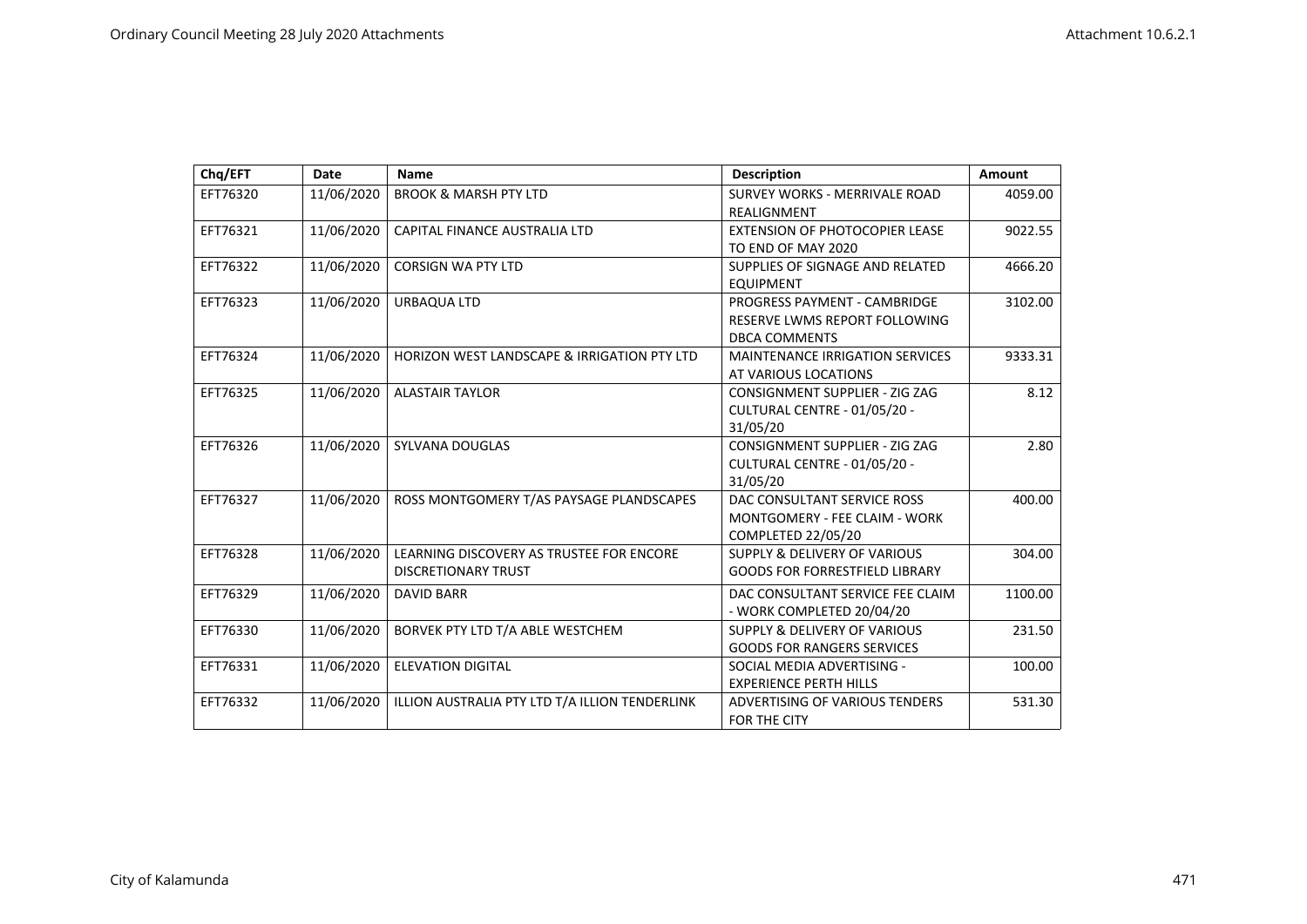| Chq/EFT  | Date       | <b>Name</b>                                   | <b>Description</b>                         | Amount   |
|----------|------------|-----------------------------------------------|--------------------------------------------|----------|
| EFT76333 | 11/06/2020 | <b>PGV ENVIRONMENTAL</b>                      | <b>CAMBRIDGE RESERVE</b>                   | 3859.90  |
|          |            |                                               | ENVIRONMENTAL REPORT FOLLOWING             |          |
|          |            |                                               | <b>DBCA COMMENTS</b>                       |          |
| EFT76334 | 11/06/2020 | BELGRAVIA HEALTH & LEISURE GROUP PTY LTD      | KALAMUNDA WATER PARK                       | 17505.40 |
|          |            |                                               | <b>OPERATING DEFICITS JANUARY 2020</b>     |          |
|          |            |                                               | TO MARCH 2020                              |          |
| EFT76335 | 11/06/2020 | BUZZ ENTERPRISES PTY LTD T/A SIFTING SANDS    | SIFTING SANDS SERVICES - LIGHT             | 3520.00  |
|          |            |                                               | <b>MAINTENANCE TO VARIOUS</b>              |          |
|          |            |                                               | <b>PLAYGROUNDS</b>                         |          |
| EFT76336 | 11/06/2020 | <b>UNIDATA PTY LTD</b>                        | STARLOG V4 SOFTWARE FULL LICENCE           | 951.50   |
|          |            |                                               | <b>KEY AND NEON HOSTING SERVICES</b>       |          |
|          |            |                                               | FOR THE STORMWATER FLOW                    |          |
|          |            |                                               | <b>MONITORING PROGRAM</b>                  |          |
| EFT76337 | 11/06/2020 | TREE WATERING SERVICES                        | TREE WATERING SERVICES FOR                 | 7212.00  |
|          |            |                                               | VARIOUS LOCATIONS FOR MAY 2020             |          |
| EFT76338 | 11/06/2020 | <b>ACTION GLASS &amp; ALUMINIUM</b>           | <b>GLAZING, REPAIRS AND INSTALATION</b>    | 1798.50  |
|          |            |                                               | <b>SERVICES AT OPERATIONS CENTRE &amp;</b> |          |
|          |            |                                               | FORRESTFIELD CHILD HEALTH CLINIC           |          |
| EFT76339 | 11/06/2020 | <b>TOWN TEAM MOVEMENT LTD</b>                 | HIGH WYCOMBE CYCLE ROUTE -                 | 880.00   |
|          |            |                                               | DECORATIVE TREATMENTS DETAILED             |          |
|          |            |                                               | <b>DESIGN</b>                              |          |
| EFT76340 | 11/06/2020 | TYRE STORAGE AND RECOVERY WA (TSR WA)         | <b>COLLECTION AND RECYCLING OF TYRES</b>   | 541.94   |
|          |            |                                               | FROM THE WALLISTON TRANSFER                |          |
|          |            |                                               | <b>STATION</b>                             |          |
| EFT76341 | 11/06/2020 | NEW GROUND WATER SERVICES PTY LTD             | SUPPLY AND INSTALL GRUNDFOS VFD            | 6846.13  |
|          |            |                                               | PUMP AND ASSOCIATED FITTINGS AT            |          |
|          |            |                                               | THE MAR TRANSFER DRAIN                     |          |
| EFT76342 | 11/06/2020 | O'BRIEN ELECTRICAL GREENWOOD                  | CALL OUT FEE TO ASSESS VMB THAT            | 132.00   |
|          |            |                                               | WAS DAMAGED AT THE DEPOT                   |          |
| EFT76343 | 11/06/2020 | INDUSTRIAL RECRUITMENT PARTNERS (IRP) PTY LTD | HIRE OF TEMPORARY STAFF FOR                | 15122.05 |
|          |            |                                               | DEPOT / ADMIN                              |          |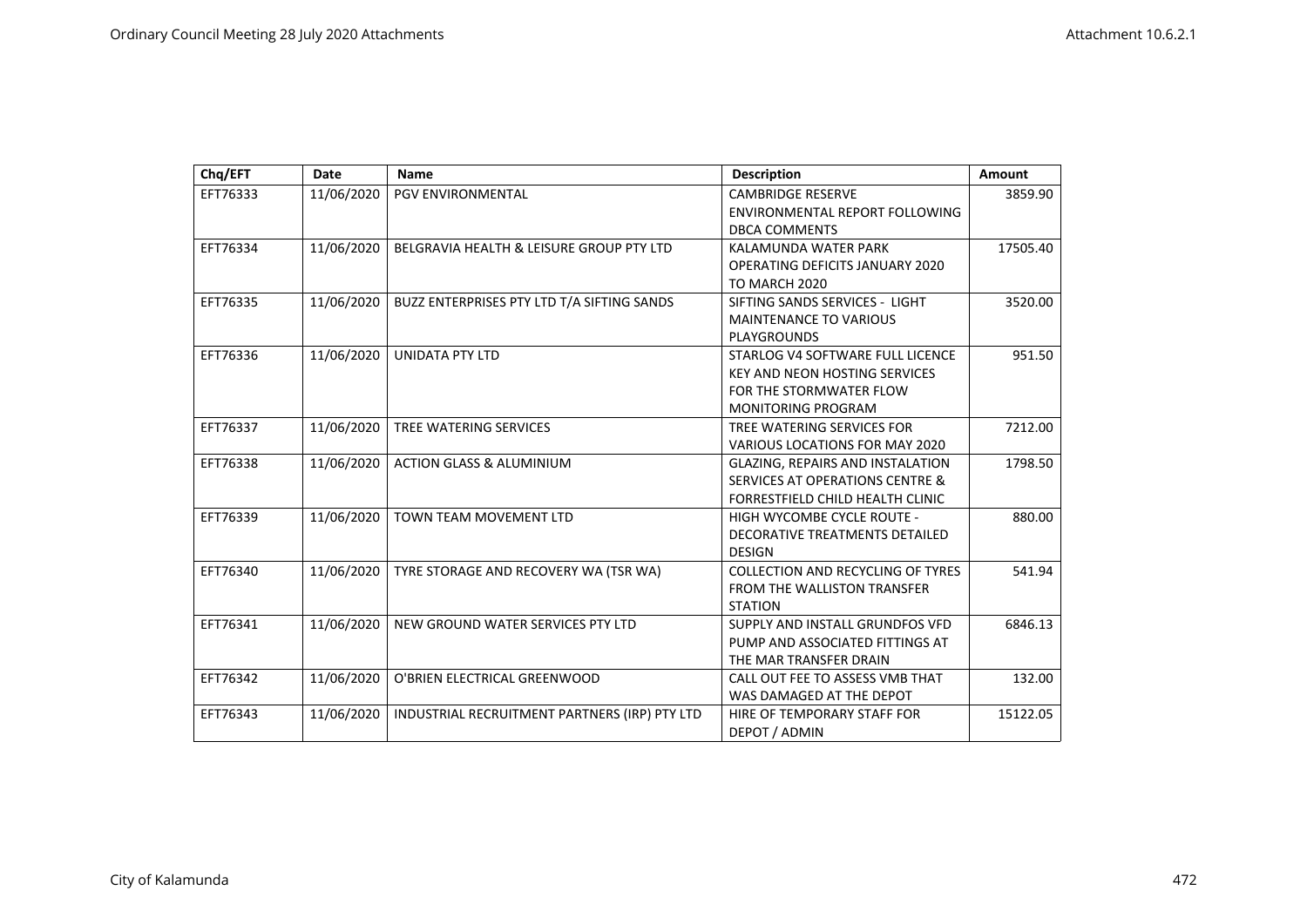| Chq/EFT  | <b>Date</b> | Name                                              | <b>Description</b>                    | <b>Amount</b> |
|----------|-------------|---------------------------------------------------|---------------------------------------|---------------|
| EFT76344 | 11/06/2020  | <b>AVANTGARDE TECHNOLOGIES PTY LTD</b>            | CONSULTING SERVICES FOR IT            | 4510.00       |
|          |             |                                                   | <b>DEPARTMENT</b>                     |               |
| EFT76345 | 11/06/2020  | SMITH BUSHFIRE CONSULTANTS PTY LTD                | <b>CAMBRIDGE RESERVE - BUSHFIRE</b>   | 3190.00       |
|          |             |                                                   | MANAGEMENT PLAN AND HAZARD            |               |
|          |             |                                                   | LEVEL ASSESSMENT                      |               |
| EFT76346 | 11/06/2020  | <b>BATSHEVA BERNSTEIN</b>                         | CONSIGNMENT SUPPLIER - ZIG ZAG        | 9.10          |
|          |             |                                                   | CULTURAL CENTRE - 01/05/20 -          |               |
|          |             |                                                   | 31/05/20                              |               |
| EFT76347 | 11/06/2020  | GLEN FLOOD GROUP PTY LTD T/A GFG TEMP ASSIST      | LABOUR HIRE TEMPORARY FLEET CO-       | 6534.00       |
|          |             |                                                   | ORDINATOR - FIONA KING 18/05/20 -     |               |
|          |             |                                                   | 29/05/20                              |               |
| EFT76348 | 11/06/2020  | PAULINE NICE PHOTOGRAPHY                          | CONSIGNMENT SUPPLIER - ZIG ZAG        | 12.60         |
|          |             |                                                   | CULTURAL CENTRE - 01/05/20 -          |               |
|          |             |                                                   | 31/05/20                              |               |
| EFT76349 | 11/06/2020  | GLEN FLOOD GROUP PTY LTD T/A GFG CONSULTING       | SAFE ACTIVE STREET CONCEPT DESIGN     | 7562.14       |
|          |             |                                                   | FOR HIGH WYCOMBE LOCAL ROUTE 2,       |               |
|          |             |                                                   | FORRESTFIELD SUSSEX ROAD AND          |               |
|          |             |                                                   | PROVISION IF ACCEPTED FOR DETAIL      |               |
|          |             |                                                   | <b>DESIGN PROJECT 1</b>               |               |
| EFT76350 | 11/06/2020  | GTF PTY LTD TRADING AS GREENACRES TURF GROUP      | UNDERTAKE EXTENSIVE SOIL & WATER      | 3015.10       |
|          |             |                                                   | ANALYSES & PREPARE REPORT AT          |               |
|          |             |                                                   | WOODLUPINE LIVING STREAM STAGE 2      |               |
| EFT76351 | 11/06/2020  | <b>GRANT READY PTY LTD ATF THE SPENCER FAMILY</b> | <b>GRANT GURU FOR COUNCILS PORTAL</b> | 4950.00       |
|          |             | TRUST - GOVERNMENT GRANTGURU                      | FOR CITY OF KALAMUNDA FOR ONE         |               |
|          |             |                                                   | YEAR FROM 28 JUNE 2020                |               |
| EFT76352 | 11/06/2020  | ROAD RAIL & MINE PRODUCTS PTY LTD                 | REPAIR WIRE ROPE AT 405 CANNING       | 1320.00       |
|          |             |                                                   | ROAD - REMOVE 5 X INGAL POSTS AND     |               |
|          |             |                                                   | REINSTALL                             |               |
| EFT76353 | 11/06/2020  | <b>ERA HOSTING</b>                                | MONTHLY VOIP FEES FOR EMERGENCY       | 490.95        |
|          |             |                                                   | <b>SERVICES</b>                       |               |
| EFT76354 | 11/06/2020  | SPRAYKING WA PTY LTD                              | WEED CONTROL TO FOOTPATHS AND         | 8761.07       |
|          |             |                                                   | <b>KERBS AT VARIOUS LOCATIONS</b>     |               |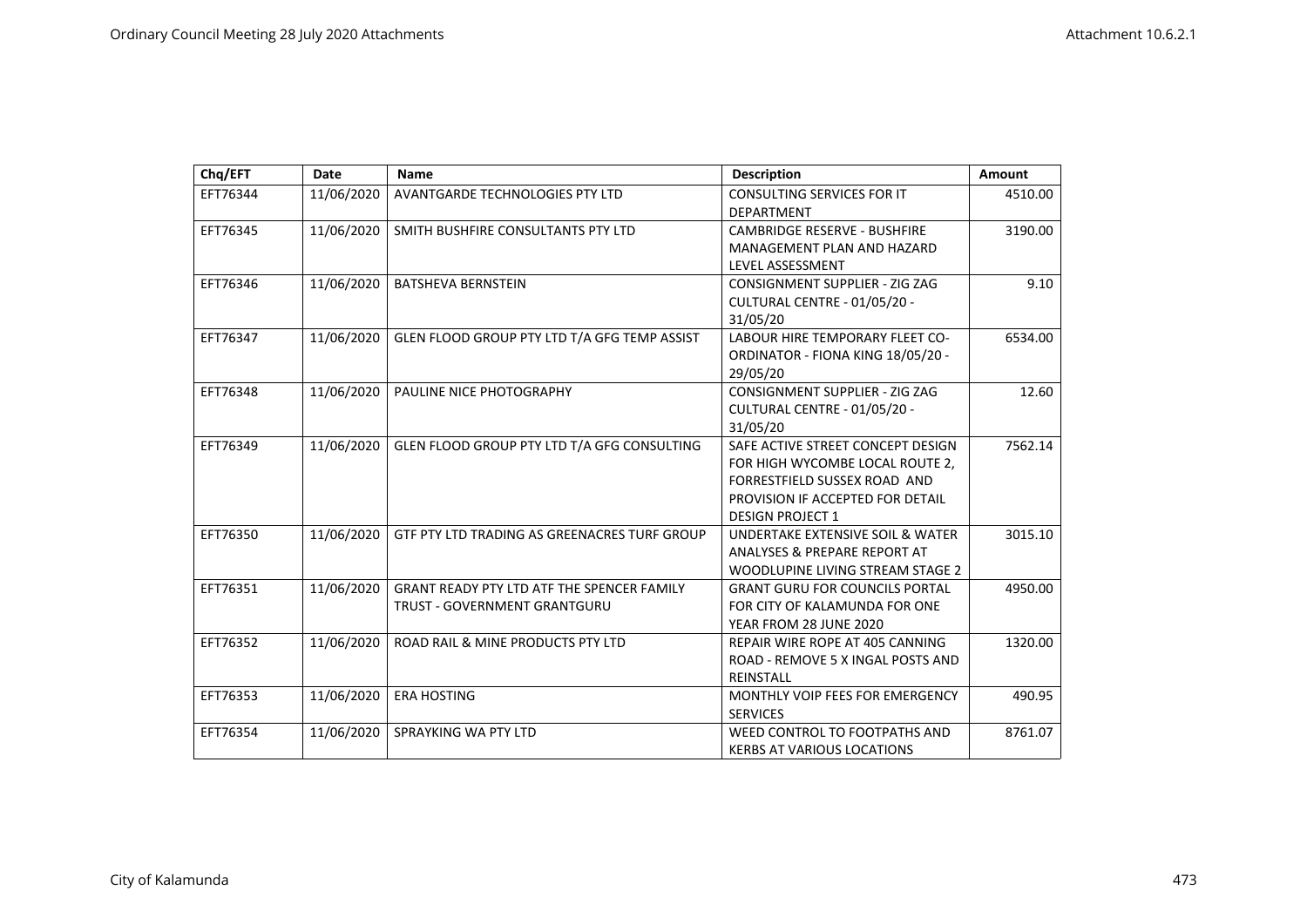| Chq/EFT  | Date       | Name                                | <b>Description</b>                 | Amount    |
|----------|------------|-------------------------------------|------------------------------------|-----------|
| EFT76355 | 11/06/2020 | <b>GLOBAL GUMNUTS &amp; NURSERY</b> | CONSIGNMENT SUPPLIER - ZIG ZAG     | 20.93     |
|          |            |                                     | CULTURAL CENTRE - 01/05/20 -       |           |
|          |            |                                     | 31/05/20                           |           |
| EFT76356 | 11/06/2020 | <b>WESTERN TRAILS ALLIANCE LTD</b>  | PERTH HILLS TRAILS LOOP - PROGRESS | 44000.00  |
|          |            |                                     | CLAIM 2 50% ON GREATER THAN 50%    |           |
|          |            |                                     | <b>WORK COMPLETED</b>              |           |
| EFT76357 | 11/06/2020 | <b>MACROPLAN HOLDINGS PTY LTD</b>   | ECONOMIC IMPACT ANALYSIS -         | 8461.75   |
|          |            |                                     | HAYNES STREET UPGRADE AND          |           |
|          |            |                                     | <b>CENTRAL MALL UPGRADE</b>        |           |
| EFT76358 | 11/06/2020 | <b>NAZ HASSAN</b>                   | REFUND OF EMPLOYMENT CONTRACT      | 645.00    |
|          |            |                                     | <b>ALLOWANCE</b>                   |           |
| EFT76359 | 18/06/2020 | <b>LESLEY BOYD</b>                  | COUNCILLOR ALLOWANCE - 01/06/20 -  | 2290.00   |
|          |            |                                     | 30/06/20                           |           |
| EFT76360 | 18/06/2020 | KATHLEEN (KATHY) RITCHIE            | COUNCILLOR ALLOWANCE - 01/06/20 -  | 2290.00   |
|          |            |                                     | 30/06/20                           |           |
| EFT76361 | 18/06/2020 | <b>LISA COOPER</b>                  | COUNCILLOR ALLOWANCE - 01/06/20 -  | 2290.00   |
|          |            |                                     | 30/06/20                           |           |
| EFT76362 | 18/06/2020 | <b>SYNERGY</b>                      | <b>POWER CHARGES</b>               | 108126.26 |
| EFT76363 | 18/06/2020 | <b>JOHN GIARDINA</b>                | COUNCILLOR ALLOWANCE - 01/06/20 -  | 2290.00   |
|          |            |                                     | 30/06/20                           |           |
| EFT76364 | 18/06/2020 | <b>GEOFF STALLARD</b>               | COUNCILLOR ALLOWANCE - 01/06/20 -  | 2290.00   |
|          |            |                                     | 30/06/20                           |           |
| EFT76365 | 18/06/2020 | <b>SUSAN (SUE) BILICH</b>           | COUNCILLOR ALLOWANCE - 01/06/20 -  | 2290.00   |
|          |            |                                     | 30/06/20                           |           |
| EFT76366 | 18/06/2020 | <b>BROOKE O'DONNELL</b>             | COUNCILLOR ALLOWANCE - 01/06/20 -  | 2290.00   |
|          |            |                                     | 30/06/20                           |           |
| EFT76367 | 18/06/2020 | <b>MARGARET THOMAS</b>              | COUNCILLOR ALLOWANCE - 01/06/20 -  | 8229.42   |
|          |            |                                     | 30/06/20                           |           |
| EFT76368 | 18/06/2020 | <b>DYLAN O'CONNOR</b>               | COUNCILLOR ALLOWANCE - 01/06/20 -  | 3596.83   |
|          |            |                                     | 30/06/20                           |           |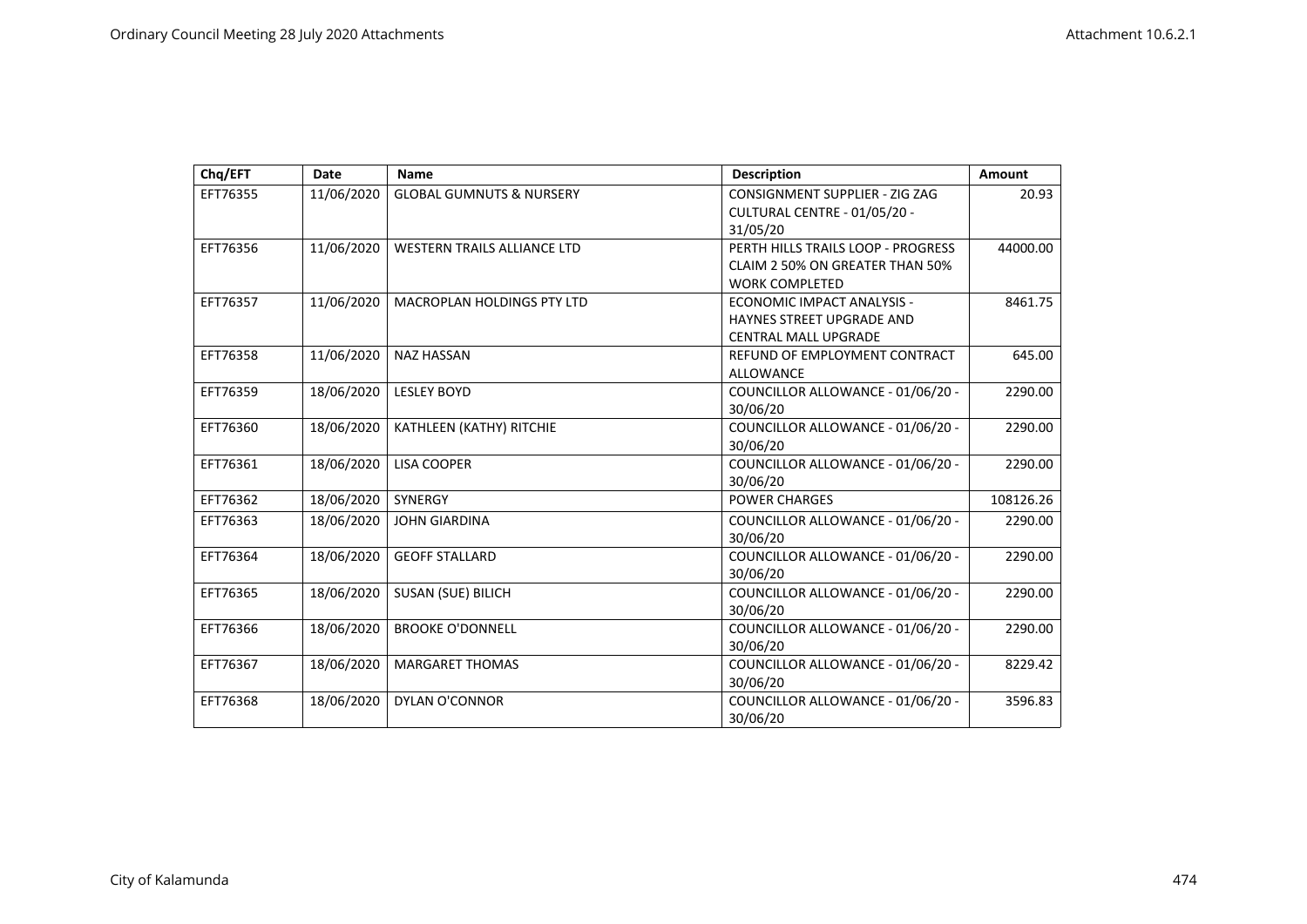| Chq/EFT  | <b>Date</b> | <b>Name</b>                                                               | <b>Description</b>                                                                                                                                              | Amount   |
|----------|-------------|---------------------------------------------------------------------------|-----------------------------------------------------------------------------------------------------------------------------------------------------------------|----------|
| EFT76369 | 18/06/2020  | <b>JANELLE SEWELL</b>                                                     | COUNCILLOR ALLOWANCE - 01/06/20 -<br>30/06/20                                                                                                                   | 2290.00  |
| EFT76370 | 18/06/2020  | <b>MARY CANNON</b>                                                        | COUNCILLOR ALLOWANCE - 01/06/20 -<br>30/06/20                                                                                                                   | 2290.00  |
| EFT76371 | 18/06/2020  | <b>CAMERON BLAIR</b>                                                      | COUNCILLOR ALLOWANCE - 01/06/20 -<br>30/06/20                                                                                                                   | 2290.00  |
| EFT76372 | 25/06/2020  | SPOTLIGHT STORES PTY TLD                                                  | <b>SUPPLIES FOR EVENTS DEPARTMENT &amp;</b><br><b>LESMURDIE LIBRARY</b>                                                                                         | 297.17   |
| EFT76373 | 25/06/2020  | THE WORKWEAR GROUP PTY LTD                                                | SUPPLY OF UNIFORM FOR VARIOUS<br><b>STAFF MEMBERS</b>                                                                                                           | 178.41   |
| EFT76374 | 25/06/2020  | WEX AUSTRALIA PTY LTD - WRIGHT EXPRESS FUEL<br><b>CARDS AUSTRALIA LTD</b> | FUEL - PERIOD ENDING 08/06/20 &<br>22/06/20                                                                                                                     | 1353.69  |
| EFT76375 | 25/06/2020  | PLANT FORCE INVESTMENTS PTY LTD T/AS PLANTRITE                            | REPLACEMENT PLANTS FOR PLANTS<br><b>FOR RESIDENTS PROGRAM</b>                                                                                                   | 6360.20  |
| EFT76376 | 25/06/2020  | NEVERFAIL SPRINGWATERLTD (FORRESTFIELD LIB)                               | <b>BOTTLED WATER SUPPLIES FOR</b><br><b>FORRESTFIELD LIBRARY</b>                                                                                                | 31.20    |
| EFT76377 | 25/06/2020  | <b>ELEMENT ADVISORY PTY LTD</b>                                           | PROFESSIONAL PLANNING SERVICES<br>FOR FORRESTFIELD NORTH STRUCTURE<br><b>PLAN</b>                                                                               | 22500.50 |
| EFT76378 | 25/06/2020  | <b>TOTALLY WORKWEAR</b>                                                   | SUPPLY OF PROTECTIVE CLOTHING                                                                                                                                   | 2026.15  |
| EFT76379 | 25/06/2020  | <b>SCOTT PRINT</b>                                                        | PRINTING SUPPLIES FOR CUSTOMER<br><b>SERVICE AREA</b>                                                                                                           | 1808.40  |
| EFT76380 | 25/06/2020  | FOCUS CONSULTING WA PTY LTD                                               | ELECTRICAL CONSULTING SERVICES<br>FOR KALAMUNDA ADMINISTRATION<br><b>EVACUATION AND DURESS SYSTEM &amp;</b><br>HALE ROAD INTERSECTION STREET<br><b>LIGHTING</b> | 5170.00  |
| EFT76381 | 25/06/2020  | <b>GEOFFREY &amp; LEEAM HAWKINS</b>                                       | <b>FOOTPATH DEPOSIT REFUND</b>                                                                                                                                  | 700.00   |
| EFT76382 | 25/06/2020  | <b>MARGARET FRANCES &amp; PETER TERENCE JONES</b>                         | <b>RATES REFUND</b>                                                                                                                                             | 1125.00  |
| EFT76383 | 25/06/2020  | <b>AUSTRALIAN SERVICES UNION</b>                                          | PAYROLL DEDUCTIONS                                                                                                                                              | 71.70    |
| EFT76384 | 25/06/2020  | CITY OF KALAMUNDA STAFF SOCIAL CLUB                                       | <b>PAYROLL DEDUCTIONS</b>                                                                                                                                       | 116.00   |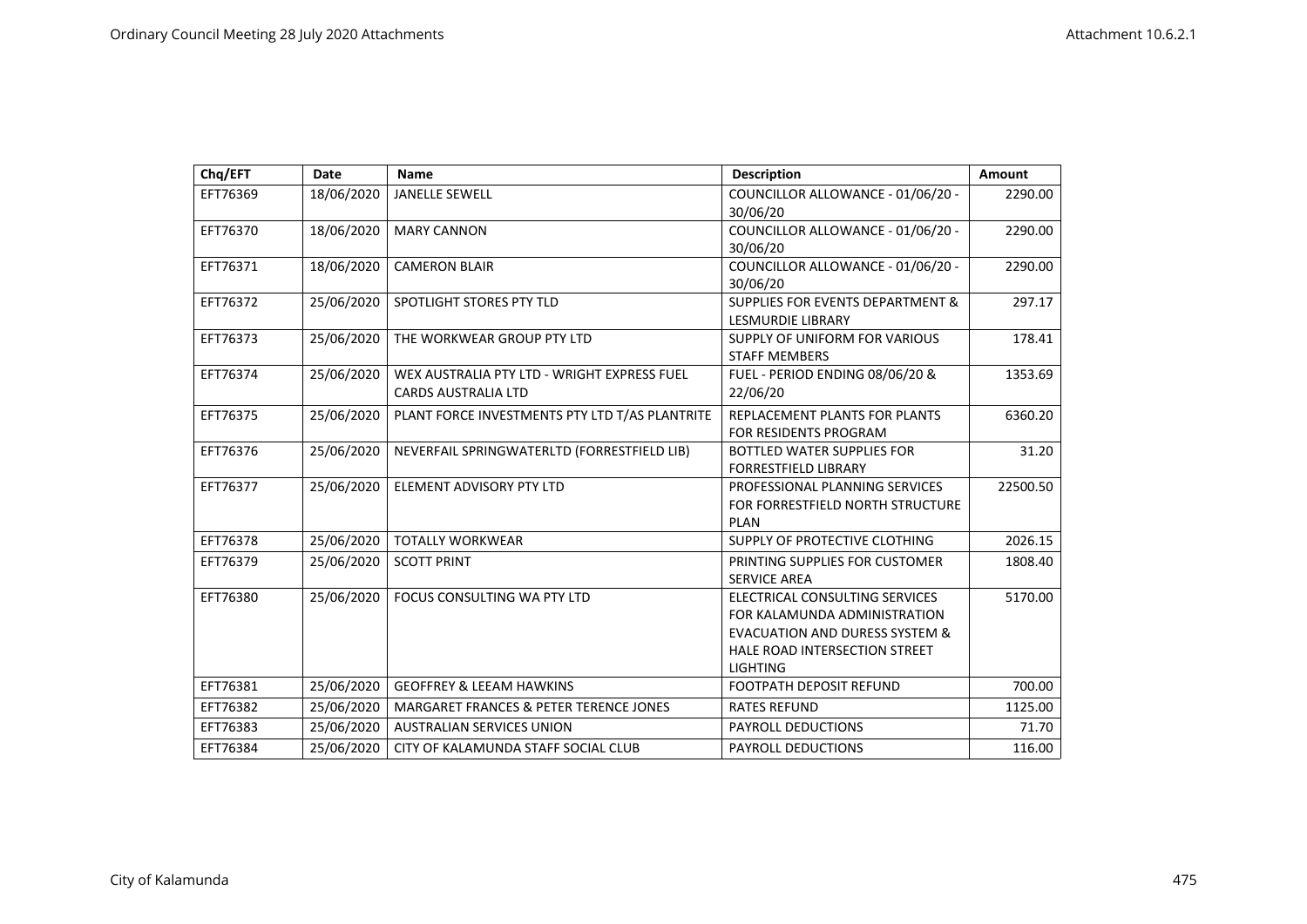| Chq/EFT  | <b>Date</b> | <b>Name</b>                                        | <b>Description</b>                                                                                                                                    | <b>Amount</b> |
|----------|-------------|----------------------------------------------------|-------------------------------------------------------------------------------------------------------------------------------------------------------|---------------|
| EFT76385 | 25/06/2020  | CHILD SUPPORT AGENCY                               | PAYROLL DEDUCTIONS                                                                                                                                    | 755.72        |
| EFT76386 | 25/06/2020  | <b>BUNNINGS BUILDING SUPPLIES</b>                  | <b>HARDWARE SUPPLIES FOR VARIOUS</b><br><b>LOCATIONS</b>                                                                                              | 2289.13       |
| EFT76387 | 25/06/2020  | WA LOCAL GOVERNMENT ASSOCIATION                    | WALGA MODULES: UNDERSTANDING<br><b>FINANCIAL REPORTS AND BUDGETS &amp;</b><br>PROCUREMENT & CONTRACT<br><b>MANAGEMENT FUNDAMENTALS E-</b><br>LEARNING | 4430.00       |
| EFT76388 | 25/06/2020  | MAXWELL ROBINSON & PHELPS PEST MANAGEMENT<br>(MRP) | PEST CONTROL SERVICES AT<br><b>ADMINISTRATION BUILDING</b>                                                                                            | 165.00        |
| EFT76389 | 25/06/2020  | MCLEODS BARRISTERS & SOLICITORS                    | <b>LEGAL EXPENSES</b>                                                                                                                                 | 4150.80       |
| EFT76390 | 25/06/2020  | CLEANAWAY                                          | WASTE / RECYCLING & BULK BIN<br><b>DISPOSAL SERVICES FEES</b>                                                                                         | 313631.60     |
| EFT76391 | 25/06/2020  | <b>TELSTRA CORPORATION</b>                         | <b>TELEPHONE EXPENSES</b>                                                                                                                             | 602.01        |
| EFT76392 | 25/06/2020  | <b>LANDGATE - VALUATIONS</b>                       | <b>TRIENNIAL VALUATIONS &amp; GROSS</b><br><b>RENTAL VALUATION FEES FOR</b><br><b>VARIOUS LOCATIONS</b>                                               | 238109.52     |
| EFT76393 | 25/06/2020  | WA LIBRARY SUPPLIES PTY LTD                        | LIBRARY / OFFICE SUPPLIES FOR<br>KALAMUNDA & LESMURDIE LIBRARIES                                                                                      | 721.10        |
| EFT76394 | 25/06/2020  | WALKERS HARDWARE (MITRE 10)                        | <b>HARDWARE SUPPLIES</b>                                                                                                                              | 281.26        |
| EFT76395 | 25/06/2020  | <b>ECHO NEWSPAPER</b>                              | ADVERTISING FOR VARIOUS JOBS /<br><b>EVENTS</b>                                                                                                       | 363.00        |
| EFT76396 | 25/06/2020  | MCKAY EARTHMOVING PTY LTD                          | PLANT EQUIPMENT AND OPERATOR<br>HIRE FOR VARIOUS LOCATIONS                                                                                            | 44882.51      |
| EFT76397 | 25/06/2020  | <b>K-LINE FENCING GROUP</b>                        | SUPPLY & INSTALL FENCING AT ZIG<br><b>ZAG SCENIC DRIVE</b>                                                                                            | 10362.00      |
| EFT76398 | 25/06/2020  | EASTERN METROPOLITAN REGIONAL COUNCIL<br>(EMRC)    | DOMESTIC / WASTE CHARGES - RED<br>HILL TIP, MATTRESS & TIMBER<br><b>DISPOSAL FEES</b>                                                                 | 190702.31     |
| EFT76399 | 25/06/2020  | <b>BORAL CONSTRUCTION MATERIALS GROUP</b>          | ROAD MATERIALS FOR VARIOUS<br><b>LOCATIONS</b>                                                                                                        | 314.27        |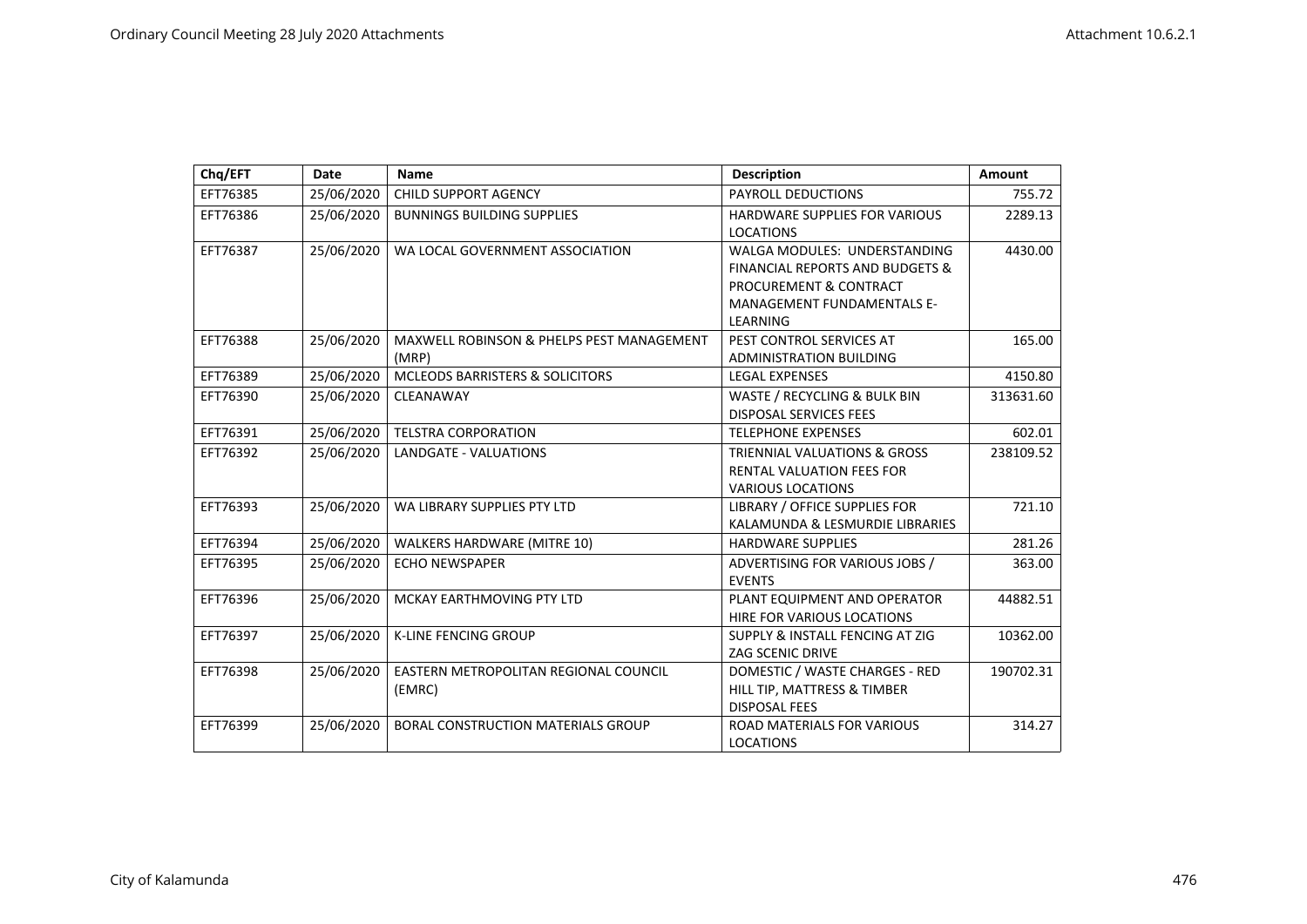| Chq/EFT  | Date       | <b>Name</b>                                                     | <b>Description</b>                                                       | <b>Amount</b> |
|----------|------------|-----------------------------------------------------------------|--------------------------------------------------------------------------|---------------|
| EFT76400 | 25/06/2020 | <b>FASTA COURIERS</b>                                           | <b>COURIER FEES - PERIOD ENDING</b><br>15/06/20                          | 83.56         |
| EFT76401 | 25/06/2020 | <b>BCITF</b>                                                    | LEVY FEE - MAY 2020                                                      | 2545.32       |
| EFT76402 | 25/06/2020 | <b>SG ENVIRO</b>                                                | SEPTIC / GREASE TANK CLEAN OUT<br>SERVICES AT JORGENSEN PARK             | 1165.10       |
| EFT76403 | 25/06/2020 | <b>BRADOCK PODIATRY SERVICES PTY LTD</b>                        | PODIATRY SERVICES AT JACK HEALEY<br><b>CENTRE</b>                        | 548.20        |
| EFT76404 | 25/06/2020 | LINDLEY CONTRACTING                                             | PLUMBING REPAIRS / MAINTENANCE<br><b>FOR VARIOUS LOCATIONS</b>           | 3256.00       |
| EFT76405 | 25/06/2020 | <b>CLEAN CLOTH COTTON TRADERS</b>                               | PROTECTIVE SUPPLIES                                                      | 164.87        |
| EFT76406 | 25/06/2020 | <b>KALA BOB KATS PTY LTD</b>                                    | PLANT EQUIPMENT AND OPERATOR<br>HIRE FOR VARIOUS LOCATIONS               | 616.00        |
| EFT76407 | 25/06/2020 | <b>SYNERGY</b>                                                  | <b>POWER CHARGES</b>                                                     | 26950.24      |
| EFT76408 | 25/06/2020 | DEPARTMENT OF PREMIER & CABINET - STATE LAW<br><b>PUBLISHER</b> | <b>GOVERNMENT GAZETTE ADVERTISING</b><br>FOR RANGERS SERVICES            | 181.20        |
| EFT76409 | 25/06/2020 | <b>GRONBEK SECURITY</b>                                         | SECURITY KEY SERVICES TO VARIOUS<br><b>LOCATIONS</b>                     | 4271.04       |
| EFT76410 | 25/06/2020 | <b>GRIMES CONTRACTING PTY LTD</b>                               | <b>REINSTATE FENCE ALONG CREEK</b><br><b>MAIDA VALE</b>                  | 563.20        |
| EFT76411 | 25/06/2020 | <b>BGC ASPHALT</b>                                              | ROAD MATERIALS FOR VARIOUS<br><b>LOCATIONS</b>                           | 140.44        |
| EFT76412 | 25/06/2020 | WINC AUSTRALIA PTY LTD                                          | STATIONERY / OFFICE SUPPLIES                                             | 1348.64       |
| EFT76413 | 25/06/2020 | KALAMUNDA STATE EMERGENCY SERVICE (SES)                         | REIMBURSEMENT - GOODS AND<br><b>SERVICES</b>                             | 2223.52       |
| EFT76414 | 25/06/2020 | MILPRO WA (INCORPORATING HILL TOP TROPHIES)                     | SUPPLY OF NAME BADGES FOR<br><b>VARIOUS STAFF</b>                        | 137.50        |
| EFT76415 | 25/06/2020 | <b>BUCHER MUNICIPAL PTY LTD</b>                                 | PLANT / VEHICLE PARTS                                                    | 2200.00       |
| EFT76416 | 25/06/2020 | <b>HOSEMASTERS</b>                                              | PLANT / VEHICLE PARTS                                                    | 464.82        |
| EFT76417 | 25/06/2020 | AUSTRALIAN ROAD RESEARCH BOARD (ARRB)                           | <b>ROAD ROUGHNESS TESTING ON</b><br><b>WELSHPOOL ROAD EAST SECTION 9</b> | 3663.00       |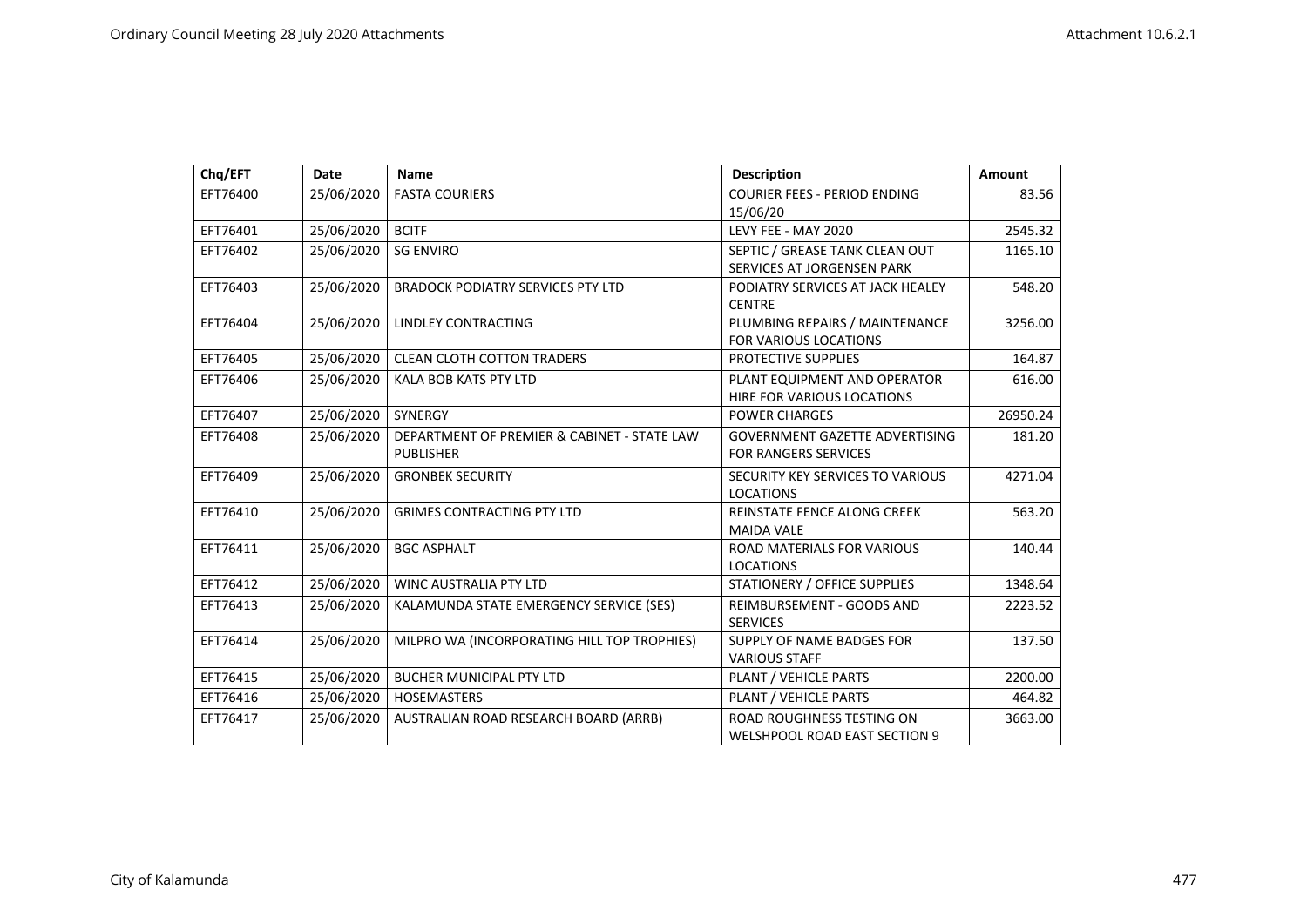| Chq/EFT  | <b>Date</b> | <b>Name</b>                                  | <b>Description</b>                     | <b>Amount</b> |
|----------|-------------|----------------------------------------------|----------------------------------------|---------------|
| EFT76418 | 25/06/2020  | <b>BENARA NURSERIES</b>                      | <b>GARDEN / VERGE SUPPLIES</b>         | 191.99        |
| EFT76419 | 25/06/2020  | <b>SIRSIDYNIX PTY LTD</b>                    | <b>IMPLEMENTATION OF LIBRARY</b>       | 48554.00      |
|          |             |                                              | <b>MANAGAMENT SYSTEM</b>               |               |
| EFT76420 | 25/06/2020  | <b>ONESTEEL DISTRIBUTION (MIDALIA STEEL)</b> | PLANT / VEHICLE PARTS                  | 308.44        |
| EFT76421 | 25/06/2020  | J BLACKWOOD & SON LIMITED                    | PROTECTIVE WEAR/SUPPLIES & ANTI        | 2875.84       |
|          |             |                                              | <b>BACTERIAL WIPES FOR BUSH FIRE</b>   |               |
|          |             |                                              | <b>BRIGADE</b>                         |               |
| EFT76422 | 25/06/2020  | AIR LIQUIDE WA PTY LTD                       | SUPPLY OF GAS CYLINDER REFILLS AND     | 126.74        |
|          |             |                                              | <b>RENTAL FEES</b>                     |               |
| EFT76423 | 25/06/2020  | PICKERING BROOK SPORTS CLUB (INC)            | <b>CONTRIBUTION TOWARDS KITCHEN</b>    | 1000.00       |
|          |             |                                              | <b>RENOVATIONS</b>                     |               |
| EFT76424 | 25/06/2020  | <b>BOLLIG DESIGN GROUP</b>                   | ARCHITECTURAL SERVICES FOR THE         | 3998.50       |
|          |             |                                              | KALAMUNDA COMMUNITY CENTRE             |               |
| EFT76425 | 25/06/2020  | KALAMUNDA DISTRICTS HOCKEY CLUB (INC)        | <b>CITY CONTRIBUTION TOWARDS COST</b>  | 4250.00       |
|          |             |                                              | OF DEVELOPMENT OF BUSINESS CASE        |               |
|          |             |                                              | FOR KDHC. SECOND AND FINAL             |               |
|          |             |                                              | <b>PAYMENT</b>                         |               |
| EFT76426 | 25/06/2020  | <b>STAGE FX</b>                              | <b>TECHNICIAN SERVICES FOR VARIOUS</b> | 13024.60      |
|          |             |                                              | <b>EVENTS</b>                          |               |
| EFT76427 | 25/06/2020  | OCE CORPORATE PTY LTD - OFFICE CLEANING      | <b>CLEANING SERVICES / CONSUMABLES</b> | 42922.79      |
|          |             | <b>EXPERTS</b>                               | FOR VARIOUS LOCATIONS                  |               |
| EFT76428 | 25/06/2020  | EDUCATIONAL ART SUPPLIES COMPANY             | <b>CRAFT SUPPLIES FOR LESMURDIE</b>    | 698.91        |
| EFT76429 |             | <b>WATTLE GROVE VETERINARY HOSPITAL</b>      | <b>LIBRARY</b>                         |               |
|          | 25/06/2020  |                                              | <b>VETERINARY FEES</b>                 | 85.00         |
| EFT76430 | 25/06/2020  | <b>GEM CAMERA CLUB INC</b>                   | SHARE OF PROFITS FOR SALE OF 2020      | 121.37        |
|          |             |                                              | PERTH HILLS CALENDAR                   |               |
| EFT76431 | 25/06/2020  | E & MJ ROSHER PTY LTD                        | PLANT / VEHICLE PARTS                  | 504.82        |
| EFT76432 | 25/06/2020  | D & E PARKER T/A LAWN DOCTOR                 | <b>LAWN SERVICES AT SCOTT RESERVE</b>  | 2725.80       |
| EFT76433 | 25/06/2020  | <b>COMMISSIONER OF POLICE</b>                | <b>VOLUNTEER POLICE CHECKS</b>         | 196.80        |
| EFT76434 | 25/06/2020  | KALAMUNDA PLUMBING                           | PLUMBING REPAIRS / MAINTENANC AT       | 1012.00       |
|          |             |                                              | <b>RAY OWEN SPORTS CENTRE</b>          |               |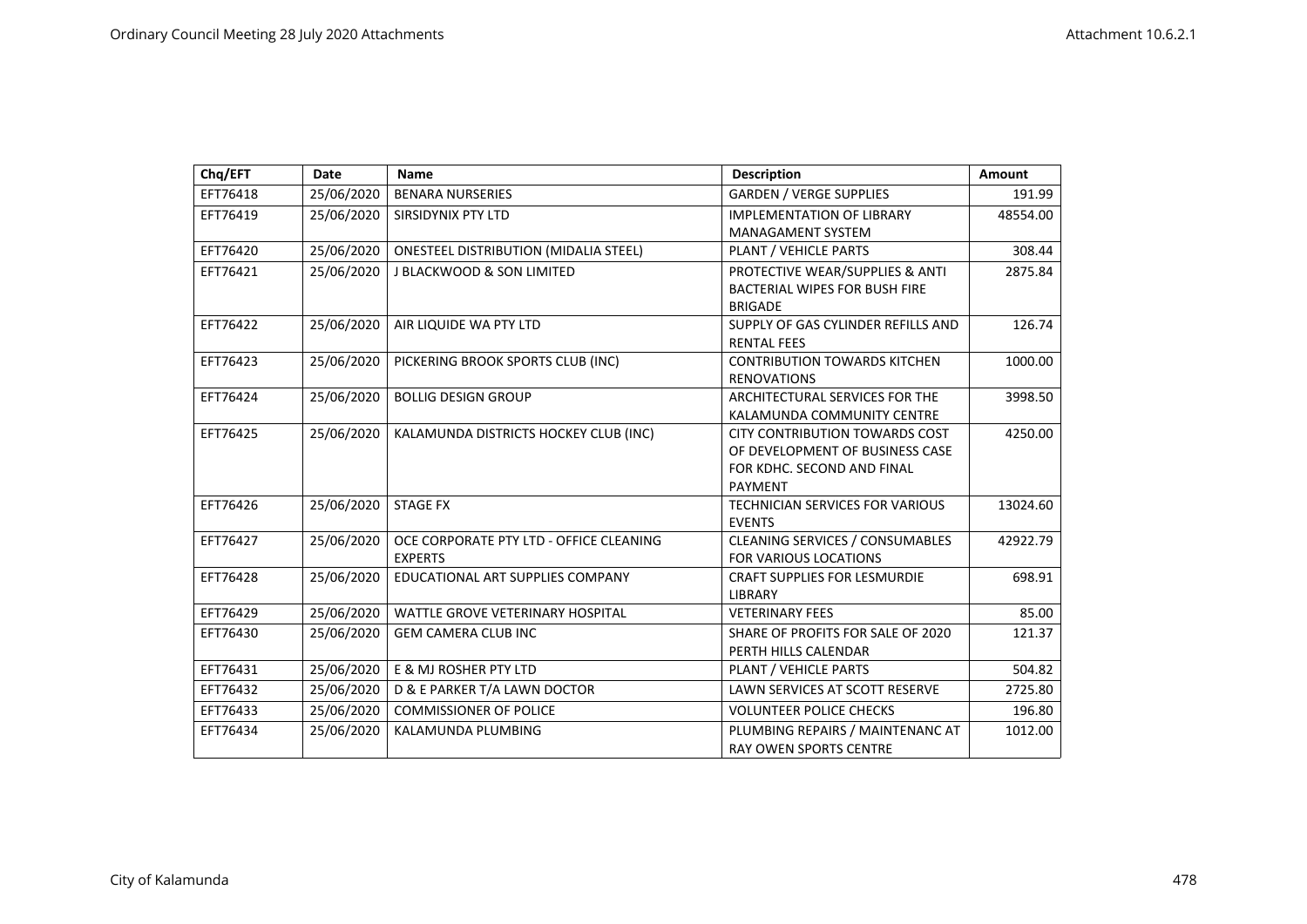| Chq/EFT  | Date       | <b>Name</b>                                     | <b>Description</b>                    | <b>Amount</b> |
|----------|------------|-------------------------------------------------|---------------------------------------|---------------|
| EFT76435 | 25/06/2020 | <b>SWAN EVENT HIRE</b>                          | <b>EQUIPMENT HIRE FOR VARIOUS</b>     | 130.00        |
|          |            |                                                 | <b>EVENTS</b>                         |               |
| EFT76436 | 25/06/2020 | <b>TOTAL EDEN PTY LTD</b>                       | SUPPLY OF RETICULATION PARTS FOR      | 182.14        |
|          |            |                                                 | <b>VARIOUS RESERVES</b>               |               |
| EFT76437 | 25/06/2020 | <b>HAWLEY'S BOBCAT SERVICE</b>                  | PLANT EQUIPMENT AND OPERATOR          | 6192.55       |
|          |            |                                                 | <b>HIRE FOR VARIOUS LOCATIONS</b>     |               |
| EFT76438 | 25/06/2020 | <b>BAILEYS FERTILISERS</b>                      | <b>GARDEN / RESERVE SUPPLIES</b>      | 4699.37       |
| EFT76439 | 25/06/2020 | <b>CAI FENCES</b>                               | FENCING REPAIRS AT RANGE VIEW         | 2948.00       |
|          |            |                                                 | <b>RESERVE</b>                        |               |
| EFT76440 | 25/06/2020 | TOTAL PACKAGING (WA) PTY LTD                    | SUPPLY OF DOG LITTER BAGS             | 1115.40       |
| EFT76441 | 25/06/2020 | AABEL LINE MARKING                              | LINE MARKING AT ZIG ZAG CARPARK &     | 5141.18       |
|          |            |                                                 | <b>OPERATIONS CENTRE</b>              |               |
| EFT76442 | 25/06/2020 | MAREBAR PTY LTD T/A DBS FENCING                 | PIONEER PARK, DAWSON AVENUE,          | 5137.00       |
|          |            |                                                 | <b>FORRESTFIELD - REPAIRS TO THE</b>  |               |
|          |            |                                                 | <b>CHAINMESH SECURITY FENCING AND</b> |               |
|          |            |                                                 | <b>INSTALL NEW GATES</b>              |               |
| EFT76443 | 25/06/2020 | ACCESS ICON PTY LTD T/A CASCADA                 | <b>DRAINAGE SUPPLIES FOR VARIOUS</b>  | 2699.57       |
|          |            |                                                 | <b>LOCATIONS</b>                      |               |
| EFT76444 | 25/06/2020 | <b>METROCOUNT</b>                               | <b>SURVEYING SUPPLIES</b>             | 1251.80       |
| EFT76445 | 25/06/2020 | AMEREX FIRE (WA) (E FIRE AND SAFETY)            | FIRE EQUIPMENT MAINTENANCE AT         | 258.50        |
|          |            |                                                 | KALAMUNDA PERFORMING ARTS             |               |
|          |            |                                                 | <b>CENTRE</b>                         |               |
| EFT76446 | 25/06/2020 | <b>HILL TOP GROUP PTY</b>                       | <b>CONTRACTOR BUILDING</b>            | 28855.33      |
|          |            |                                                 | <b>MAINTENANCE FOR VARIOUS</b>        |               |
|          |            |                                                 | <b>BUILDINGS</b>                      |               |
| EFT76447 | 25/06/2020 | HAYS SPECIALIST RECRUITMENT (AUSTRALIA) PTY LTD | HIRE OF TEMPORARY STAFF FOR           | 8725.24       |
|          |            |                                                 | ADMIN / DEPOT                         |               |
| EFT76448 | 25/06/2020 | ENGIE MECHANICAL SERVICES AUSTRALIA PTY LTD     | AIRCONDITIONING MAINTENANCE /         | 3233.66       |
|          |            |                                                 | <b>REPAIRS FOR VARIOUS LOCATIONS</b>  |               |
| EFT76449 | 25/06/2020 | <b>QUICK CORPORATE AUST PTY LTD</b>             | STATIONERY & OFFICE SUPPLIES          | 1385.91       |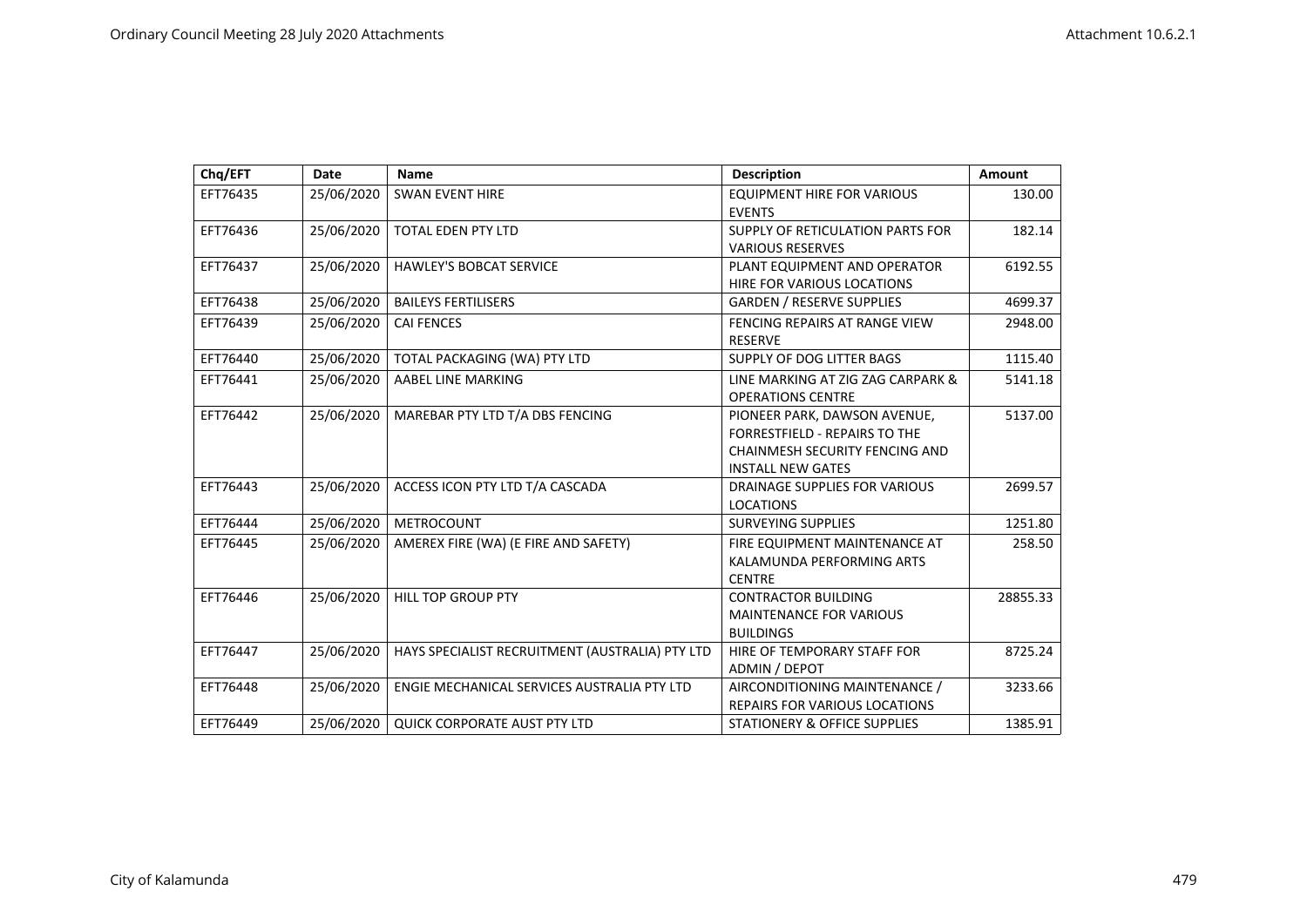| Chq/EFT  | <b>Date</b> | Name                                        | <b>Description</b>                      | <b>Amount</b> |
|----------|-------------|---------------------------------------------|-----------------------------------------|---------------|
| EFT76450 | 25/06/2020  | <b>GLENVIEW MACHINE KERBING</b>             | SUPPLY AND LAY EXTRUDED                 | 4841.87       |
|          |             |                                             | <b>CONCRETE KERB FOR VARIOUS</b>        |               |
|          |             |                                             | <b>LOCATIONS</b>                        |               |
| EFT76451 | 25/06/2020  | SCIENTIFIC TECHNICAL SERVICES PTY LTD - STS | SERVICE STERILISER EQUIPMENT AT         | 513.37        |
|          |             | <b>HEALTH</b>                               | <b>JACK HEALEY CENTRE</b>               |               |
| EFT76452 | 25/06/2020  | NORTH METROPOLITAN TAFE                     | <b>ENROLMENT FOR NICOLE O'NEILL FOR</b> | 2200.20       |
|          |             |                                             | <b>WORKSHOP 1 - DIPLOMA OF</b>          |               |
|          |             |                                             | <b>COMMUNITY DEVELOPMENT</b>            |               |
| EFT76453 | 25/06/2020  | DEPARTMENT OF TRANSPORT                     | FLEET VEHICLE REGISTRATIONS             | 17.40         |
| EFT76454 | 25/06/2020  | MAIN ROADS (WA)                             | SUPPLY AND INSTALLATION OF              | 8052.37       |
|          |             |                                             | SIGNAGE AND PAVEMENT MARKING            |               |
|          |             |                                             | AT VARIOUS LOCATIONS                    |               |
| EFT76455 | 25/06/2020  | <b>G FORCE PRINTING</b>                     | SUPPLY OF PRINTED STATIONERY            | 295.68        |
|          |             |                                             | <b>STOCK</b>                            |               |
| EFT76456 | 25/06/2020  | MIRACLE RECREATION EQUIPMENT                | <b>PLAYGROUND REPAIRS &amp;</b>         | 456.50        |
|          |             |                                             | MAINTENANCE AT FLEMING RESERVE          |               |
| EFT76457 | 25/06/2020  | SWAN TOWING SERVICE PTY LTD                 | <b>TOWING SERVICES</b>                  | 173.25        |
| EFT76458 | 25/06/2020  | <b>HYDROQUIP PUMPS</b>                      | <b>SUPPLY OF PUMPS &amp; IRRIGATION</b> | 277.20        |
|          |             |                                             | PARTS / MAINTENANCE BORES AT            |               |
|          |             |                                             | <b>GLADYS NEWTON PARK</b>               |               |
| EFT76459 | 25/06/2020  | SERENITAS COMMUNITIES HOLDINGS PTY LTD -    | 2019/2020 RATES & ESL PENSIONER         | 53983.10      |
|          |             | <b>HILLVIEW</b>                             | CLAIM (9), CLAIMED FOR OSR FOR          |               |
|          |             |                                             | <b>GROUPED HOUSING</b>                  |               |
| EFT76460 | 25/06/2020  | DIRECT TRADES SUPPLY PTY LTD                | <b>HARDWARE SUPPLIES</b>                | 1223.32       |
| EFT76461 | 25/06/2020  | <b>STRATAGREEN</b>                          | <b>GARDEN / RESERVE SUPPLIES</b>        | 1102.88       |
| EFT76462 | 25/06/2020  | OFFICEWORKS SUPERSTORES PTY LTD             | <b>OFFICE SUPPLIES / STATIONERY</b>     | 1411.76       |
| EFT76463 | 25/06/2020  | POPPY CHAIRANI HARAHAP                      | <b>RATES REFUND</b>                     | 276.97        |
| EFT76464 | 25/06/2020  | MODERN TEACHING AIDS PTY LTD                | <b>CHILDREN ACTIVITY SUPPLIES FOR</b>   | 373.84        |
|          |             |                                             | <b>FORRESTFIELD LIBRARY</b>             |               |
| EFT76465 | 25/06/2020  | ELECTRICITY NETWORKS CORP T/A WESTERN POWER | <b>WESTERN POWER POWERLINE</b>          | 1257.82       |
|          |             |                                             | <b>CLEARANCE PRUNING AT 2 LOCATIONS</b> |               |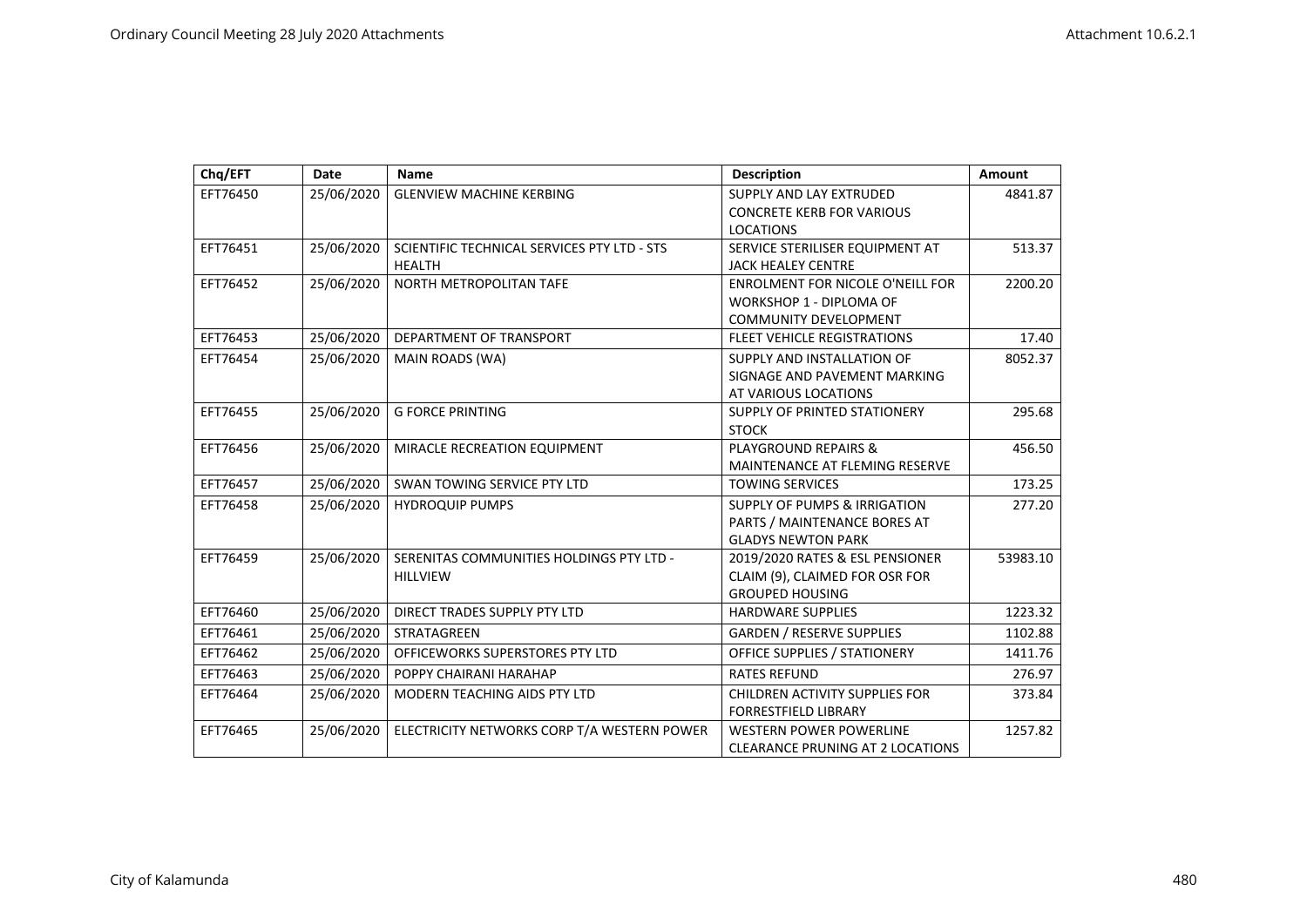| Chq/EFT  | <b>Date</b> | <b>Name</b>                                                       | <b>Description</b>                                                                         | <b>Amount</b> |
|----------|-------------|-------------------------------------------------------------------|--------------------------------------------------------------------------------------------|---------------|
| EFT76466 | 25/06/2020  | <b>GLENDA DAWN CHARLTON (PODIATRY)</b>                            | PODIATRY SERVICES AT JACK HEALEY<br><b>CENTRE</b>                                          | 388.96        |
| EFT76467 | 25/06/2020  | JACKSON MCDONALD LAWYERS                                          | <b>LEGAL EXPENSES</b>                                                                      | 1320.00       |
| EFT76468 | 25/06/2020  | AJ BAKER & SONS PTY LTD                                           | WATER COOLER SERVICE /<br>MAINTENANCE AT DEPOT                                             | 759.59        |
| EFT76469 | 25/06/2020  | ECL GROUP (FUELQUIP AUSTRALIA)                                    | <b>BOWSER AND TRANSPONDER REPAIRS</b><br>AT DEPOT                                          | 3718.18       |
| EFT76470 | 25/06/2020  | DRAINFLOW SERVICES PTY LTD                                        | <b>CLEANING / MAINTAINING STORM</b><br><b>WATER DRAINS</b>                                 | 12439.35      |
| EFT76471 | 25/06/2020  | TRUCK CENTRE WA PTY LTD                                           | <b>SUPPLY OF 1 NEW VEHICLE</b>                                                             | 140802.12     |
| EFT76472 | 25/06/2020  | <b>LOCHNESS LANDSCAPE SERVICES</b>                                | <b>MOWING SERVICES AT VARIOUS</b><br><b>RESERVES</b>                                       | 25298.35      |
| EFT76473 | 25/06/2020  | WEST COAST SHADE PTY LTD ATF THE WEST COAST<br><b>SHADE TRUST</b> | FLEMING RESERVE - REPAIR AND<br><b>REPLACE SHADE SAILS</b>                                 | 4620.00       |
| EFT76474 | 25/06/2020  | <b>SUSAN MARY MASON</b>                                           | <b>RATES REFUND</b>                                                                        | 110.81        |
| EFT76475 | 25/06/2020  | CONTRAFLOW                                                        | TRAFFIC MANAGEMENT FOR VARIOUS<br><b>LOCATIONS</b>                                         | 26869.37      |
| EFT76476 | 25/06/2020  | VINCENT DOMINIC & GAYLE DENISE KINSELLA                           | <b>RATES REFUND</b>                                                                        | 847.39        |
| EFT76477 | 25/06/2020  | <b>BEAVER TREE SERVICES</b>                                       | <b>GENERAL TREE SERVICES / UNDER</b><br>POWERLINES PRUNING FOR VARIOUS<br><b>LOCATIONS</b> | 19924.30      |
| EFT76478 | 25/06/2020  | <b>DELL AUSTRALIA</b>                                             | <b>COMPUTER PARTS / ACCESSORY</b><br><b>SUPPLIES</b>                                       | 2354.00       |
| EFT76479 | 25/06/2020  | <b>GREENSENSE PTY LTD</b>                                         | <b>GREENSENSE VIEW ANNUAL</b><br>SOFTWARE SERVICE FEE FOR SERVICE<br>08/10/19 - 07/10/20   | 6600.00       |
| EFT76480 | 25/06/2020  | ST BRIGIDS CONVENT OF MERCY                                       | <b>FOOTPATH DEPOSIT REFUNDS</b>                                                            | 1200.00       |
| EFT76481 | 25/06/2020  | <b>BUSINESS BASE</b>                                              | SUPPLY OF OFFICE FURNTIURE AND<br>EQUIPMENT FOR ADMINISTRATION<br><b>CENTRE</b>            | 399.00        |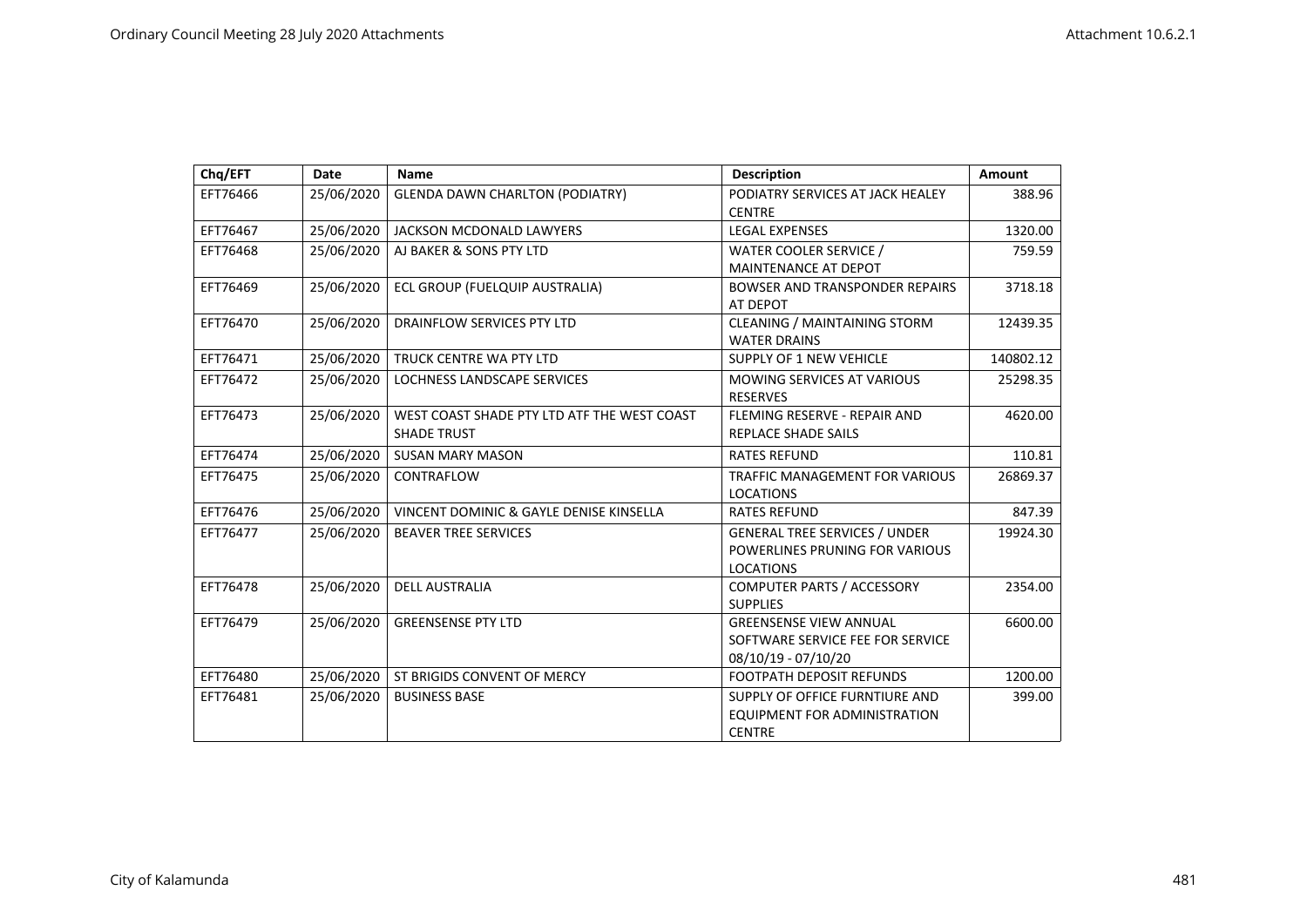| Chq/EFT  | Date       | <b>Name</b>                               | <b>Description</b>                                                                                                         | <b>Amount</b> |
|----------|------------|-------------------------------------------|----------------------------------------------------------------------------------------------------------------------------|---------------|
| EFT76482 | 25/06/2020 | <b>MINTERELLISON</b>                      | <b>LEGAL EXPENSES</b>                                                                                                      | 39503.75      |
| EFT76483 | 25/06/2020 | REMONDIS AUSTRALIA PTY LTD                | <b>CARDBOARD COLLECTION -</b><br>KALAMUNDA CRICKET CLUB                                                                    | 184.80        |
| EFT76484 | 25/06/2020 | <b>ASPHALTECH PTY LTD</b>                 | ROAD MATERIALS FOR VARIOUS<br><b>LOCATIONS</b>                                                                             | 38807.03      |
| EFT76485 | 25/06/2020 | DYMOCKS PERTH PTY LTD T/A DYMOCKS MIDLAND | <b>LIBRARY SUPPLIES FOR FORRESTFIELD</b><br><b>LIBRARY</b>                                                                 | 230.79        |
| EFT76486 | 25/06/2020 | SAFE T CARD AUSTRALIA PTY LTD             | <b>MONTHLY MONITORING CHARGES FOR</b><br>3 LOCATIONS                                                                       | 419.10        |
| EFT76487 | 25/06/2020 | <b>NOVA 93.7</b>                          | RADIO ADVERTISING PROMOTING<br><b>INSPIRED BY NATURE - TOURISM</b><br><b>CAMPAIGN</b>                                      | 6594.50       |
| EFT76488 | 25/06/2020 | <b>KALAMUNDA ELECTRICS</b>                | ELECTRICAL REPAIRS / MAINTENANCE<br>FOR VARIOUS LOCATIONS & OFFICE<br>REFURBISHMENT AT KALAMUNDA<br>PERFORMING ARTS CENTRE | 10499.56      |
| EFT76489 | 25/06/2020 | AAAC TOWING PTY LTD                       | <b>TOWING SERVICES FEES</b>                                                                                                | 165.00        |
| EFT76490 | 25/06/2020 | <b>JB HI-FI COMMERCIAL</b>                | VARIOUS ELECTRICAL / COMPUTER /<br><b>ACCESSORY SUPPLIES</b>                                                               | 440.00        |
| EFT76491 | 25/06/2020 | SAVILLS VALUATIONS PTY LTD                | FORRESTFIELD / HIGH WYCOMBE<br>INDUSTRIAL AREA DCP VALUATION<br><b>REPORT</b>                                              | 3850.00       |
| EFT76492 | 25/06/2020 | KALAMUNDA DISTRICTS RUGBY UNION CLUB INC  | <b>STAGE 1 - PROJECT: NEW UNISEX</b><br><b>CHANGEROOM &amp; ASSOCIATED WORKS</b>                                           | 37349.95      |
| EFT76493 | 25/06/2020 | ASHJAD PTY LTD T/A CUROST MILK SUPPLY     | MILK SUPPLY FOR ADMINISTRATION<br><b>CENTRE AND OPERATIONS CENTRE</b>                                                      | 380.79        |
| EFT76494 | 25/06/2020 | <b>JTAGZ PTY LTD</b>                      | <b>VARIOUS SUPPLIES FOR RANGER</b><br><b>SERVICES</b>                                                                      | 710.82        |
| EFT76495 | 25/06/2020 | NATURAL AREA MANAGEMENT & SERVICES        | NATIVE SEEDLINGS FOR THE<br><b>COMMUNITY GROUP REVEGETATION</b><br>PROGRAM                                                 | 4604.27       |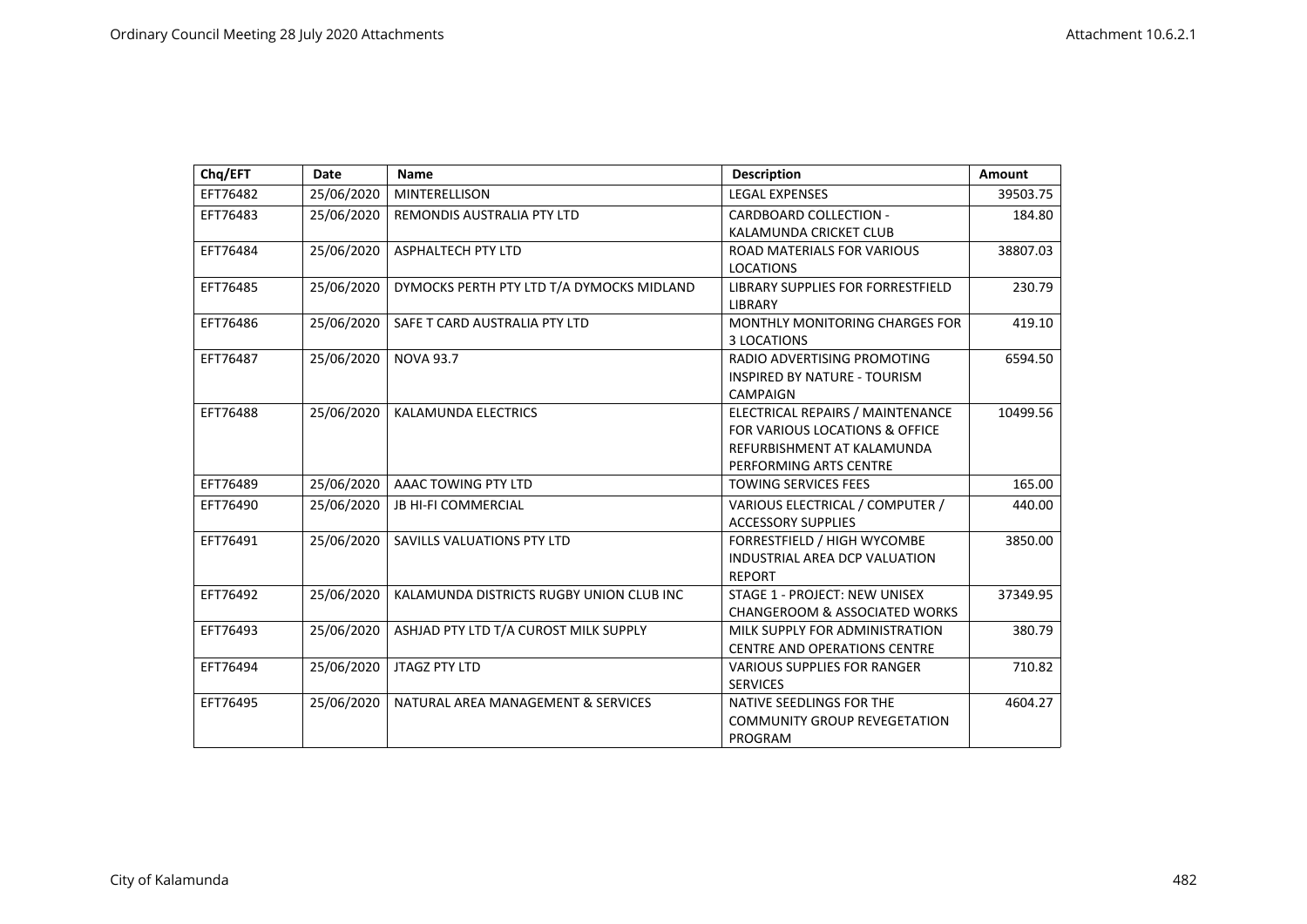| Chq/EFT  | <b>Date</b> | <b>Name</b>                                  | <b>Description</b>                          | <b>Amount</b> |
|----------|-------------|----------------------------------------------|---------------------------------------------|---------------|
| EFT76496 | 25/06/2020  | SHERRIN RENTALS PTY LTD                      | 2 WEEK HIRE AND MOBILISATION FEE            | 5522.00       |
|          |             |                                              | OF 3.2 WHEEL LOADER FOR WASTE               |               |
|          |             |                                              | <b>DEPARTMENT</b>                           |               |
| EFT76497 | 25/06/2020  | SPARKS REFRIGERATION AND AIRCONDITIONING     | <b>FRIDGE AND AIRCONDITIONER</b>            | 1019.15       |
|          |             |                                              | DEGASSING AT WALLISTON TRANSFER             |               |
|          |             |                                              | <b>STATION</b>                              |               |
| EFT76498 | 25/06/2020  | NEVERFAIL SPRINGWATER LTD (ADMIN OFFICE)     | BOTTLED WATER SUPPLIES /                    | 81.70         |
|          |             |                                              | MAINTENANCE FOR FRONT COUNTER               |               |
| EFT76499 | 25/06/2020  | <b>ROBERT LYONS</b>                          | PRIVATE WORKS BOND REFUND                   | 8175.00       |
| EFT76500 | 25/06/2020  | STAN THE TYRE MAN ( STAN'S TYRE SERVICE WA ) | PLANT / VEHICLE PARTS                       | 99.00         |
| EFT76501 | 25/06/2020  | SUEZ RECYCLING & RECOVERY (PERTH) PTY LTD    | <b>BULK BIN SERVICES FOR GREEN AND</b>      | 1300.97       |
|          |             |                                              | MIXED WASTE COLLECTIONS AND                 |               |
|          |             |                                              | <b>DISPOSAL</b>                             |               |
| EFT76502 | 25/06/2020  | SHERWOOD FLOORING PTY LTD                    | TO REPLACE WHITE ANT / WATER                | 8104.80       |
|          |             |                                              | DAMAGED BLACKBUTT FLOORING TO               |               |
|          |             |                                              | CENTRE OF ZIG ZAG CAFE FLOOR                |               |
| EFT76503 | 25/06/2020  | SPRAYLINE SPRAYING EQUIPMENT                 | SUPPLY & DELIVERY OF SPRAYING               | 843.51        |
|          |             |                                              | <b>EQUIPMENT</b>                            |               |
| EFT76504 | 25/06/2020  | <b>KENNETH OPOKU</b>                         | SUCCESSFUL FUNDING THROUGH                  | 150.00        |
|          |             |                                              | KALAMUNDA SPORTS STAR FUNDING               |               |
|          |             |                                              | PROGRAM - APRIL 2020                        |               |
| EFT76505 | 25/06/2020  | SJC HERITAGE CONSULTANTS PTY LTD             | PREPARATION OF A SWALSC                     | 1584.00       |
|          |             |                                              | (WHADJUK) HERITAGE NOTICE AT                |               |
|          |             |                                              | POISON GULLY RESERVE MAIDA VALE             |               |
| EFT76506 | 25/06/2020  | WEST TIP WASTE CONTROL PTY LTD               | <b>REMOVAL &amp; PROCESSING OF BUILDING</b> | 56827.09      |
|          |             |                                              | RUBBLE, GULLY EDUCTING,                     |               |
|          |             |                                              | <b>SWEEPINGS</b>                            |               |
| EFT76507 | 25/06/2020  | THE TRUSTEE FOR THE FOREVER PROJECT TRUST    | PRESENTATION OF THREE SHORT                 | 2805.00       |
|          |             |                                              | <b>ENVIRONMENTAL EDUCATION VIDEOS</b>       |               |
| EFT76508 | 25/06/2020  | JAPANESE TRUCK & BUS SPARES PTY LTD          | PLANT / VEHICLE PARTS                       | 1912.90       |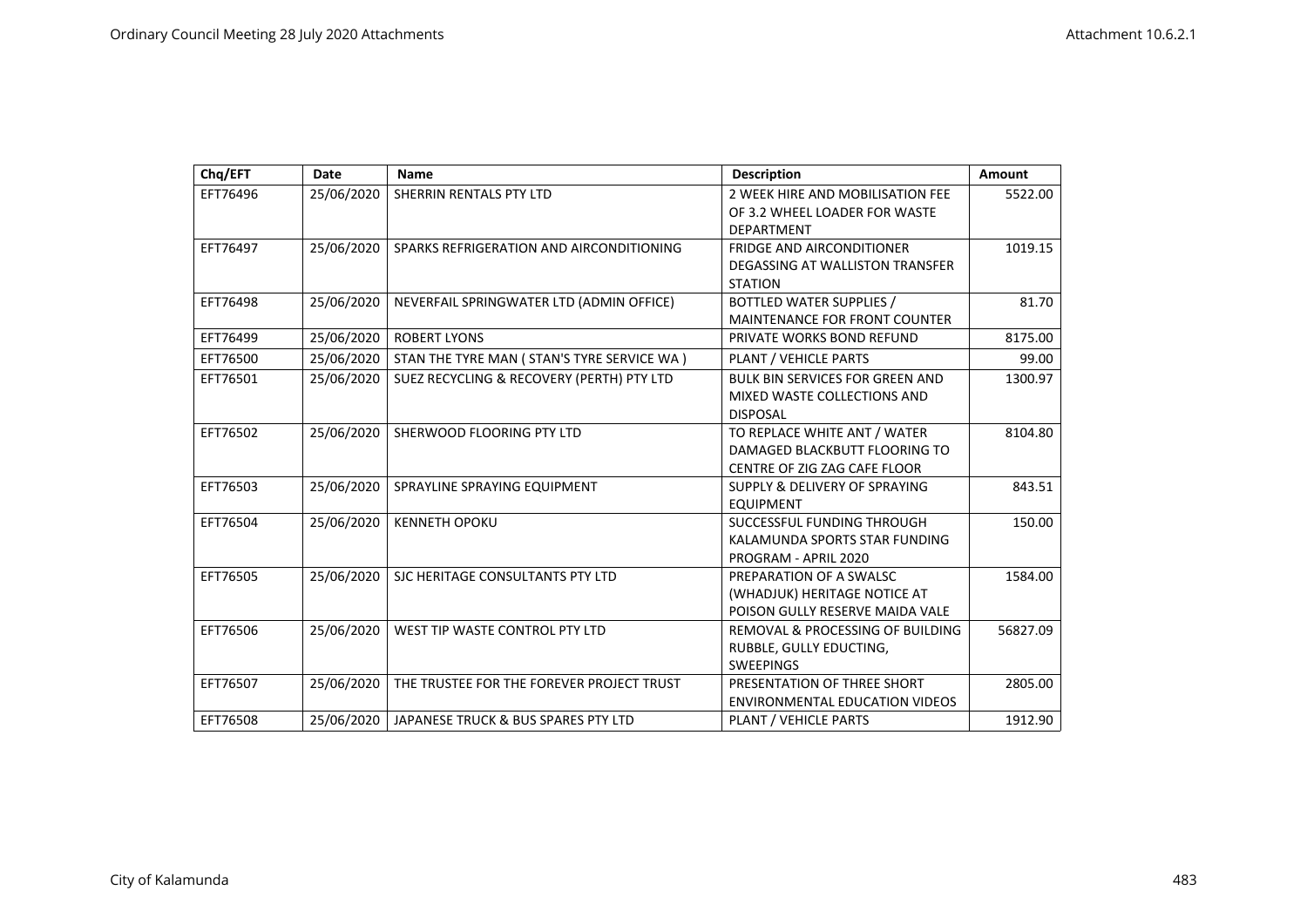| Chq/EFT  | <b>Date</b> | <b>Name</b>                                 | <b>Description</b>                          | <b>Amount</b> |
|----------|-------------|---------------------------------------------|---------------------------------------------|---------------|
| EFT76509 | 25/06/2020  | FREIGHT AND LOGISTICS COUNCIL OF WESTERN    | LINK WA - CITY OF KALAMUNDA                 | 5500.00       |
|          |             | <b>AUSTRALIA</b>                            | <b>CONTRIBUTION TO FREIGHT AND</b>          |               |
|          |             |                                             | LOGISTICS ASSOCIATION OF WA                 |               |
|          |             |                                             | SOCIAL LICENCE TO OPERATE PROJECT           |               |
| EFT76510 | 25/06/2020  | AUS CHILL TECHNICAL SERVICES PTY LTD        | SUPPLY AIR CONDITIONING REPAIRS             | 302.50        |
|          |             |                                             | AT KALAMUNDA PERFORMING ARTS                |               |
|          |             |                                             | <b>CENTRE</b>                               |               |
| EFT76511 | 25/06/2020  | RIVERLORD HOLDINGS PTY LTD T/A IRDI LEGAL   | <b>LEGAL EXPENSES</b>                       | 742.50        |
| EFT76512 | 25/06/2020  | <b>MARKET CREATIONS</b>                     | <b>MARKETING &amp; TECHNOLOGY SERVICE</b>   | 366.15        |
|          |             |                                             | FEES & MONTHLY CLOUD HOSTING                |               |
|          |             |                                             | <b>SERVICES</b>                             |               |
| EFT76513 | 25/06/2020  | <b>GERALD ASHCROFT</b>                      | SHORT INTERPRETATIVE FILM -                 | 2500.00       |
|          |             |                                             | KALAMUNDA HISTORY VILLAGE.                  |               |
| EFT76514 | 25/06/2020  | RELATIONSHIPS AUSTRALIA WA INC              | <b>EMPLOYMENT ASSISTANCE PROGRAM</b>        | 825.00        |
|          |             |                                             | <b>SESSIONS FOR APRIL &amp; MAY 2020</b>    |               |
| EFT76515 | 25/06/2020  | ALL IMPACT PTY LTD T/A DMI SIGNS            | SIGNAGE - ZIG ZAG SCENIC DRIVE              | 935.00        |
|          |             |                                             | <b>CLOSURES</b>                             |               |
| EFT76516 | 25/06/2020  | <b>WESTERN TREE RECYCLERS</b>               | <b>GREEN WASTE PROCESSING SERVICES</b>      | 9359.78       |
|          |             |                                             | AT WALLISTON TRANSFER STATION               |               |
| EFT76517 | 25/06/2020  | <b>CORSIGN WA PTY LTD</b>                   | SUPPLIES OF SIGNAGE AND RELATED             | 993.30        |
|          |             |                                             | <b>EQUIPMENT</b>                            |               |
| EFT76518 | 25/06/2020  | HORIZON WEST LANDSCAPE & IRRIGATION PTY LTD | <b>MAINTENANCE IRRIGATION SERVICES</b>      | 1958.00       |
|          |             |                                             | AT VARIOUS LOCATIONS                        |               |
| EFT76519 | 25/06/2020  | <b>SCOTT MOSS &amp; LISA BEGG</b>           | <b>FOOTPATH DEPOSIT REFUND</b>              | 2500.00       |
| EFT76520 | 25/06/2020  | LEARNING DISCOVERY AS TRUSTEE FOR ENCORE    | SUPPLY OF BOOKS FOR FORRESTFIELD            | 495.00        |
|          |             | <b>DISCRETIONARY TRUST</b>                  | <b>LIBRARY</b>                              |               |
| EFT76521 | 25/06/2020  | NYUNGAR.COM ( NEVILLE COLLARD )             | <b>NYUNGAR EDUCATION</b>                    | 1350.00       |
|          |             |                                             | PRESENTATIONS FOR SCHOOLS (CEP              |               |
|          |             |                                             | ADOPT-A-PATCH)                              |               |
| EFT76522 | 25/06/2020  | <b>JESSICA MILLSON</b>                      | <b>REFUND FOR MUMS &amp; BUBS CLASSES -</b> | 67.82         |
|          |             |                                             | CANCELLED DUE TO ILLNESS                    |               |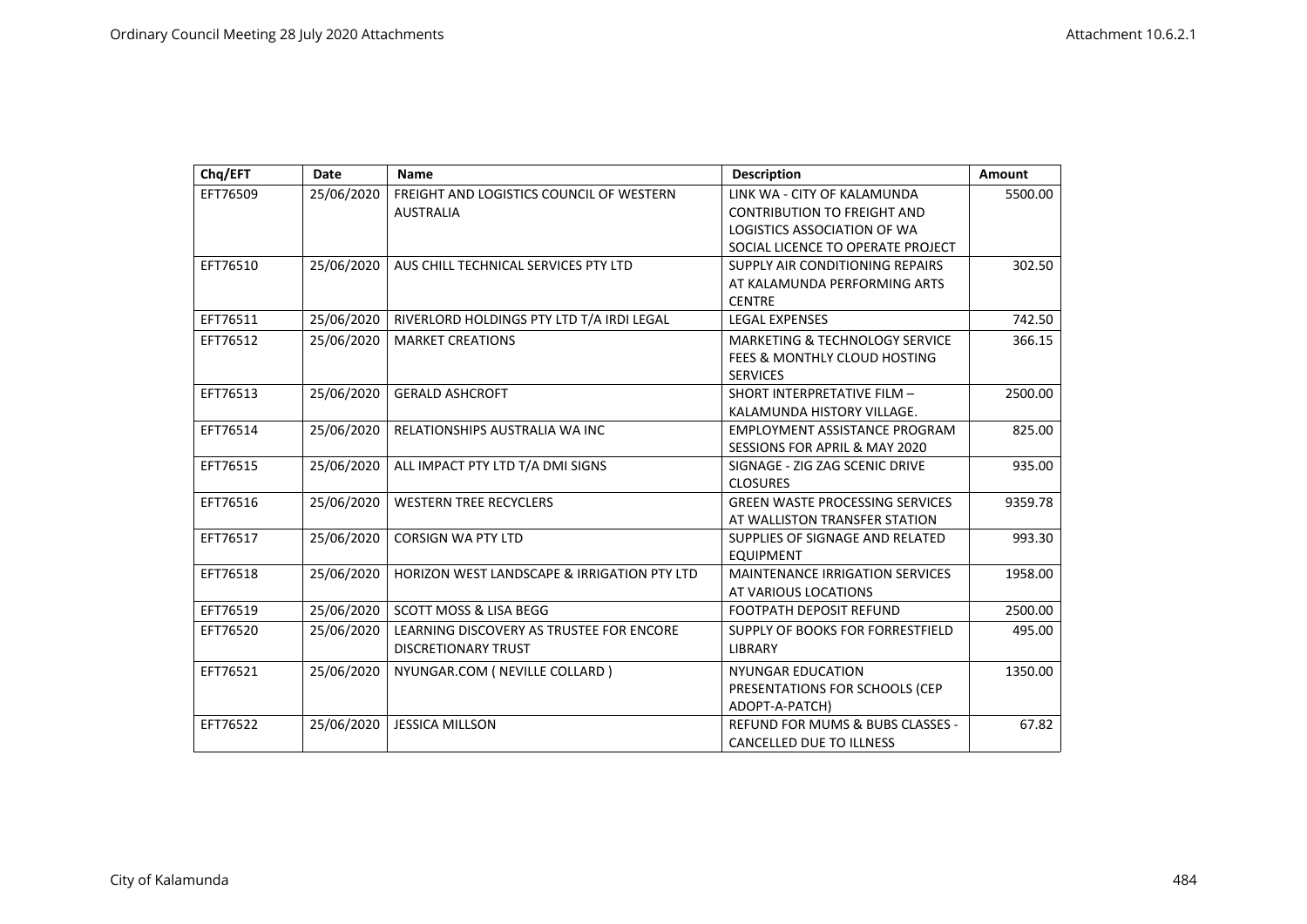| Chq/EFT  | <b>Date</b> | <b>Name</b>                                | <b>Description</b>                                                                 | Amount   |
|----------|-------------|--------------------------------------------|------------------------------------------------------------------------------------|----------|
| EFT76523 | 25/06/2020  | TENNANT AUSTRALIA PTY LTD                  | PLANT / VEHICLE PARTS                                                              | 1419.33  |
| EFT76524 | 25/06/2020  | A PROUD LANDMARK PTY LTD                   | <b>STREET TREE MAINTENANCE</b>                                                     | 5385.60  |
| EFT76525 | 25/06/2020  | <b>JBS&amp;G AUSTRALIA PTY LTD</b>         | <b>BRAND ROAD LANDFILL AUDIT - SITE</b><br><b>INSPECTIONS</b>                      | 4992.08  |
| EFT76526 | 25/06/2020  | <b>ARCHITEX DESIGN</b>                     | DAC CONSULTANT SERVICE CARMEL<br>VAN RUTH - FEE CLAIM - WORK<br>COMPLETED 22/05/20 | 300.00   |
| EFT76527 | 25/06/2020  | BUZZ ENTERPRISES PTY LTD T/A SIFTING SANDS | SIFTING SANDS - LIGHT MAINTENANCE<br>TO VARIOUS PLAYGROUNDS                        | 3520.00  |
| EFT76528 | 25/06/2020  | FOCUS AUDIOVISUAL PTY LTD                  | SUPPLY OF EXTENSION CABLES<br><b>REQUIRED DUE TO COVID 19</b>                      | 528.00   |
| EFT76529 | 25/06/2020  | <b>EMPLOYEECONNECT PTY LTD</b>             | <b>EMPLOYEE CONNECT COSTS MAY 2020</b>                                             | 3236.78  |
| EFT76530 | 25/06/2020  | SERPENTINE SPRING WATER                    | SPRING WATER SUPPLIES FOR ZIG ZAG<br><b>CULTURAL CENTRE</b>                        | 52.50    |
| EFT76531 | 25/06/2020  | <b>DONEGAN ENTERPRISES</b>                 | SUPPLY AND INSTALL BOOM GATES AT<br>2 LOCATIONS                                    | 4158.00  |
| EFT76532 | 25/06/2020  | TIM EVA'S NURSERY                          | <b>PLANT SUPPLIES</b>                                                              | 17429.50 |
| EFT76533 | 25/06/2020  | <b>CROWE</b>                               | INTERNAL AUDIT FEES - CEO CREDIT<br>CARD REVIEW 2019/20                            | 1584.00  |
| EFT76534 | 25/06/2020  | <b>TREE WATERING SERVICES</b>              | STREET TREE WATERING SERVICES FOR<br><b>APRIL 2020</b>                             | 16858.00 |
| EFT76535 | 25/06/2020  | <b>LEARNING SEAT PTY LTD</b>               | SAP STANDARD SOFTWARE FOR<br>PERIOD 25/06/20 - 24/06/20                            | 27720.00 |
| EFT76536 | 25/06/2020  | PROTEK 247 BUILDING                        | <b>GUTTER CLEANING &amp; MAINTENANCE</b><br>AT VARIOUS LOCATIONS                   | 2576.20  |
| EFT76537 | 25/06/2020  | <b>ACTION GLASS &amp; ALUMINIUM</b>        | <b>GLAZING, REPAIRS AND INSTALATION</b><br>SERVICES AT RAY OWEN PAVILION           | 682.17   |
| EFT76538 | 25/06/2020  | DAVE LANFEAR CONSULTING PTY LTD            | <b>CONSULTANCY SERVICES FOR</b><br><b>COMMUNITY FACILITIES</b>                     | 19503.00 |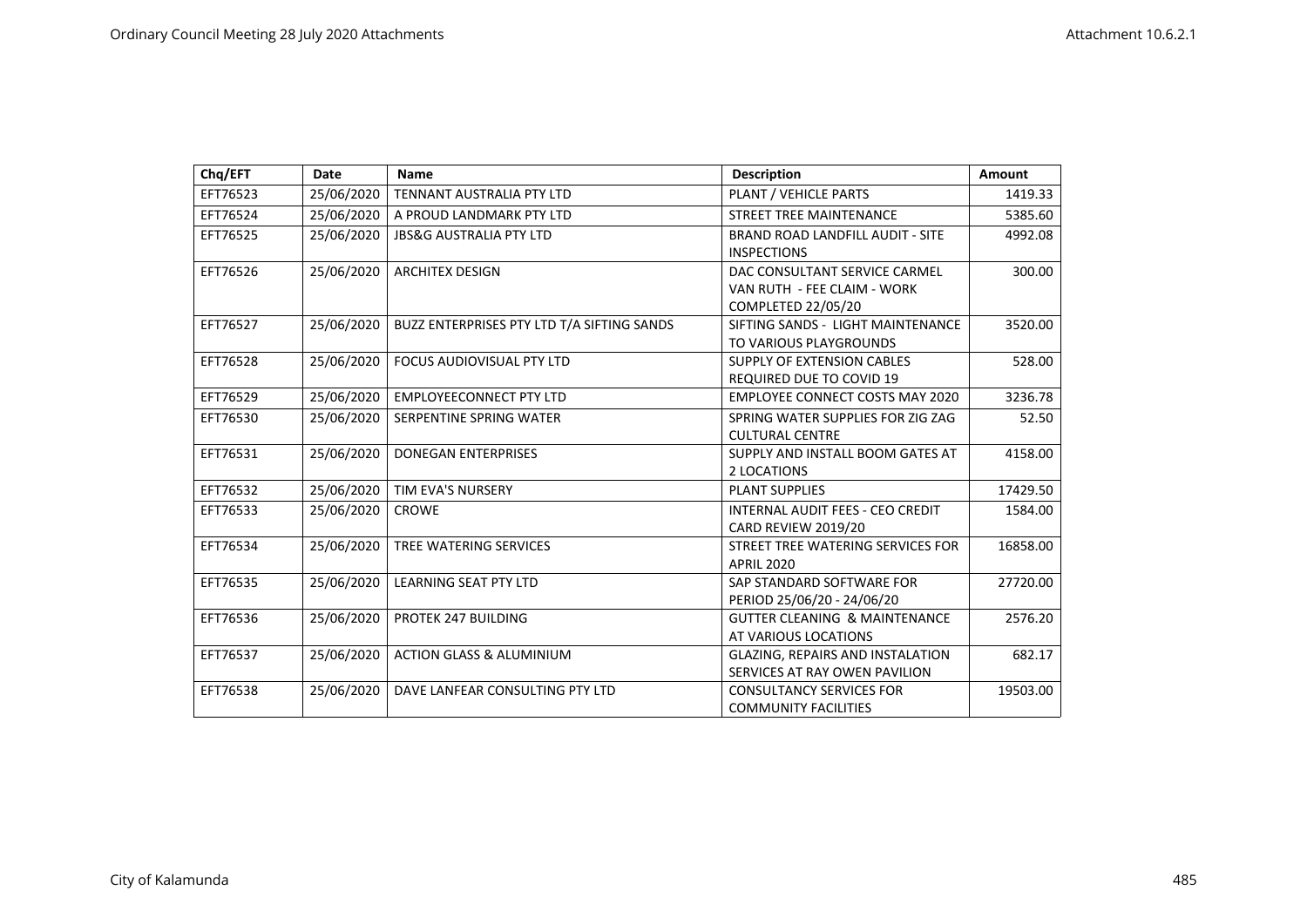| Chq/EFT  | Date       | <b>Name</b>                                   | <b>Description</b>                      | <b>Amount</b> |
|----------|------------|-----------------------------------------------|-----------------------------------------|---------------|
| EFT76539 | 25/06/2020 | <b>VIVACIOUS SURROUNDS</b>                    | <b>CONSTRUCTION OF A ROCK LINED</b>     | 7700.00       |
|          |            |                                               | <b>ENERGY DISSIPATING RIFFLE AT</b>     |               |
|          |            |                                               | <b>WOODLUPINE BROOK</b>                 |               |
| EFT76540 | 25/06/2020 | SOUND AND MIXING                              | SOUND SYSTEM AND TECHNICAL              | 430.00        |
|          |            |                                               | <b>ASSISTANCE FOR 'THE PLATFORM'</b>    |               |
|          |            |                                               | STAGE AT CORYMBIA MULTICULTURAL         |               |
|          |            |                                               | FESTIVAL 2020                           |               |
| EFT76541 | 25/06/2020 | INDUSTRIAL RECRUITMENT PARTNERS (IRP) PTY LTD | HIRE OF TEMPORARY STAFF FOR             | 10923.61      |
|          |            |                                               | DEPOT / ADMIN                           |               |
| EFT76542 | 25/06/2020 | GLEN FLOOD GROUP PTY LTD T/A GFG TEMP ASSIST  | <b>DESIGN SCHEDULE STAGE 2 - HAYNES</b> | 9552.07       |
|          |            |                                               | STREET KALAMUNDA & LABOUR HIRE          |               |
|          |            |                                               | TEMPORARY FLEET CO-ORDINATOR -          |               |
|          |            |                                               | FIONA KING 01/06/20 - 12/06/20          |               |
| EFT76543 | 25/06/2020 | GLEN FLOOD GROUP PTY LTD T/A GFG CONSULTING   | DEVELOP A LANDSCAPE SURROUNDS           | 1560.46       |
|          |            |                                               | <b>CONCEPT DESIGN FOR STIRK PARK</b>    |               |
|          |            |                                               | <b>SKATE PARK</b>                       |               |
| EFT76544 | 25/06/2020 | WRIGHTWAY ROAD TRAINING PTY LTD               | <b>COMPETENCY DRIVING TEST FOR A</b>    | 385.00        |
|          |            |                                               | STAFF MEMBER AS PER INCIDENT            |               |
|          |            |                                               | <b>INVESTIGATION FINDINGS</b>           |               |
| EFT76545 | 25/06/2020 | GTF PTY LTD TRADING AS GREENACRES TURF GROUP  | SUPPLY AND INSTALL INSTANT TURF AT      | 53913.20      |
|          |            |                                               | WOODLUPINE LIVING STREAM STAGE 2        |               |
|          |            |                                               | <b>SITE</b>                             |               |
| EFT76546 | 25/06/2020 | PAPERBARK TECHNOLOGIES PTY LTD                | ARBORICULTURAL REPORT ON VERGE          | 1895.00       |
|          |            |                                               | <b>TREES AT VARIOUS LOCATIONS</b>       |               |
| EFT76547 | 25/06/2020 | <b>BROLLY AUSTRALASIA PTY LTD</b>             | <b>BROLLY SUBSCRIPTION - MAVEN -</b>    | 5266.80       |
|          |            |                                               | RECORDS COMPLIANCE SOFTWARE             |               |
|          |            |                                               | FOR SOCIAL MEDIA - 01/01/20 -           |               |
|          |            |                                               | 30/06/21                                |               |
| EFT76548 | 25/06/2020 | AUSSIE BROADBAND ENTERPRISE PTY LTD           | <b>AUSSIE BROADBAND - HIGH WYCOMBE</b>  | 109.00        |
|          |            |                                               | LIBRARY 21/06/20 - 20/07/20             |               |
| EFT76549 | 25/06/2020 | ROAD RAIL & MINE PRODUCTS PTY LTD             | REPAIR OF WIRE ROPE ON ABERNETHY        | 4840.00       |
|          |            |                                               | <b>ROAD</b>                             |               |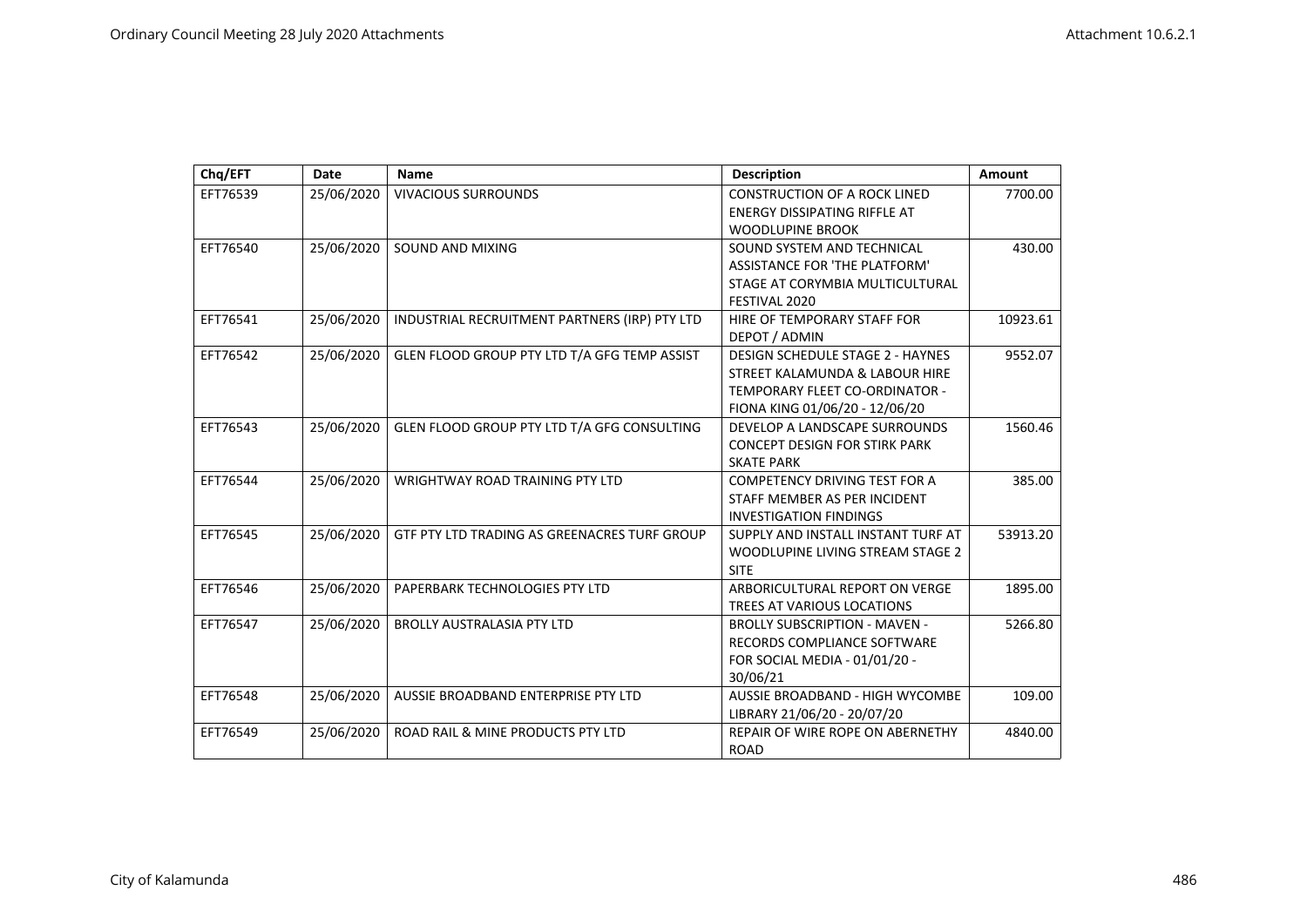| Chq/EFT  | <b>Date</b> | <b>Name</b>                                 | <b>Description</b>                      | Amount    |
|----------|-------------|---------------------------------------------|-----------------------------------------|-----------|
| EFT76550 | 25/06/2020  | <b>TM TYPOGRAPHICS</b>                      | <b>SUPPLY OF ARTS STRATEGY</b>          | 1108.80   |
|          |             |                                             | <b>BROCHURES</b>                        |           |
| EFT76551 | 25/06/2020  | <b>BRODIE STEWART</b>                       | PART DOG REGISTRATION FEE REFUND        | 150.00    |
| EFT76552 | 25/06/2020  | PINDAN CONTRACTING PTY LTD                  | PROGRESS CLAIM # 5 - CONSTRUCTION       | 335879.86 |
|          |             |                                             | OF THE KALAMUNDA COMMUNITY              |           |
|          |             |                                             | <b>CENTRE AT JORGENSEN PARK</b>         |           |
| EFT76553 | 25/06/2020  | SPRAYKING WA PTY LTD                        | WEED CONTROL TO FOOTPATHS AND           | 2521.74   |
|          |             |                                             | <b>KERBS AT VARIOUS LOCATIONS</b>       |           |
| EFT76554 | 25/06/2020  | <b>WAITOC</b>                               | AUSTRALIAN TOURISM ACADEMY -            | 5500.00   |
|          |             |                                             | ABORIGINAL TRAINING AND                 |           |
|          |             |                                             | ADVANCEMENT                             |           |
| EFT76555 | 25/06/2020  | <b>LIQUID LABS WA</b>                       | ASPHALT AND ROAD TESTING FOR            | 4411.00   |
|          |             |                                             | <b>HIGH WYCOMBE ROADS</b>               |           |
|          |             |                                             | <b>IMPROVEMENT</b>                      |           |
| EFT76556 | 25/06/2020  | PROPERTY NATIONAL AUSTRALIA                 | <b>BUILDING SERVICES LEVY &amp;</b>     | 1141.55   |
|          |             |                                             | <b>ADMINISTRATION FEE REFUND</b>        |           |
| EFT76557 | 25/06/2020  | <b>MACROPLAN HOLDINGS PTY LTD</b>           | FINAL REPORT - ECONOMIC IMPACT          | 1493.25   |
|          |             |                                             | <b>ANALYSIS - HAYNES STREET UPGRADE</b> |           |
|          |             |                                             | AND CENTRAL MALL UPGRADE                |           |
| EFT76558 | 25/06/2020  | BIG DOG EQUIPMENT PTY LTD T/A WA REFUELLING | SERVICE & CALIBRATION OF DEPOT          | 1606.00   |
|          |             |                                             | <b>FUEL BOWSERS</b>                     |           |
| EFT76559 | 25/06/2020  | FILCHEM AUSTRALIA PTY LTD                   | SUPPLY OF ACTIVATED CARBON FOR          | 10551.20  |
|          |             |                                             | <b>HARTFIELD MAR</b>                    |           |
| EFT76560 | 25/06/2020  | <b>KIM ROWCLIFFE</b>                        | PART REFUND FOR PRESCRIPTION            | 250.00    |
|          |             |                                             | <b>SAFETY GLASSES</b>                   |           |
| EFT76561 | 25/06/2020  | WRIGHT MEDIA PTY LTD T/A MEDIA TONIC        | RAC HORIZONS MAGAZINE FULL PAGE         | 3300.00   |
|          |             |                                             | <b>ADVERTISING</b>                      |           |
| EFT76562 | 25/06/2020  | <b>BYRON WESSELS</b>                        | <b>FOOTPATH DEPOSIT REFUND</b>          | 1000.00   |
| EFT76563 | 25/06/2020  | <b>BRENTON POPE</b>                         | <b>REIMBURSMENT FOR STUDY</b>           | 87.54     |
|          |             |                                             | <b>ASSISTANCE FOR UNITS OF</b>          |           |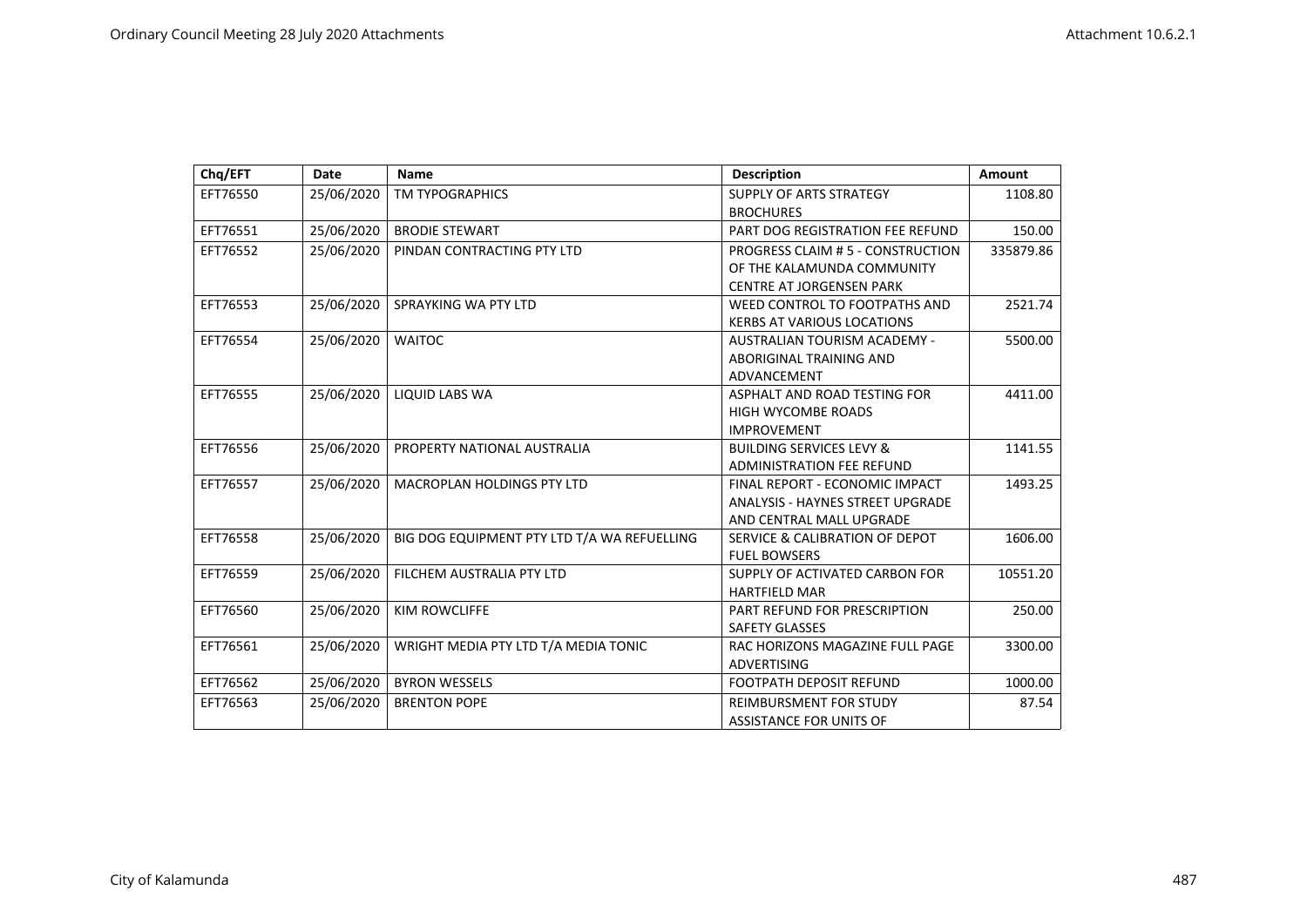| Chq/EFT   | <b>Date</b> | <b>Name</b>                                                     | <b>Description</b>                                  | Amount    |
|-----------|-------------|-----------------------------------------------------------------|-----------------------------------------------------|-----------|
|           |             |                                                                 | CERTIFICATE IV IN LOCAL                             |           |
|           |             |                                                                 | <b>GOVERNMENT</b>                                   |           |
| EFT76564  | 25/06/2020  | <b>JARED DEGENKOLBE</b>                                         | REFUND OF DAILY STORAGE FEE X 20                    | 200.00    |
|           |             |                                                                 | DAYS FOR IMPOUNDED VEHICLE                          |           |
| EFT76565  | 25/06/2020  | HESPERIA PROJECTS PTY LTD                                       | <b>REFUND OF PLANNING APPLICATION</b><br><b>FEE</b> | 2482.37   |
| DD43751.1 | 09/06/2020  | WA LOCAL GOVERNMENT SUPERANNUATION PLAN                         | SUPERANNUATION CONTRIBUTIONS                        | 95851.93  |
| DD43751.2 | 09/06/2020  | <b>ESSENTIAL SUPER</b>                                          | SUPERANNUATION CONTRIBUTIONS                        | 339.42    |
| DD43751.3 | 09/06/2020  | <b>EQUIPSUPER</b>                                               | SUPERANNUATION CONTRIBUTIONS                        | 49.24     |
| DD43751.4 | 09/06/2020  | STUYT MCGUFFICKE SUPERFUND                                      | SUPERANNUATION CONTRIBUTIONS                        | 485.96    |
| DD43751.5 | 09/06/2020  | <b>COMMONWEALTH BANK SUPER FUND</b>                             | SUPERANNUATION CONTRIBUTIONS                        | 238.27    |
| DD43751.6 | 09/06/2020  | MLC MASTERKEY SUPER GOLD STAR VERSION                           | SUPERANNUATION CONTRIBUTIONS                        | 142.96    |
|           |             | <b>ACCOUNT</b>                                                  |                                                     |           |
| DD43751.7 | 09/06/2020  | <b>AUSTRALIAN CATHOLIC SUPERANNUATION &amp;</b>                 | SUPERANNUATION CONTRIBUTIONS                        | 283.61    |
|           |             | RETIREMENT FUND (ACSRF)                                         |                                                     |           |
| DD43751.8 | 09/06/2020  | THE TRUSTEE FOR DK ALWAYS SUPERANNUATION<br><b>FUND</b>         | SUPERANNUATION CONTRIBUTIONS                        | 505.53    |
| DD43751.9 | 09/06/2020  | STATEWIDE SUPERANNUATION TRUST                                  | SUPERANNUATION CONTRIBUTIONS                        | 537.89    |
| DD43767.1 | 09/06/2020  | WA LOCAL GOVERNMENT SUPERANNUATION PLAN                         | SUPERANNUATION CONTRIBUTIONS                        | 27.88     |
| DD43795.1 | 09/06/2020  | WA LOCAL GOVERNMENT SUPERANNUATION PLAN                         | SUPERANNUATION CONTRIBUTIONS                        | 593.66    |
| DD43828.1 | 23/06/2020  | WA LOCAL GOVERNMENT SUPERANNUATION PLAN                         | SUPERANNUATION CONTRIBUTIONS                        | 100726.41 |
| DD43828.2 | 23/06/2020  | <b>ESSENTIAL SUPER</b>                                          | SUPERANNUATION CONTRIBUTIONS                        | 339.42    |
| DD43828.3 | 23/06/2020  | <b>EQUIPSUPER</b>                                               | SUPERANNUATION CONTRIBUTIONS                        | 49.24     |
| DD43828.4 | 23/06/2020  | STUYT MCGUFFICKE SUPERFUND                                      | SUPERANNUATION CONTRIBUTIONS                        | 485.96    |
| DD43828.5 | 23/06/2020  | COMMONWEALTH BANK SUPER FUND                                    | SUPERANNUATION CONTRIBUTIONS                        | 238.27    |
| DD43828.6 | 23/06/2020  | MLC MASTERKEY SUPER GOLD STAR VERSION<br><b>ACCOUNT</b>         | SUPERANNUATION CONTRIBUTIONS                        | 142.96    |
| DD43828.7 | 23/06/2020  | AUSTRALIAN CATHOLIC SUPERANNUATION &<br>RETIREMENT FUND (ACSRF) | SUPERANNUATION CONTRIBUTIONS                        | 283.61    |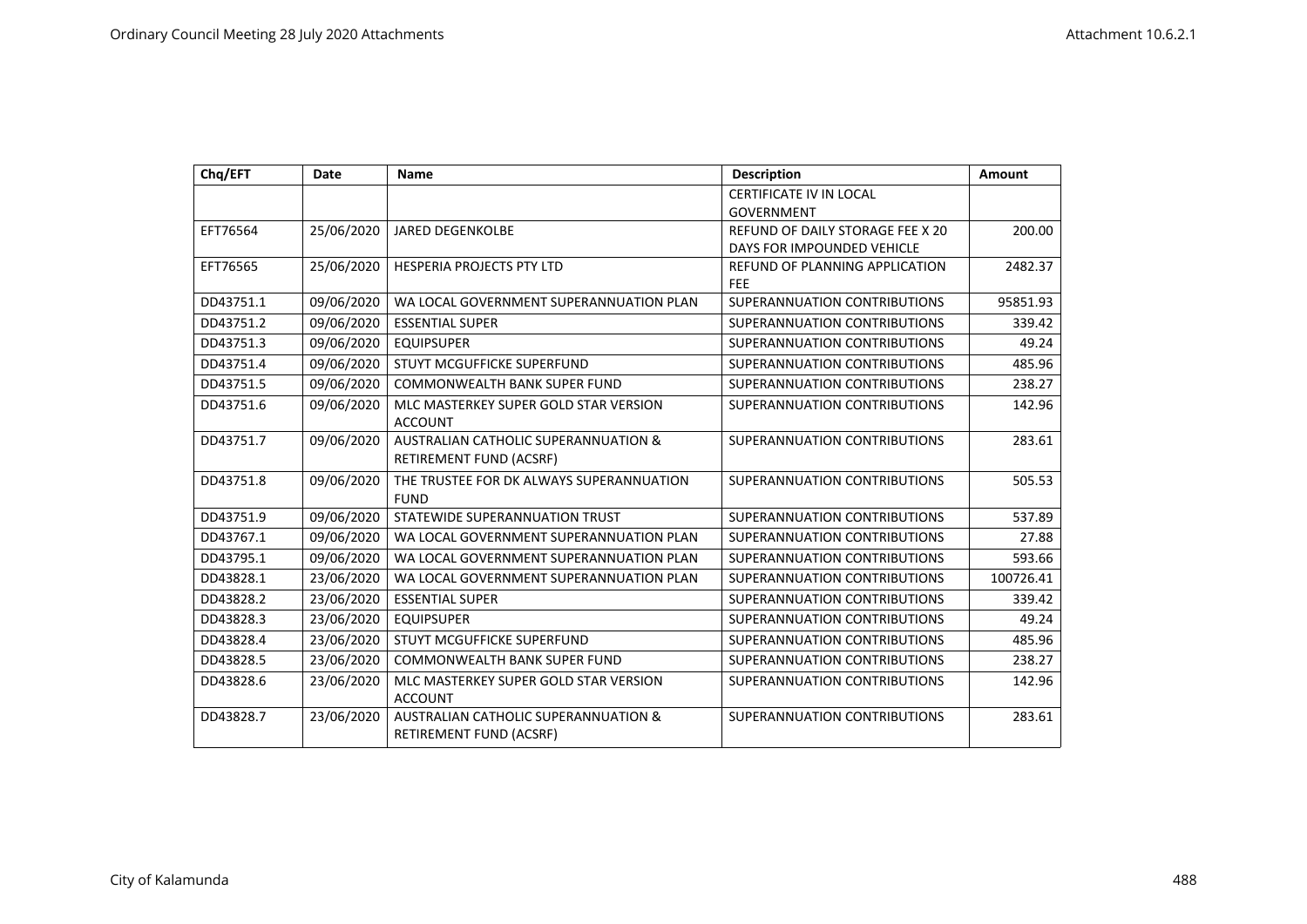| Chq/EFT    | Date       | <b>Name</b>                              | <b>Description</b>           | Amount  |
|------------|------------|------------------------------------------|------------------------------|---------|
| DD43828.8  | 23/06/2020 | THE TRUSTEE FOR DK ALWAYS SUPERANNUATION | SUPERANNUATION CONTRIBUTIONS | 505.53  |
|            |            | <b>FUND</b>                              |                              |         |
| DD43828.9  | 23/06/2020 | STATEWIDE SUPERANNUATION TRUST           | SUPERANNUATION CONTRIBUTIONS | 537.89  |
| DD43751.10 | 09/06/2020 | <b>CBUS SUPERANNUATION</b>               | SUPERANNUATION CONTRIBUTIONS | 493.85  |
| DD43751.11 | 09/06/2020 | <b>BWMT SUPERANNUATION FUND</b>          | SUPERANNUATION CONTRIBUTIONS | 261.87  |
| DD43751.12 | 09/06/2020 | <b>REST SUPERANNUATION</b>               | SUPERANNUATION CONTRIBUTIONS | 2609.38 |
| DD43751.13 | 09/06/2020 | BT SUPER FOR LIFE                        | SUPERANNUATION CONTRIBUTIONS | 347.46  |
| DD43751.14 | 09/06/2020 | ANZ SMART CHOICE SUPER                   | SUPERANNUATION CONTRIBUTIONS | 283.61  |
| DD43751.15 | 09/06/2020 | <b>COLONIAL 1ST STATE SUPERANNUATION</b> | SUPERANNUATION CONTRIBUTIONS | 660.71  |
| DD43751.16 | 09/06/2020 | <b>HOSTPLUS PTY LTD</b>                  | SUPERANNUATION CONTRIBUTIONS | 1693.13 |
| DD43751.17 | 09/06/2020 | <b>AUSTRALIAN SUPERANNUATION</b>         | SUPERANNUATION CONTRIBUTIONS | 5753.29 |
| DD43751.18 | 09/06/2020 | <b>AMPLIFE LIMITED</b>                   | SUPERANNUATION CONTRIBUTIONS | 1069.28 |
| DD43751.19 | 09/06/2020 | AMP SUPER LEADER                         | SUPERANNUATION CONTRIBUTIONS | 133.61  |
| DD43751.20 | 09/06/2020 | <b>MERCER SUPER TRUST</b>                | SUPERANNUATION CONTRIBUTIONS | 646.34  |
| DD43751.21 | 09/06/2020 | <b>UNISUPER</b>                          | SUPERANNUATION CONTRIBUTIONS | 96.93   |
| DD43828.10 | 23/06/2020 | <b>CBUS SUPERANNUATION</b>               | SUPERANNUATION CONTRIBUTIONS | 493.85  |
| DD43828.11 | 23/06/2020 | <b>BWMT SUPERANNUATION FUND</b>          | SUPERANNUATION CONTRIBUTIONS | 261.87  |
| DD43828.12 | 23/06/2020 | <b>REST SUPERANNUATION</b>               | SUPERANNUATION CONTRIBUTIONS | 2753.00 |
| DD43828.13 | 23/06/2020 | <b>BT SUPER FOR LIFE</b>                 | SUPERANNUATION CONTRIBUTIONS | 347.46  |
| DD43828.14 | 23/06/2020 | <b>HESTA SUPER FUND</b>                  | SUPERANNUATION CONTRIBUTIONS | 64.11   |
| DD43828.15 | 23/06/2020 | ANZ SMART CHOICE SUPER                   | SUPERANNUATION CONTRIBUTIONS | 332.32  |
| DD43828.16 | 23/06/2020 | <b>COLONIAL 1ST STATE SUPERANNUATION</b> | SUPERANNUATION CONTRIBUTIONS | 664.26  |
| DD43828.17 | 23/06/2020 | AUSTRALIAN SUPERANNUATION                | SUPERANNUATION CONTRIBUTIONS | 5997.76 |
| DD43828.18 | 23/06/2020 | <b>HOSTPLUS PTY LTD</b>                  | SUPERANNUATION CONTRIBUTIONS | 1674.77 |
| DD43828.19 | 23/06/2020 | <b>AMPLIFE LIMITED</b>                   | SUPERANNUATION CONTRIBUTIONS | 1037.28 |
| DD43828.20 | 23/06/2020 | AMP SUPER LEADER                         | SUPERANNUATION CONTRIBUTIONS | 133.61  |
| DD43828.21 | 23/06/2020 | <b>MERCER SUPER TRUST</b>                | SUPERANNUATION CONTRIBUTIONS | 652.40  |
| DD43828.22 | 23/06/2020 | <b>UNISUPER</b>                          | SUPERANNUATION CONTRIBUTIONS | 73.85   |